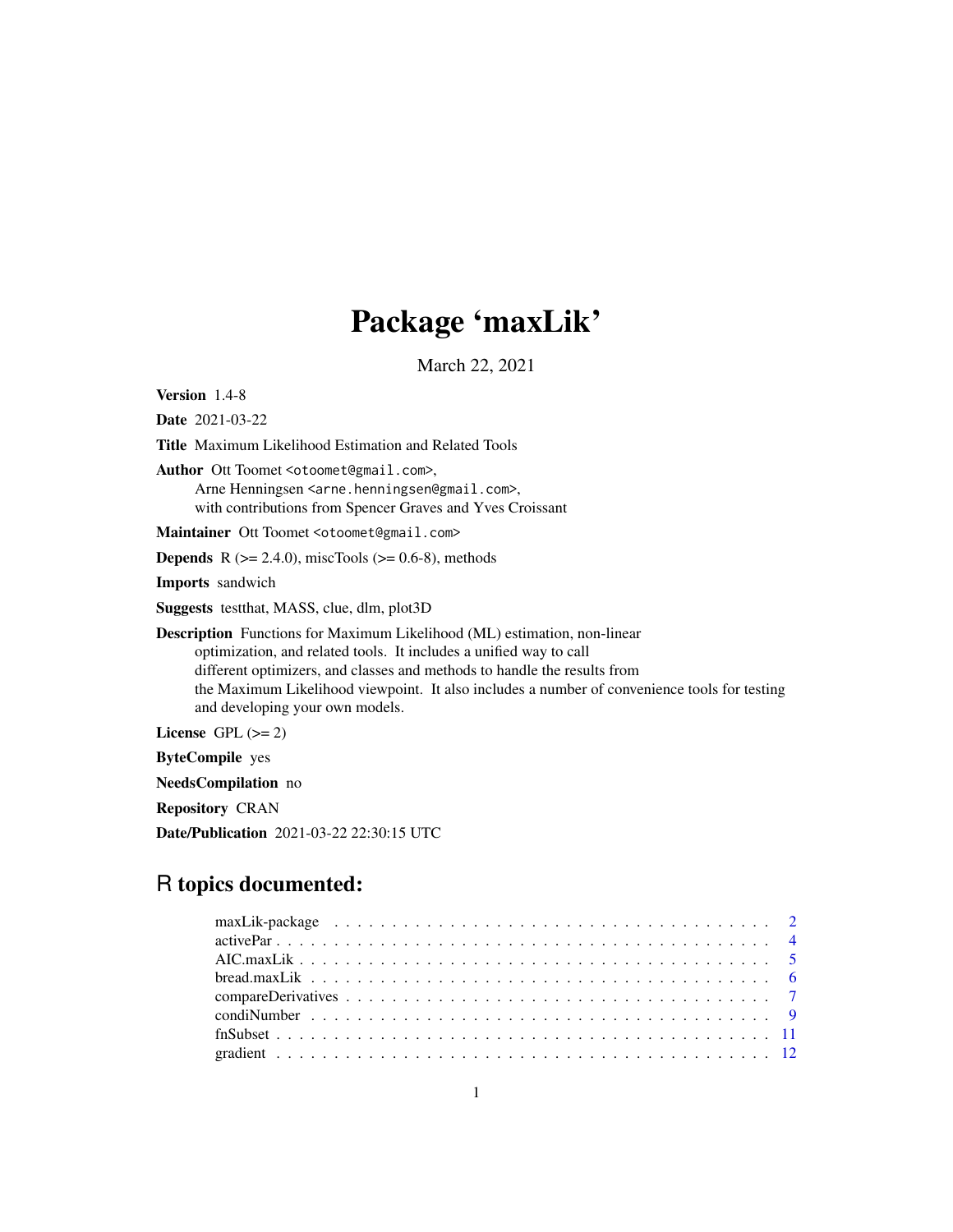<span id="page-1-0"></span>

| Index | 54 |
|-------|----|

<span id="page-1-1"></span>maxLik-package *Maximum Likelihood Estimation*

### Description

This package contains a set of functions and tools for Maximum Likelihood (ML) estimation. The focus of the package is on the non-linear optimization from the ML viewpoint, and it provides several convenience wrappers and tools, like BHHH algorithm, variance-covariance matrix and standard errors.

### Details

maxLik package is a set of convenience tools and wrappers focusing on Maximum Likelihood (ML) analysis, but it also contains tools for other optimization tasks. The package includes a) wrappers for several existing optimizers (implemented by [optim](#page-0-0)); b) original optimizers, including Newton-Raphson and Stochastic Gradient Ascent; and c) several convenience tools to use these optimizers from the ML perspective. Examples are BHHH optimization ([maxBHHH](#page-25-1)) and utilities that extract standard errors from the estimates. Other highlights include a unified interface for all included optimizers, tools to test user-provided analytic derivatives, and constrained optimization.

A good starting point to learn about the usage of **maxLik** are Henningsen & Toomet (2011), an introductory paper to the package, and the included vignette "Stochastic Gradient Ascent in maxLik". Use vignette(package="maxLik") to see the available vignettes, and vignette("stochastic-gradient-maxLik") to read the stochastic gradient ascent vignette.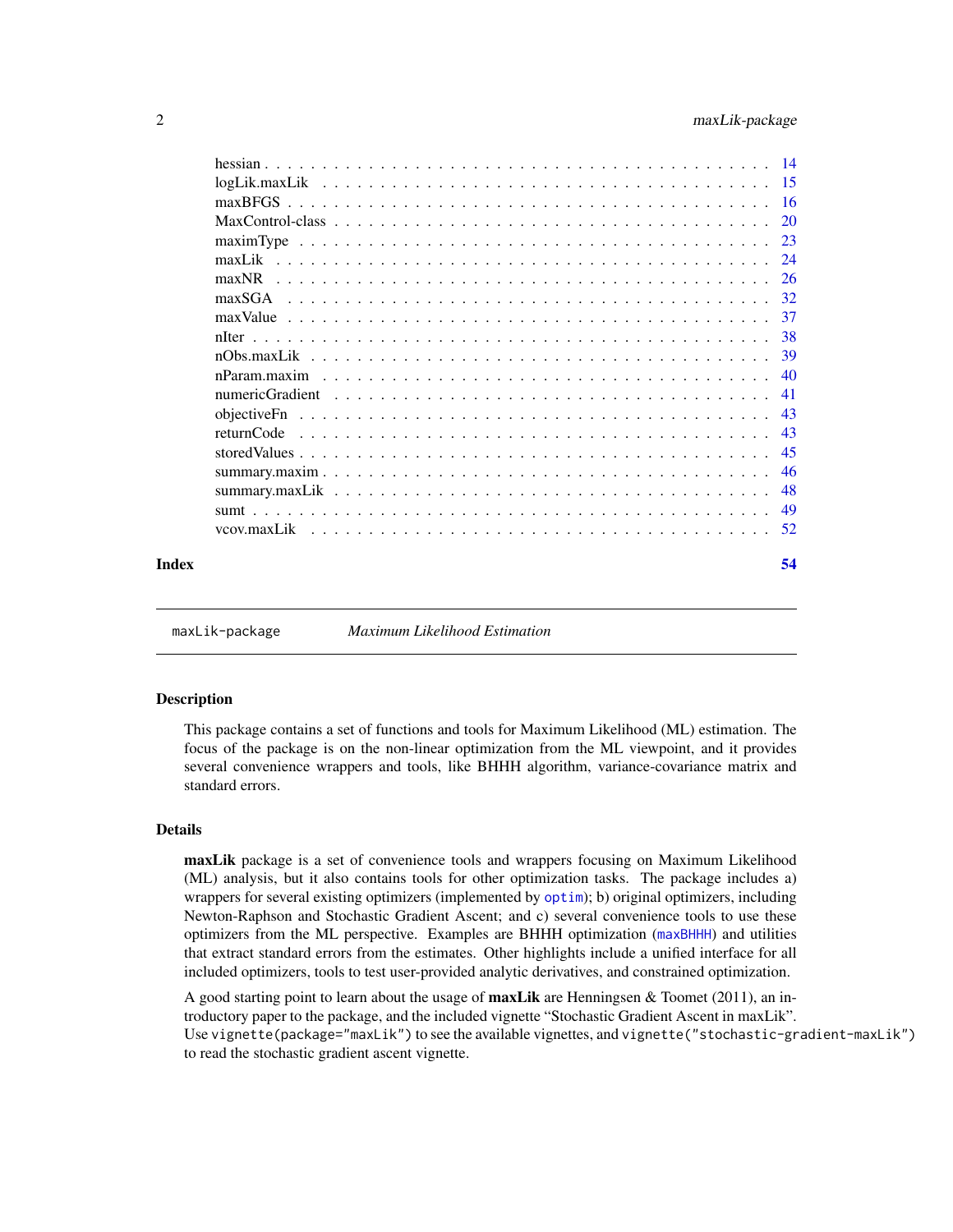### <span id="page-2-0"></span>maxLik-package 3

From the user's perspective, the central function in the package is [maxLik](#page-23-1). In its simplest form it takes two arguments: the log-likelihood function, and a vector of initial parameter values (see the example below). It returns an object of class 'maxLik' with convenient methods such as [summary](#page-47-1), [coef](#page-4-1), and [stdEr](#page-4-1). It also supports a plethora of other arguments, for instance one can supply analytic gradient and Hessian, select the desired optimizer, and control the optimization in different ways.

A useful utility functions in the package is [compareDerivatives](#page-6-1) that allows one to compare the analytic and numeric derivatives for debugging purposes. Another useful function is [condiNumber](#page-8-1) for analyzing multicollinearity problems in the estimated models.

In the interest of providing a unified user interface, all the optimizers are implemented as maximizers in this package. This includes the [optim](#page-0-0)-based methods, such as [maxBFGS](#page-15-1) and [maxSGA](#page-31-1), the maximizer version of popular Stochastic Gradient Descent.

### Author(s)

Ott Toomet <otoomet@gmail.com>, Arne Henningsen <arne.henningsen@gmail.com>, with contributions from Spencer Graves and Yves Croissant

Maintainer: Ott Toomet <otoomet@gmail.com>

### References

Henningsen A, Toomet O (2011). "maxLik: A package for maximum likelihood estimation in R." Computational Statistics, 26(3), 443-458. doi: doi: [10.1007/s0018001002171.](https://doi.org/10.1007/s00180-010-0217-1)

#### Examples

### estimate mean and variance of normal random vector

```
## create random numbers where mu=1, sd=2
set.seed(123)
x \le - rnorm(50, 1, 2)
## log likelihood function.
## Note: 'param' is a 2-vector c(mu, sd)
llf <- function(param) {
   mu <- param[1]
   sd <- param[2]
   llValue <- dnorm(x, mean=mu, sd=sd, log=TRUE)
   sum(llValue)
}
## Estimate it with mu=0, sd=1 as start values
ml <- maxLik(llf, start = c(mu=0, sigma=1) )
print(summary(ml))
## Estimates close to c(1,2) :-)
```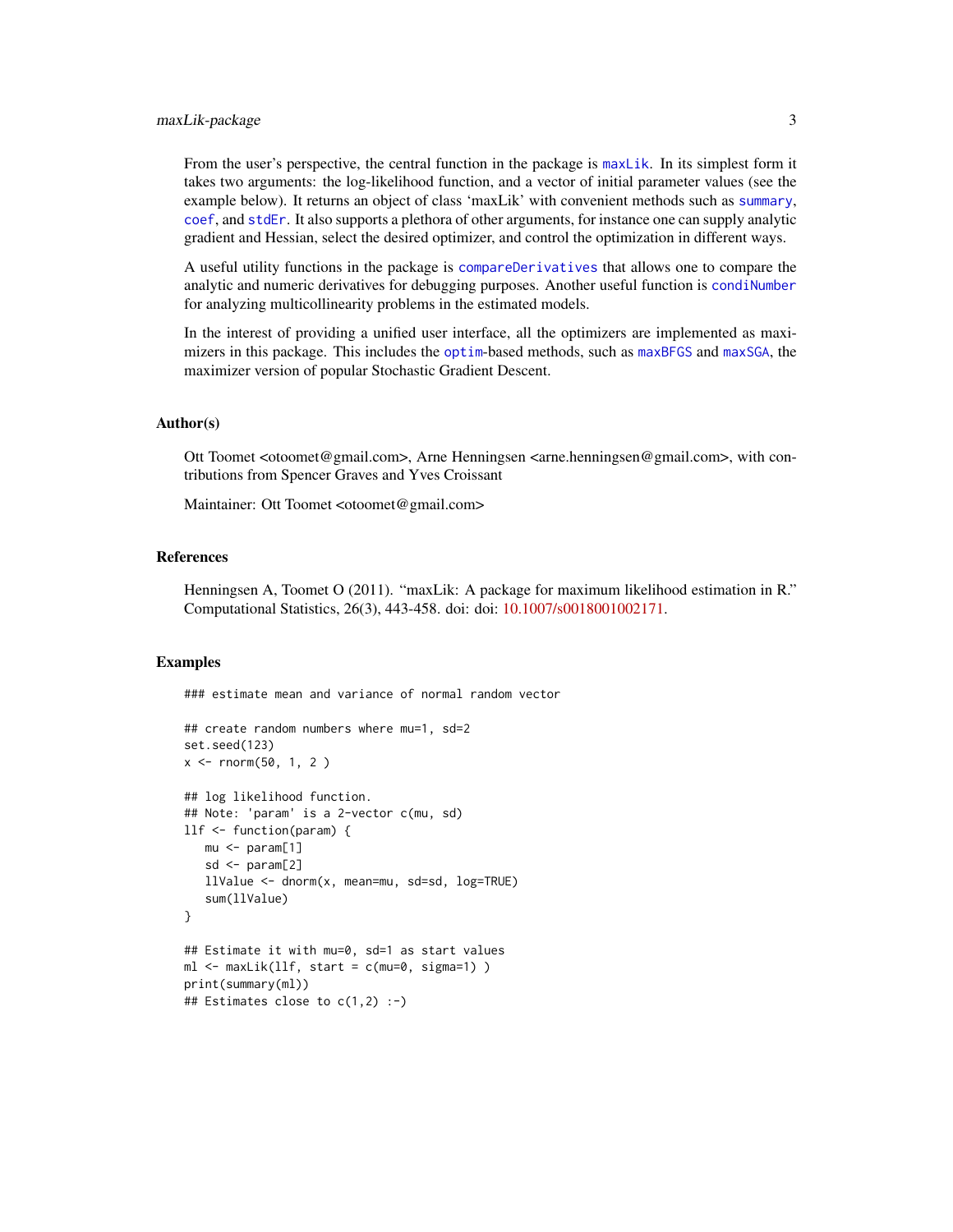#### Description

Return a logical vector, indicating which parameters were free under maximization, as opposed to the fixed parameters that are treated as constants. See argument "fixed" for [maxNR](#page-25-2).

### Usage

```
activePar(x, ...)
## Default S3 method:
activePar(x, ...)
```
#### Arguments

|                         | object, created by a maximization routine, such as maxNR or maxLik, or derived<br>from a maximization object. |
|-------------------------|---------------------------------------------------------------------------------------------------------------|
| $\cdot$ $\cdot$ $\cdot$ | further arguments for methods                                                                                 |

### Details

Several optimization routines allow the user to fix some parameter values (or do it automatically in some cases). For gradient or Hessian based inference one has to know which parameters carry optimization-related information.

#### Value

A logical vector, indicating whether the parameters were free to change during optimization algorithm.

#### Author(s)

Ott Toomet

### See Also

[maxNR](#page-25-2), [nObs](#page-0-0)

```
## a two-dimensional exponential hat
f <- function(a) exp(-a[1]^2 - a[2]^2)## maximize wrt. both parameters
free <- maxNR(f, start=1:2)
summary(free) # results should be close to (0,0)activePar(free)
```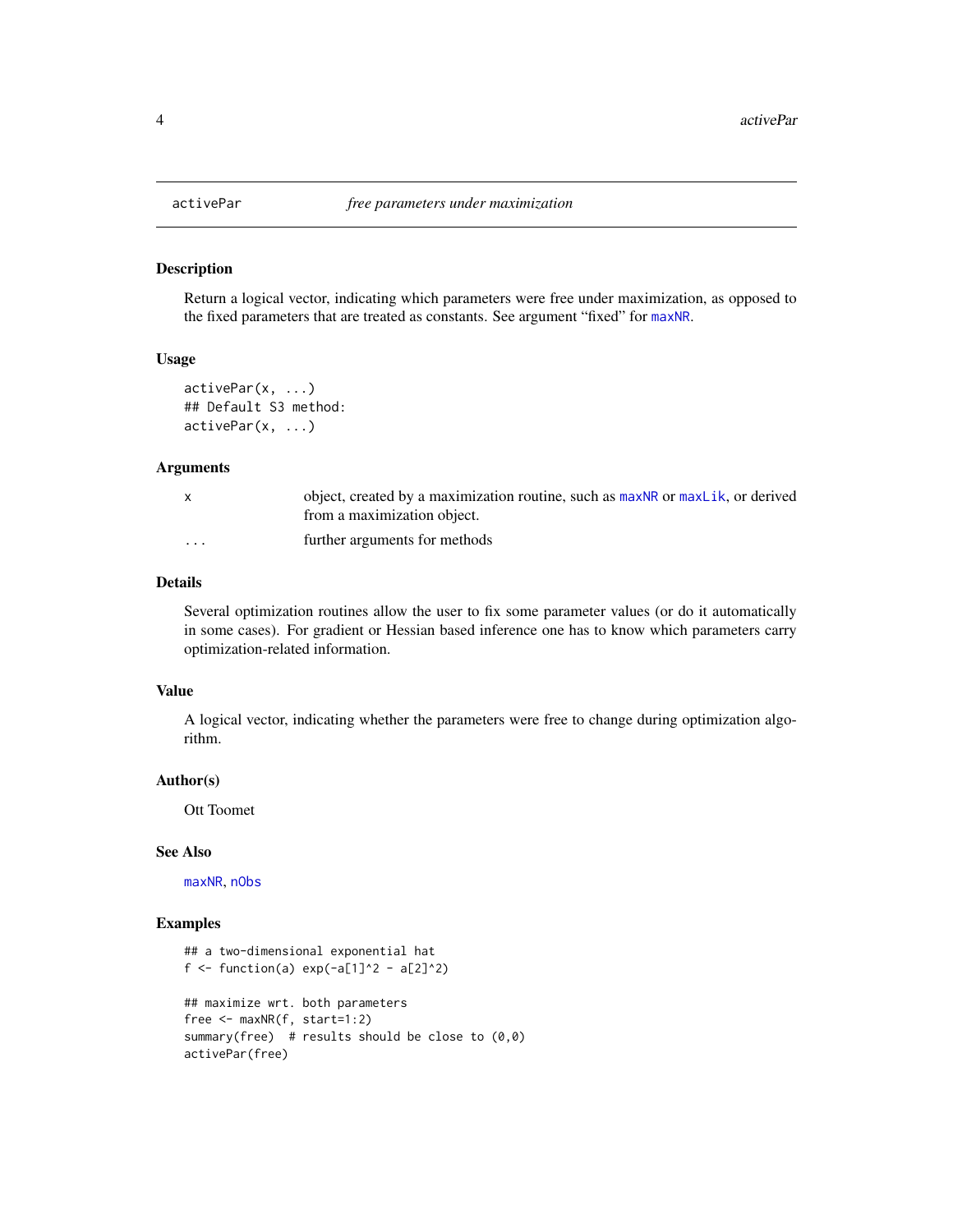```
## keep the first parameter constant
cons <- maxNR(f, start=1:2, fixed=c(TRUE,FALSE))
summary(cons) # result should be around (1,0)
activePar(cons)
```
<span id="page-4-2"></span>AIC.maxLik *Methods for the various standard functions*

#### <span id="page-4-1"></span>Description

These are methods for the maxLik related objects. See also the documentation for the corresponding generic functions

### Usage

```
## S3 method for class 'maxLik'
AIC(object, ..., k=2)
## S3 method for class 'maxim'
coef(object, ...)
## S3 method for class 'maxLik'
coef(object, ...)
## S3 method for class 'maxLik'
stdEr(x, eigentol=1e-12, ...)
```
### Arguments

| object   | a 'maxLik' object (coef can also handle 'maxim' objects)                                                                                                                                       |
|----------|------------------------------------------------------------------------------------------------------------------------------------------------------------------------------------------------|
| k        | numeric, the penalty per parameter to be used; the default $k = 2$ is the classical<br>AIC.                                                                                                    |
| x        | a 'maxLik' object                                                                                                                                                                              |
| eigentol | The standard errors are only calculated if the ratio of the smallest and largest<br>eigenvalue of the Hessian matrix is less than "eigentol". Otherwise the Hessian<br>is treated as singular. |
| $\cdots$ | other arguments for methods                                                                                                                                                                    |

### Details

AIC calculates Akaike's Information Criterion (and other information criteria).

coef extracts the estimated parameters (model's coefficients).

stdEr extracts standard errors (using the Hessian matrix).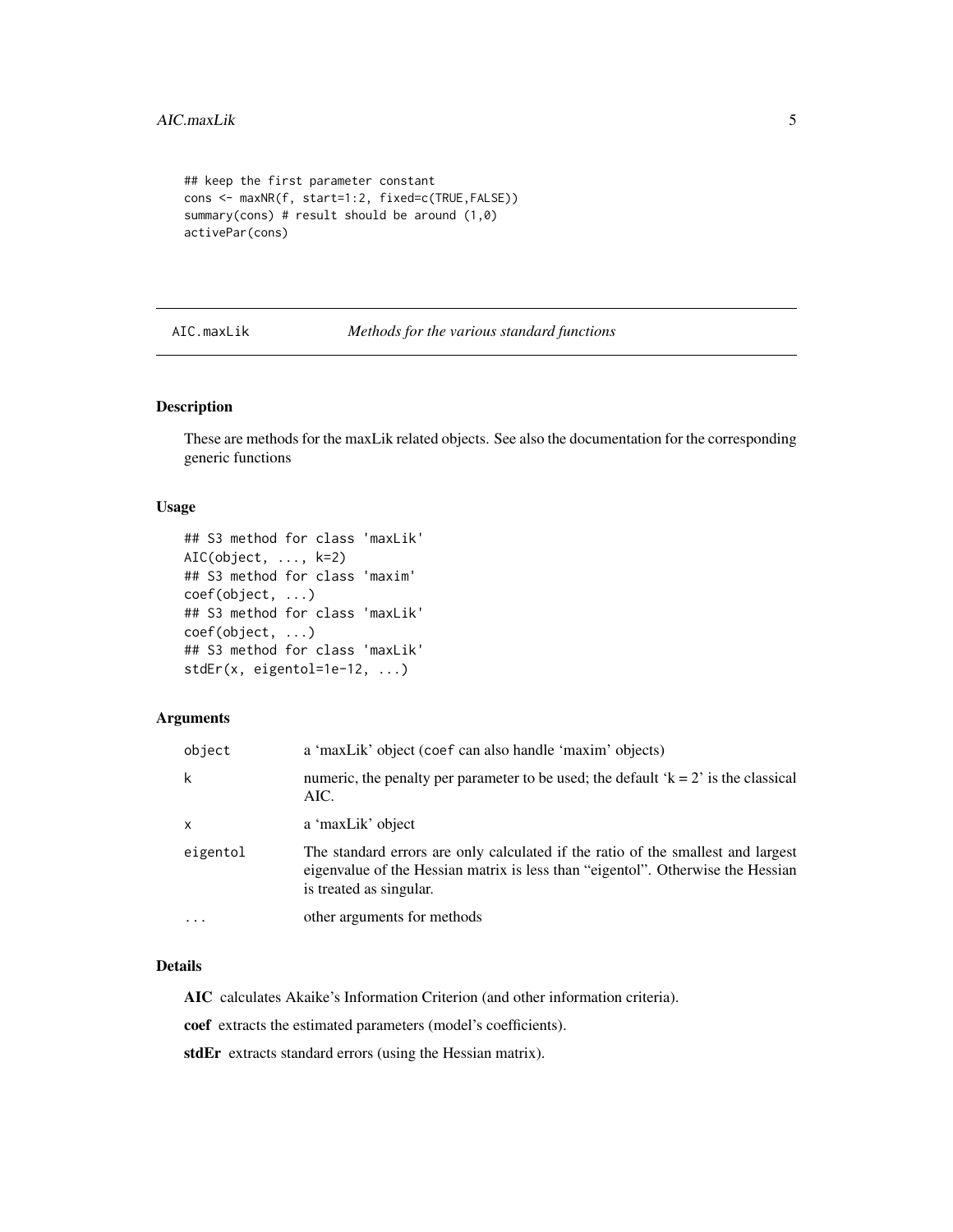### Examples

```
## estimate mean and variance of normal random vector
set.seed(123)
x \le - rnorm(50, 1, 2)
## log likelihood function.
## Note: 'param' is a vector
llf <- function( param ) {
  mu < - param[1]sigma <- param[ 2 ]
   return(sum(dnorm(x, mean=mu, sd=sigma, log=TRUE)))
}
## Estimate it. Take standard normal as start values
ml <- maxLik(llf, start = c(mu=0, sigma=1) )
coef(ml)
stdEr(ml)
AIC(ml)
```
bread.maxLik *Bread for Sandwich Estimator*

#### Description

Extracting an estimator for the 'bread' of the sandwich estimator, see [bread](#page-0-0).

### Usage

```
## S3 method for class 'maxLik'
bread(x, \ldots)
```
#### Arguments

|         | an object of class maxLik.             |
|---------|----------------------------------------|
| $\cdot$ | further arguments (currently ignored). |

### Value

Matrix, the inverse of the expectation of the second derivative (Hessian matrix) of the log-likelihood function with respect to the parameters. In case of the simple Maximum Likelihood, it is equal to the variance covariance matrix of the parameters, multiplied by the number of observations.

### Warnings

The sandwich package is required for this function.

This method works only if the observaton-specific gradient information was available for the estimation. This is the case if the observation-specific gradient was supplied (see the grad argument for [maxLik](#page-23-1)), or the log-likelihood function returns a vector of observation-specific values.

<span id="page-5-0"></span>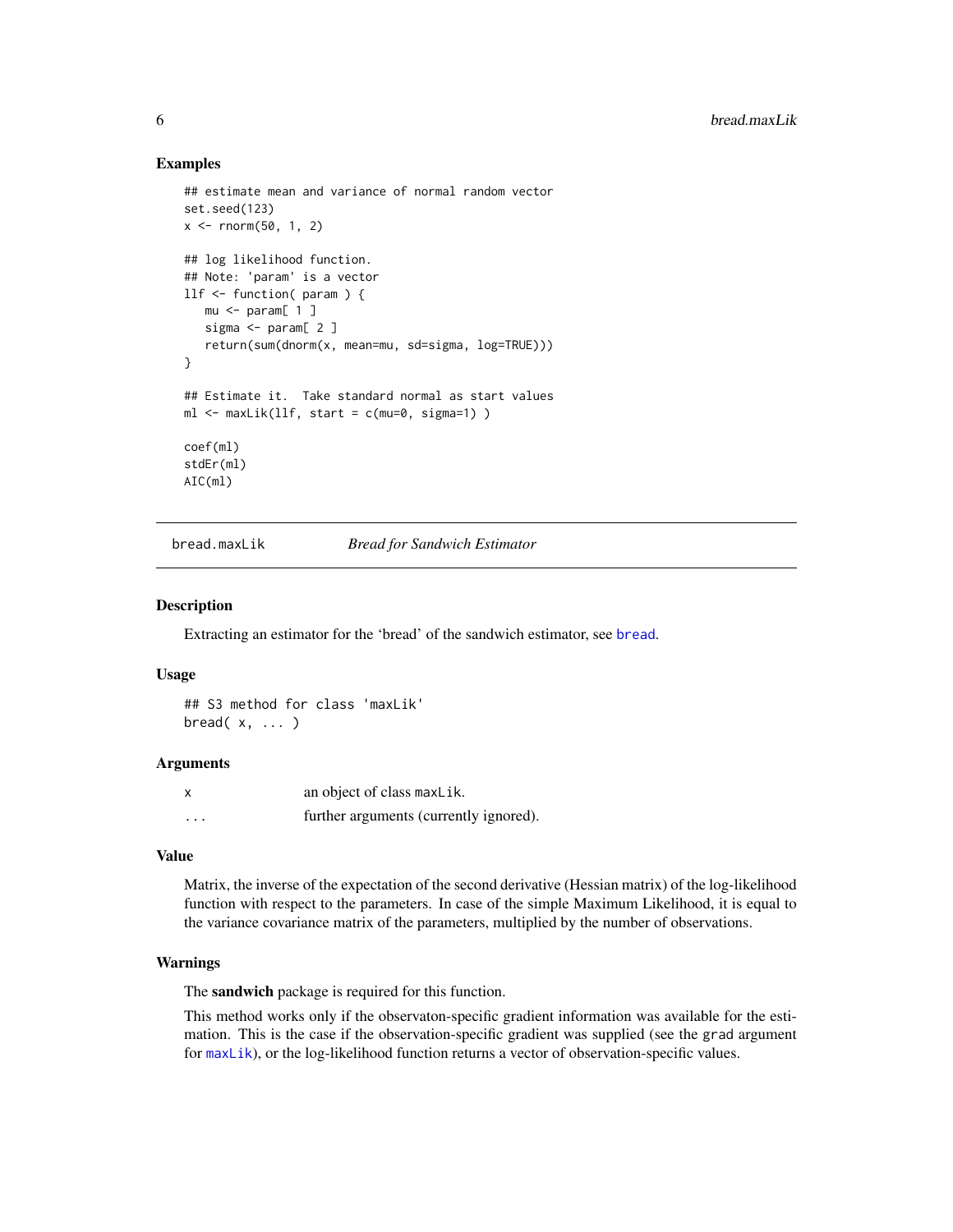### <span id="page-6-0"></span>compareDerivatives 7

### Author(s)

Arne Henningsen

### See Also

[bread](#page-0-0), [maxLik](#page-23-1).

### Examples

```
## ML estimation of exponential duration model:
t < - rexp(100, 2)
loglik <- function(theta) log(theta) - theta*t
## Estimate with numeric gradient and hessian
a <- maxLik(loglik, start=1 )
# Extract the "bread"
library( sandwich )
bread( a )
all.equal( bread( a ), vcov(a) * nObs(a) )
```
<span id="page-6-1"></span>compareDerivatives *function to compare analytic and numeric derivatives*

### Description

This function compares analytic and numerical derivative and prints related diagnostics information. It is intended for testing and debugging code for analytic derivatives for maximization algorithms.

### Usage

```
compareDerivatives(f, grad, hess=NULL, t0, eps=1e-6,
                   printLevel=1, print=printLevel > 0,
                   max.rows=getOption("max.rows", 20),
                   max.cols=getOption("max.cols", 7),
                   ...)
```
### Arguments

| $\mathsf{f}$ | function to be differentiated. The parameter (vector) of interest must be the first<br>argument. The function may return a vector, in that case the derivative will be a<br>matrix.                                                                                                                                                                                                                          |
|--------------|--------------------------------------------------------------------------------------------------------------------------------------------------------------------------------------------------------------------------------------------------------------------------------------------------------------------------------------------------------------------------------------------------------------|
| grad         | analytic gradient. This may be either a function, returning the analytic gradient,<br>or a numeric vector, the pre-computed gradient. The function must use the same<br>set of parameters as f. If f is a vector-valued function, grad must return/be a<br>matrix where the number of rows equals the number of components of f, and<br>the number of columns must equal to the number of components in t.0. |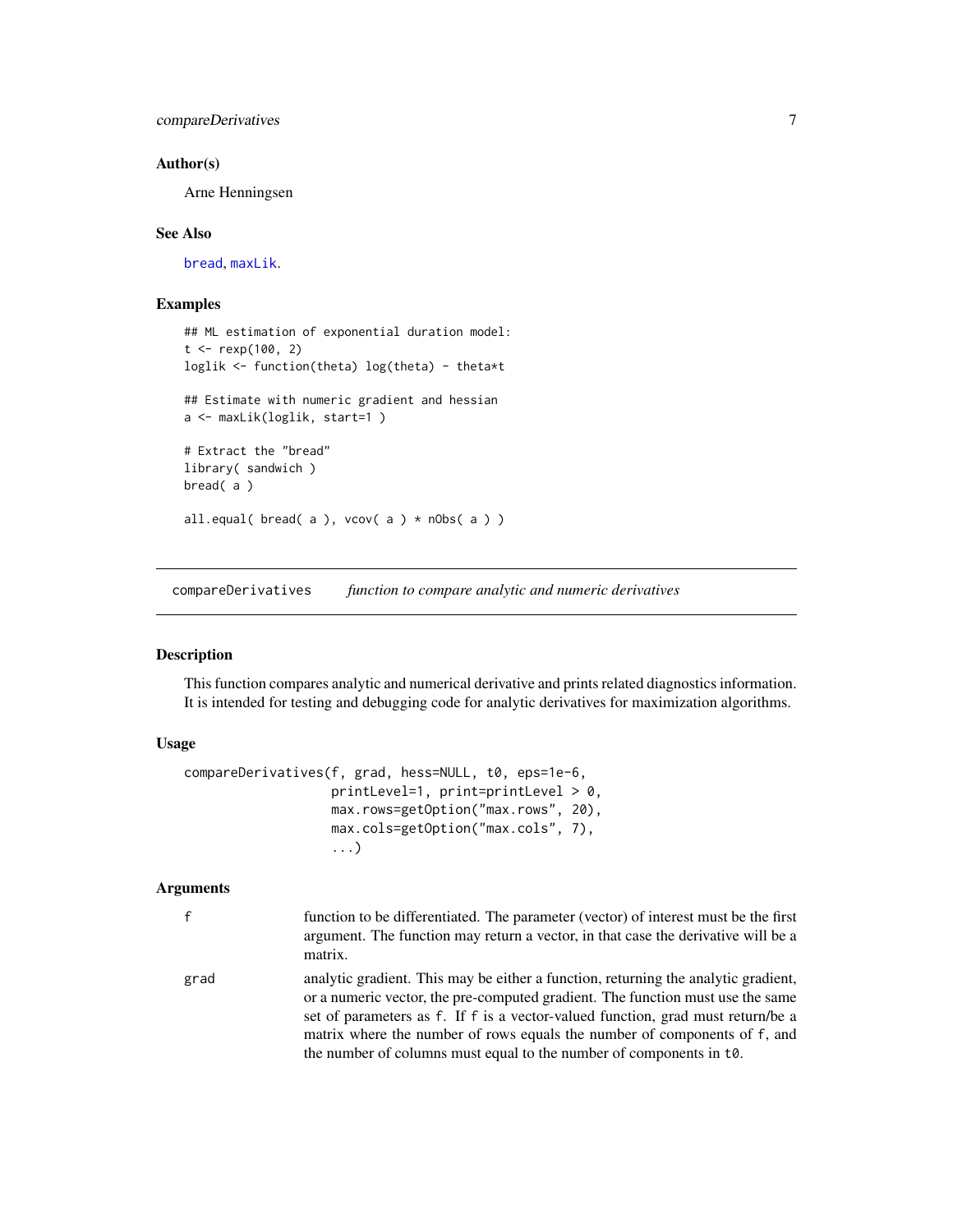| hess       | function returning the analytic hessian. If present, hessian matrices are com-<br>pared too. Only appropriate for scalar-valued functions.                                                                                  |
|------------|-----------------------------------------------------------------------------------------------------------------------------------------------------------------------------------------------------------------------------|
| t0         | numeric vector, parameter at which the derivatives are compared. The derivative<br>is taken with respect to this vector. both fm grad (if function) and hess (if<br>present) must accept this value as the first parameter. |
| eps        | numeric. Step size for numeric differentiation. Central derivative is used.                                                                                                                                                 |
| printLevel | numeric: a positive number prints summary of the comparison. 0 does not do<br>any printing, only returns the comparison results (invisibly).                                                                                |
| print      | deprecated (for backward compatibility only).                                                                                                                                                                               |
| max.rows   | maximum number of matrix rows to be printed.                                                                                                                                                                                |
| max.cols   | maximum number of columns to be printed.                                                                                                                                                                                    |
|            | further arguments to f, grad and hess.                                                                                                                                                                                      |

### Details

Analytic derivatives (and Hessian) substantially improve the estimation speed and reliability. However, these are typically hard to program. This utility compares the programmed result and the (internally calculated) numeric derivative. For every component of f, it prints the parameter value, analytic and numeric derivative, and their relative difference

$$
rel.diff = \frac{analytic - numeric}{\frac{1}{2}(|analytic| + |numeric|)}.
$$

If analytic  $= 0$  and numeric  $= 0$ , then rel.diff is also set to 0. If analytic derivatives are correct and the function is sufficiently smooth, expect the relative differences to be less than  $10^{-7}$ .

### Value

A list with following components:

| t0          | the input argument $t\theta$                                                                                               |
|-------------|----------------------------------------------------------------------------------------------------------------------------|
| f.t0        | f(t0)                                                                                                                      |
| compareGrad | a list with components analytic = $\text{grad}(t0)$ , nmeric = numericGradient(f, t0),<br>and their rel.diff.              |
|             | maxRelDiffGrad max(abs(rel.diff))                                                                                          |
|             | If hess is also provided, the following optional components are also present:                                              |
|             | compareHessian a list with components analytic = hess(t0), numeric = numericGradient(grad,<br>$(0)$ , and their rel. diff. |
|             | maxRelDiffHess max(abs(rel.diff)) for the Hessian                                                                          |
|             |                                                                                                                            |

### Author(s)

Ott Toomet <otoomet@ut.ee> and Spencer Graves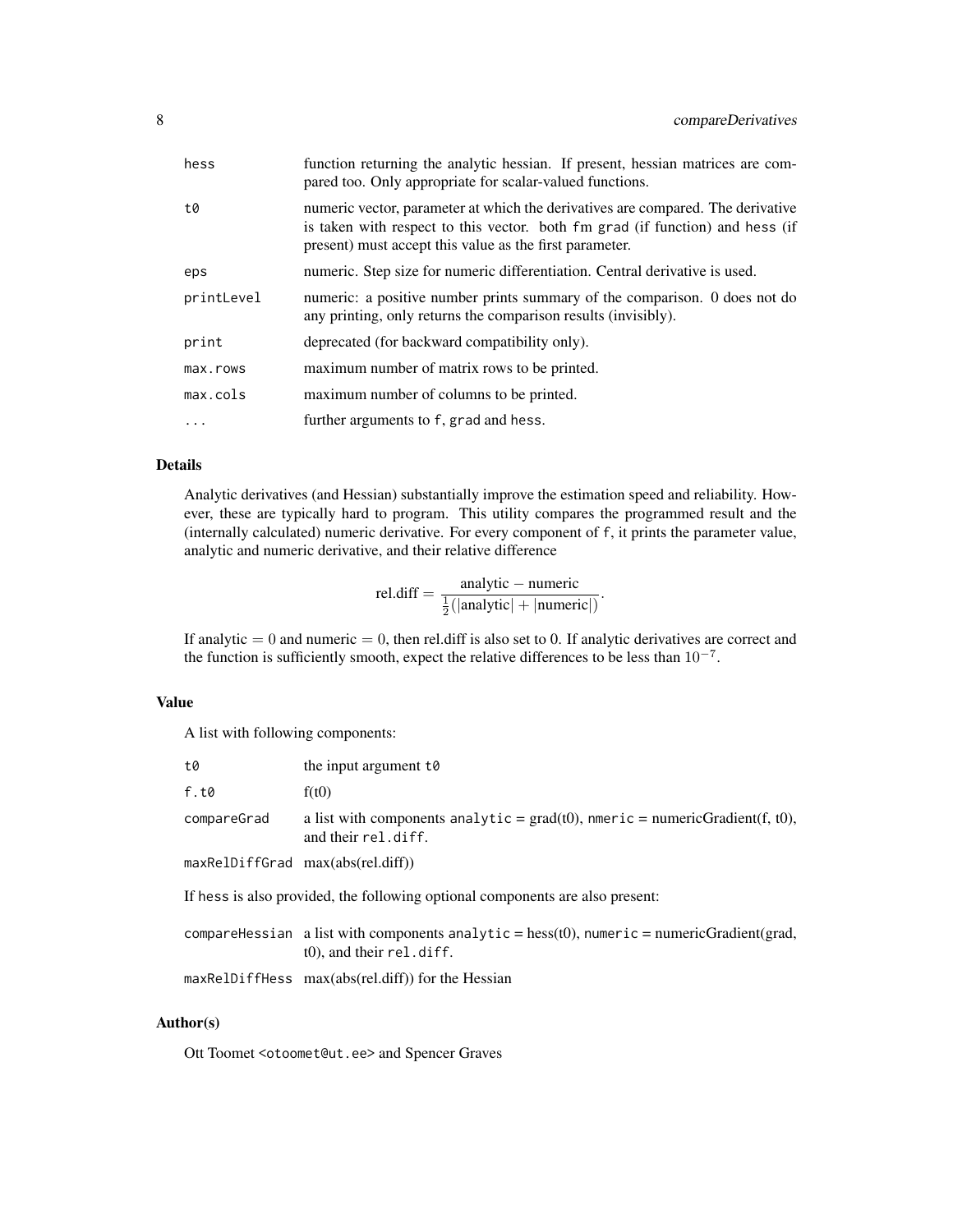### <span id="page-8-0"></span>condiNumber 9

### See Also

[numericGradient](#page-40-1) [deriv](#page-0-0)

### Examples

```
## A simple example with sin(x)' = cos(x)f \leftarrow function(x) c(sin=sin(x))Dsin <- compareDerivatives(f, cos, t0=c(angle=1))
##
## Example of normal log-likelihood. Two-parameter
## function.
##
x \le rnorm(100, 1, 2) # generate rnorm xl \le function(b) sum(dnorm(x, mean=b[1], sd=b[2], log=TRUE))
gradl <- function(b) {
    c(mu=sum(x - b[1])/b[2]^2,sigma=sum((x - b[1])^2/6[2]^3 - 1/b[2]))
}
gradl. <- compareDerivatives(l, gradl, t0=c(mu=1,sigma=2))
##
## An example with f returning a vector, t0 = a scalar
##
trig \leftarrow function(x)c(sin=sin(x), cos=cos(x))
Dtrig \leftarrow function(x)c(sin=cos(x), cos=-sin(x))
Dtrig. <- compareDerivatives(trig, Dtrig, t0=1)
```
<span id="page-8-1"></span>condiNumber *Print matrix condition numbers column-by-column*

### Description

This function prints the condition number of a matrix while adding columns one-by-one. This is useful for testing multicollinearity and other numerical problems. It is a generic function with a default method, and a method for maxLik objects.

### Usage

```
condiNumber(x, ...)
## Default S3 method:
condiNumber(x, exact = FALSE, norm = FALSE,
   printLevel=print.level, print.level=1, digits = getOption( "digits" ), ... )
## S3 method for class 'maxLik'
condiNumber(x, ...)
```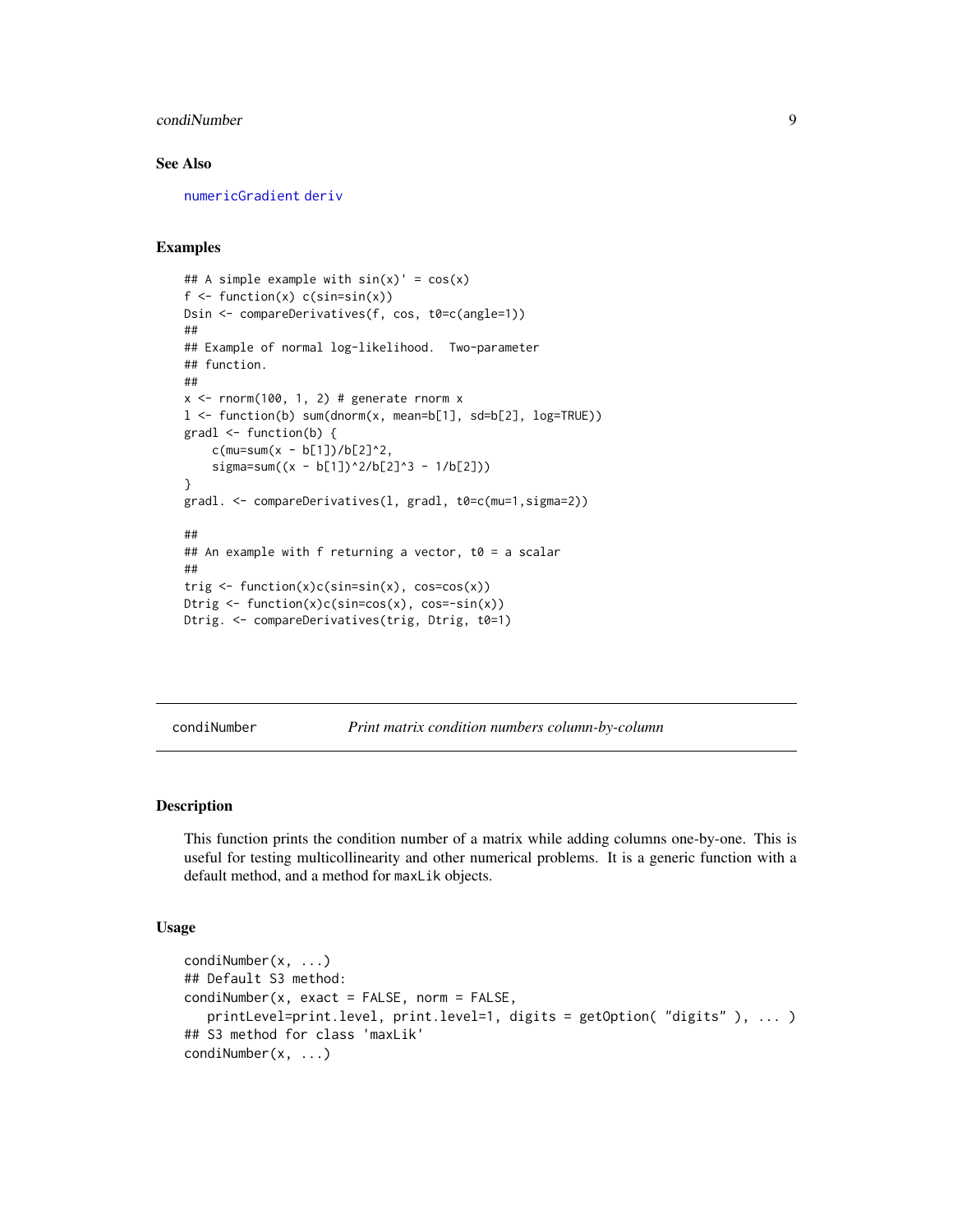### <span id="page-9-0"></span>Arguments

| $\mathsf{x}$ | numeric matrix, condition numbers of which are to be printed                                                                                     |
|--------------|--------------------------------------------------------------------------------------------------------------------------------------------------|
| exact        | logical, should condition numbers be exact or approximations (see kappa)                                                                         |
| norm         | logical, whether the columns should be normalised to have unit norm                                                                              |
| printLevel   | numeric, positive value will output the numbers during the calculations. Useful<br>for interactive work.                                         |
| print.level  | same as 'printLevel', for backward compatibility                                                                                                 |
| digits       | minimal number of significant digits to print (only relevant if argument print. level<br>is larger than zero).                                   |
| $\cdots$     | Further arguments to condiNumber. default are currently ignored; further ar-<br>guments to condiNumber.maxLik are passed to condiNumber.default. |

#### Details

Statistical model often fail because of a high correlation between the explanatory variables in the linear index (multicollinearity) or because the evaluated maximum of a non-linear model is virtually flat. In both cases, the (near) singularity of the related matrices may help to understand the problem.

condiNumber inspects the matrices column-by-column and indicates which variables lead to a jump in the condition number (cause singularity). If the matrix column name does not immediately indicate the problem, one may run an OLS model by estimating this column using all the previous columns as explanatory variables. Those columns that explain almost all the variation in the current one will have very high t-values.

#### Value

Invisible vector of condition numbers by column. If the start values for [maxLik](#page-23-1) are named, the condition numbers are named accordingly.

### Author(s)

Ott Toomet

#### References

Greene, W. (2012): *Econometrics Analysis*, 7th edition, p. 130.

### See Also

[kappa](#page-0-0)

```
set.seed(0)
## generate a simple nearly multicollinear dataset
x1 <- runif(100)
x2 <- runif(100)
x3 \le -x1 + x2 + 0.000001 * runif(100) # this is virtually equal to x1 + x2x4 \leftarrow runif(100)
```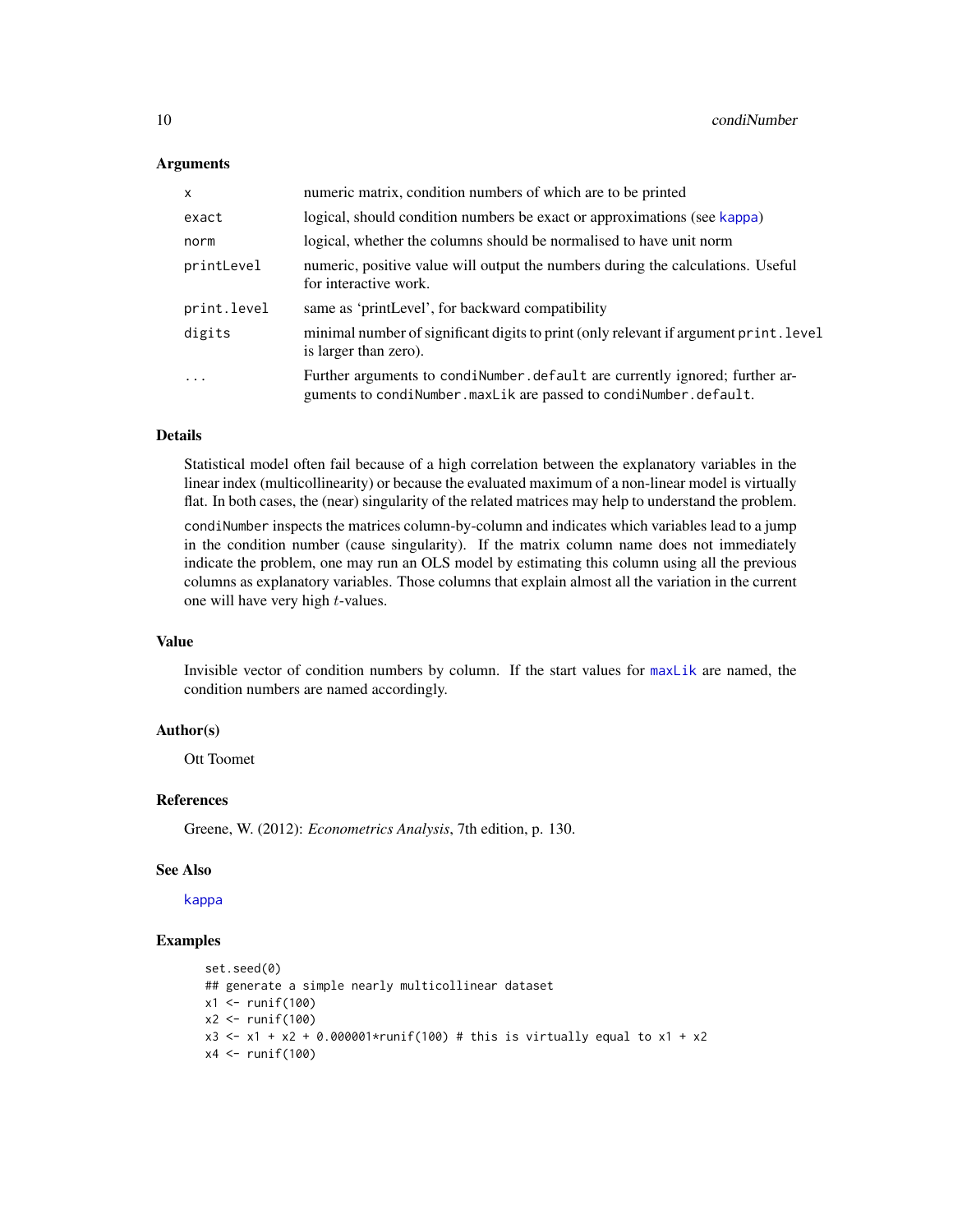#### <span id="page-10-0"></span>fnSubset 11

```
y \le -x1 + x2 + x3 + x4 + \text{rnorm}(100)m \le -1 m(y \sim -1 + x1 + x2 + x3 + x4)print(summary(m)) # note the outlandish estimates and standard errors
                  # while R^2 is 0.88. This suggests multicollinearity
condiNumber(model.matrix(m)) # note the value 'explodes' at x3
## we may test the results further:
print(summary(lm(x3 \sim -1 + x1 + x2)))
# Note the extremely high t-values and R^2: x3 is (almost) completely
# explained by x1 and x2
```
fnSubset *Call fnFull with variable and fixed parameters*

### Description

Combine variable parameters with with fixed parameters and pass to fnFull. Useful for optimizing over a subset of parameters without writing a separate function. Values are combined by name if available. Otherwise, xFull is constructed by position (the default).

### Usage

fnSubset(x, fnFull, xFixed, xFull=c(x, xFixed), ...)

### Arguments

| x      | Variable parameters to be passed to fneull.                                                     |
|--------|-------------------------------------------------------------------------------------------------|
| fnFull | Function whose first argument has $length = length(xFull)$ .                                    |
| xFixed | Parameter values to be combined with x to construct the first argument for a call<br>to fnFull. |
| xFull  | Prototype initial argument for fnFull.                                                          |
| .      | Optional arguments passed to fneull.                                                            |
|        |                                                                                                 |

### Details

This function first confirms that  $length(x) + length(xFixed) == length(xFull)$ . Next,

- If xFull has names, match at least xFixed by name.
- Else  $xFull = c(x, xFixed)$ , the default.

Finally, call fnFull(xFull,...).

### Value

value returned by fnFull

### Author(s)

Spencer Graves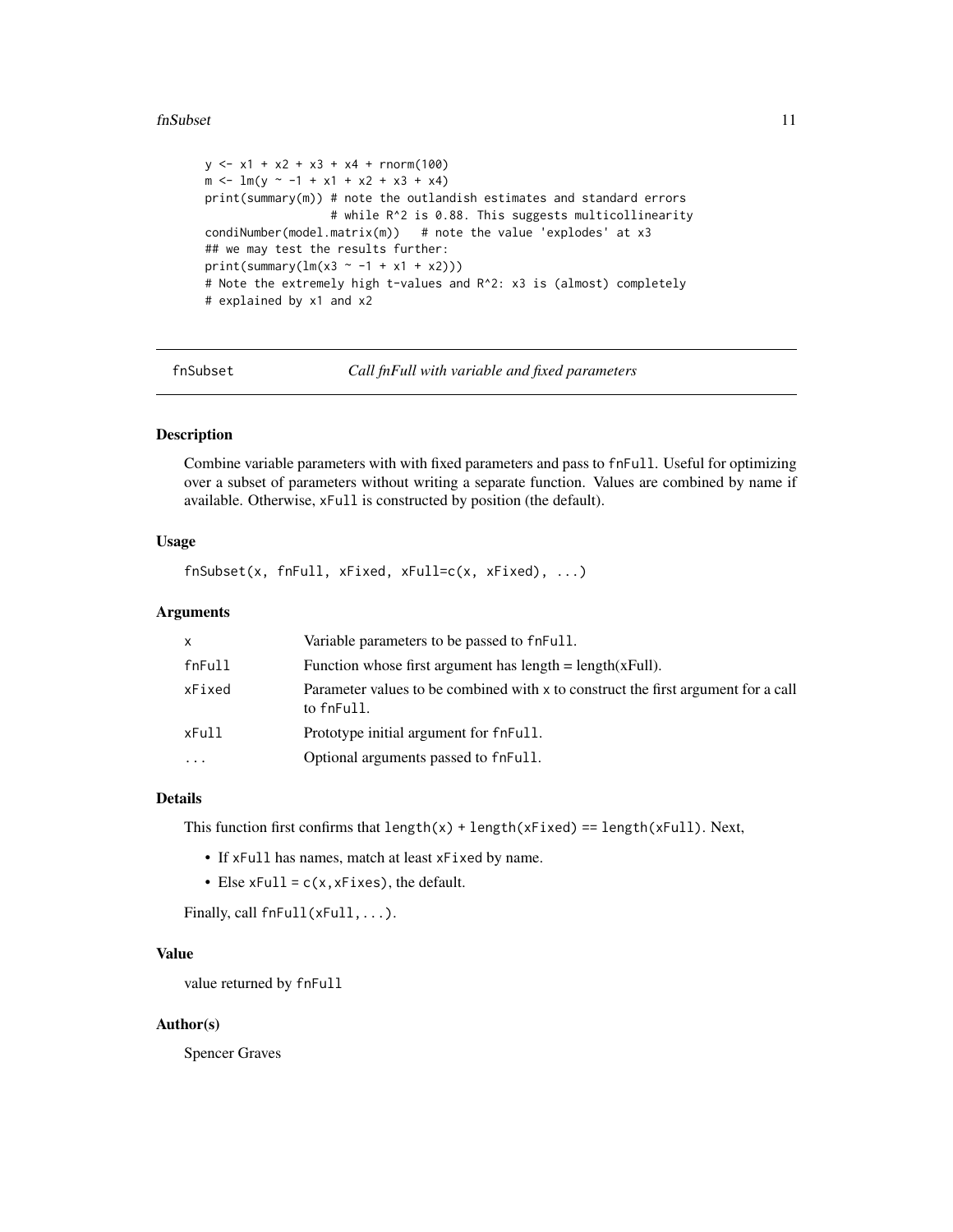### <span id="page-11-0"></span>See Also

[optim](#page-0-0) [dlmMLE](#page-0-0) [maxLik](#page-23-1) [maxNR](#page-25-2)

### Examples

```
##
## Example with 'optim'
##
fn \le function(x) (x[2]-2*x[1])^2
# note: true minimum is 0 on line 2*x[1] == x[2]fullEst <- optim(par=c(1,1), method="BFGS", fn=fn)
fullEst$par
# par = c(0.6, 1.2) at minimum (not convex)
# Fix the last component to 4
est4 <- optim(par=1, fn=fnSubset, method="BFGS", fnFull=fn, xFixed=4)
est4$par
# now there is a unique minimun x[1] = 2# Fix the first component
fnSubset(x=1, fnFull=fn, xFixed=c(a=4), xFull=c(a=1, b=2))
# After substitution: xFull = c(a=4, b=1),
# so fn = (1 - 2 \times 4)^2 = (-7)^2 = 49
est4. <- optim(par=1, fn=fnSubset, method="BFGS",
               fnFull=fn, xFixed=c(a=4),
               xFull=c(a=1, b=2))
est4.$par
# At optimum: xFull=c(a=4, b=8),
# so fn = (8 - 2*4)^2 = 0##
## Example with 'maxLik'
##
fn2max <- function(x) -(x[2]-2*x[1])^2# -> need to have a maximum
max4 <- maxLik(fnSubset, start=1, fnFull=fn2max, xFixed=4)
summary(max4)
# Similar result using fixed parameters in maxNR, called by maxLik
max4. <- maxLik(fn2max, start=c(1, 4), fixed=2)
summary(max4.)
```
<span id="page-11-1"></span>gradient *Extract Gradients Evaluated at each Observation*

#### Description

Extract the gradients of the log-likelihood function evaluated at each observation ('Empirical Estimating Function', see [estfun](#page-0-0)).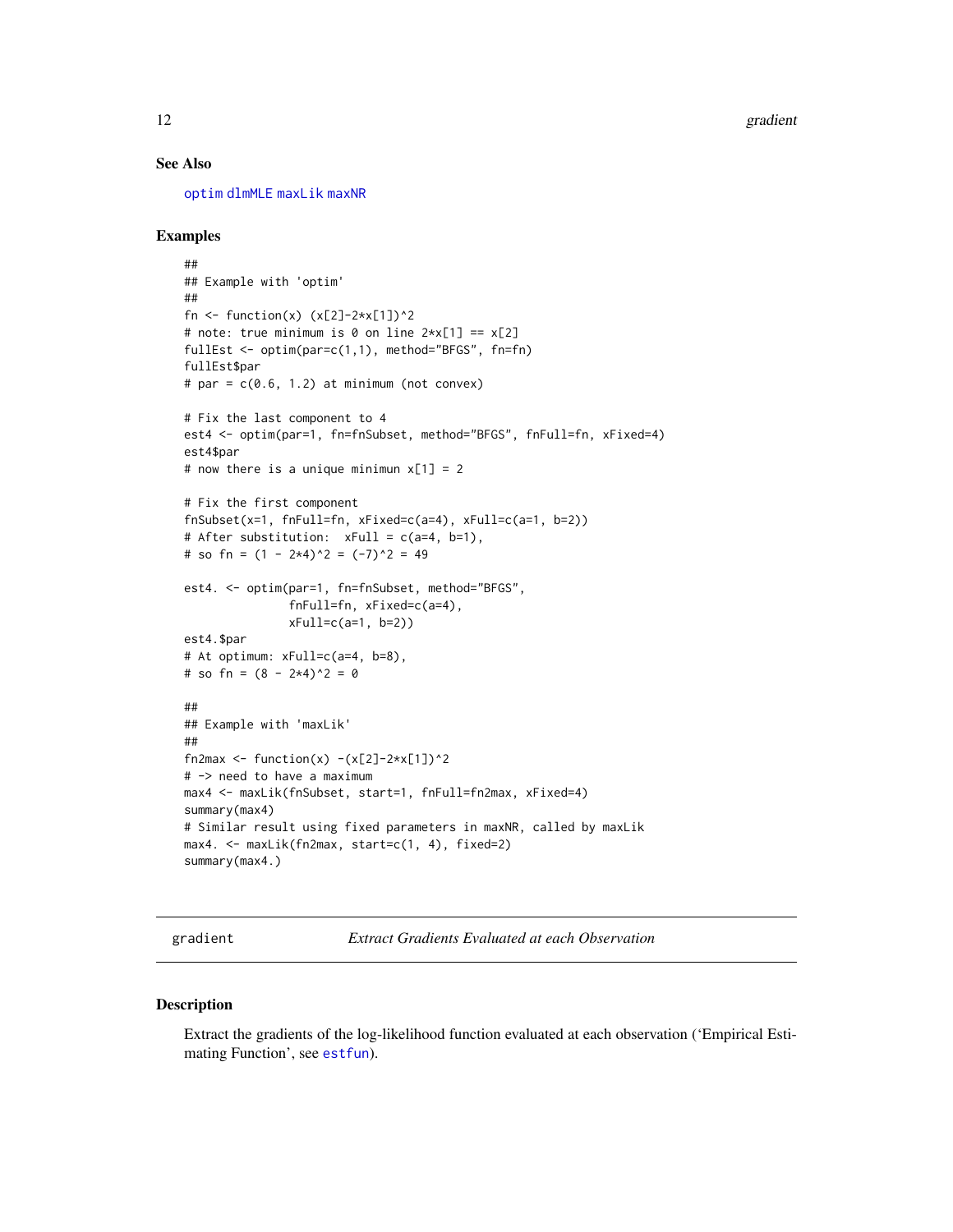#### <span id="page-12-0"></span>gradient 13

### Usage

```
## S3 method for class 'maxLik'
estfun(x, \ldots)## S3 method for class 'maxim'
gradient(x, ...)
```
### **Arguments**

| X            | an object inheriting from class maxim (for gradient) or max Lik. (for est fun.)                                                |
|--------------|--------------------------------------------------------------------------------------------------------------------------------|
| .            | further arguments (currently ignored).                                                                                         |
| <b>Value</b> |                                                                                                                                |
| gradient     | vector, objective function gradient at estimated maximum (or the last calculated<br>value if the estimation did not converge.) |
| estfun       | matrix, observation-wise log-likelihood gradients at the estimated parameter                                                   |

value evaluated at each observation. Observations in rows, parameters in columns.

#### Warnings

The sandwich package must be loaded in order to use estfun.

estfun only works if the observaton-specific gradient information was available for the estimation. This is the case of the observation-specific gradient was supplied (see the grad argument for [maxLik](#page-23-1)), or the log-likelihood function returns a vector of observation-specific values.

#### Author(s)

Arne Henningsen, Ott Toomet

### See Also

[hessian](#page-13-1), [estfun](#page-0-0), [maxLik](#page-23-1).

#### Examples

```
## ML estimation of exponential duration model:
t < - rexp(10, 2)
loglik <- function(theta) log(theta) - theta*t
```
## Estimate with numeric gradient and hessian a <- maxLik(loglik, start=1 )

```
gradient(a)
# Extract the gradients evaluated at each observation
library( sandwich )
estfun( a )
```

```
## Estimate with analytic gradient.
## Note: it returns a vector
gradlik <- function(theta) 1/theta - t
```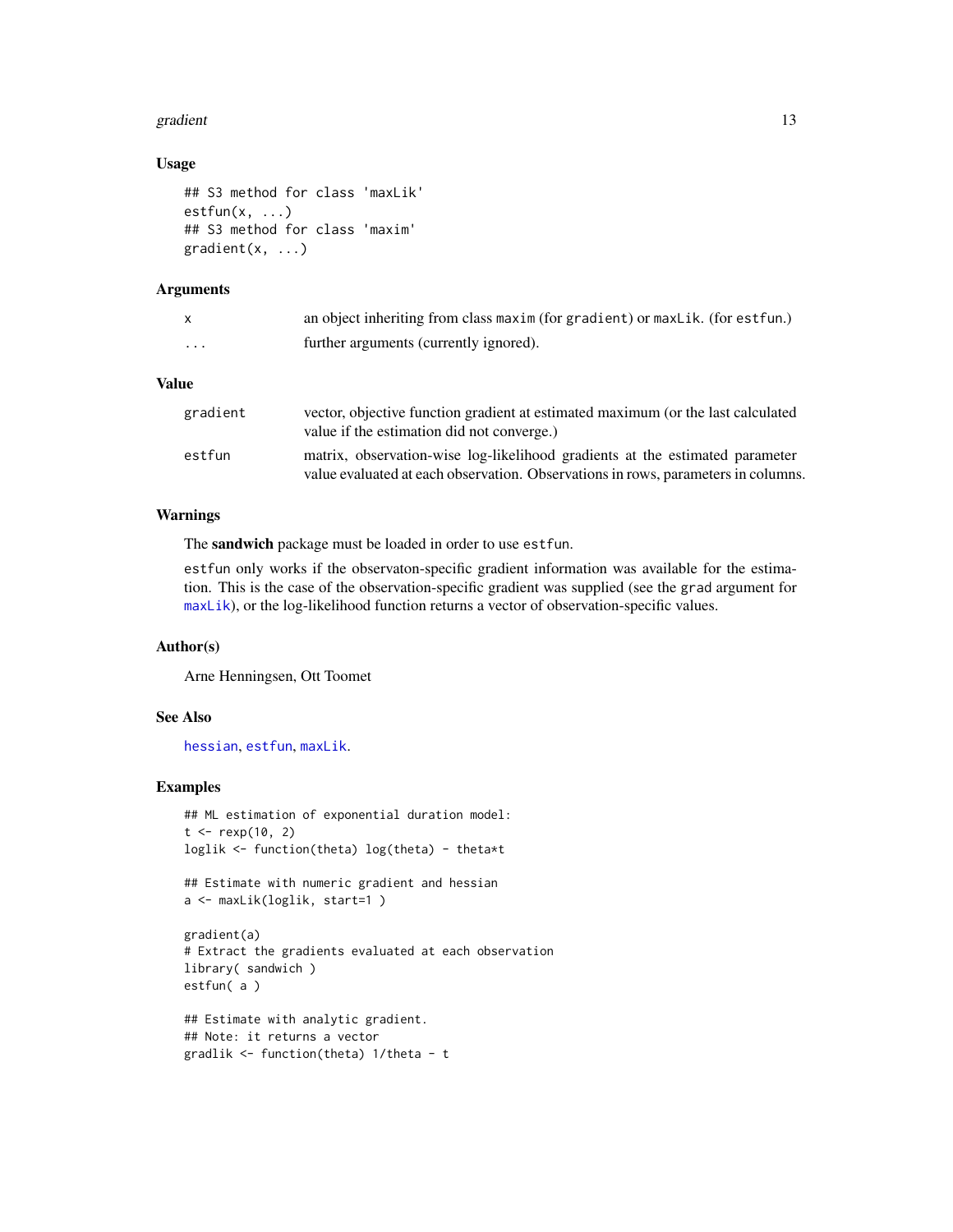14 hessian between the state of the state of the state of the state of the state of the state of the state of the state of the state of the state of the state of the state of the state of the state of the state of the stat

```
b <- maxLik(loglik, gradlik, start=1)
gradient(a)
estfun( b )
```
<span id="page-13-1"></span>hessian *Hessian matrix*

#### Description

This function extracts the Hessian of the objective function at optimum. The Hessian information should be supplied by the underlying optimization algorithm, possibly by an approximation.

#### Usage

hessian(x, ...) ## Default S3 method: hessian(x, ...)

#### Arguments

| $\mathsf{x}$ | an optimization result of class 'maxim' or 'maxLik' |
|--------------|-----------------------------------------------------|
| $\cdots$     | other arguments for methods                         |

#### Value

A numeric matrix, the Hessian of the model at the estimated parameter values. If the maximum is flat, the Hessian is singular. In that case you may want to invert only the non-singular part of the matrix. You may also want to fix certain parameters (see [activePar](#page-3-1)).

### Author(s)

Ott Toomet

#### See Also

[maxLik](#page-23-1), [activePar](#page-3-1), [condiNumber](#page-8-1)

```
# log-likelihood for normal density
# a[1] - mean
# a[2] - standard deviation
11 \leftarrow function(a) sum(-log(a[2]) - (x - a[1])^2/(2*a[2]^2))x <- rnorm(100) # sample from standard normal
ml \leftarrow \text{maxLik}(ll, start=c(1,1))# ignore eventual warnings "NaNs produced in: log(x)"
summary(ml) # result should be close to c(0,1)hessian(ml) # How the Hessian looks like
sqrt(-solve(hessian(ml))) # Note: standard deviations are on the diagonal
```
<span id="page-13-0"></span>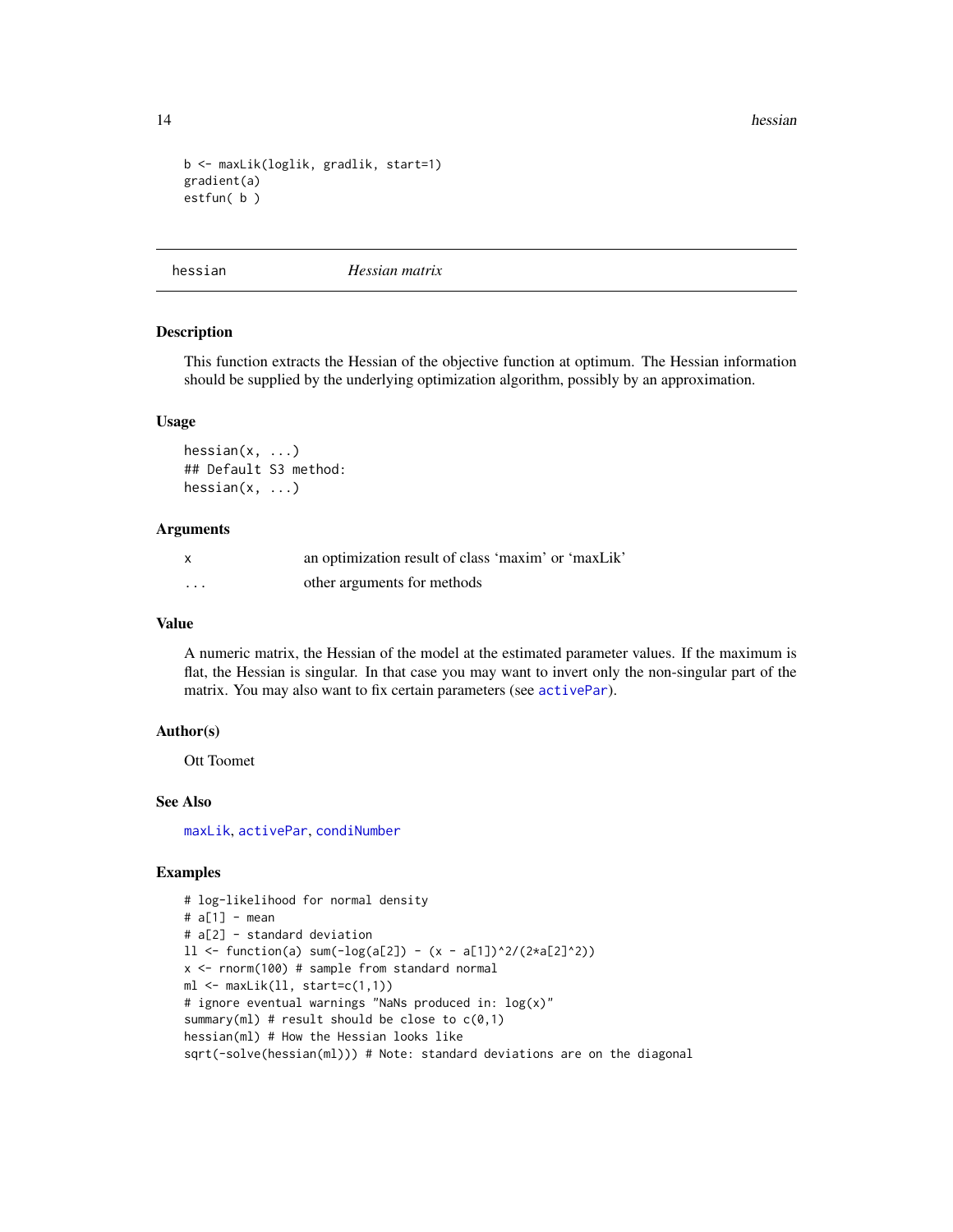### <span id="page-14-0"></span>logLik.maxLik 15

```
#
# Now run the same example while fixing a[2] = 1mlf <- maxLik(ll, start=c(1,1), activePar=c(TRUE, FALSE))
summary(mlf) # first parameter close to 0, the second exactly 1.0
hessian(mlf)
# Note that now NA-s are in place of passive
# parameters.
# now invert only the free parameter part of the Hessian
sqrt(-solve(hessian(mlf)[activePar(mlf), activePar(mlf)]))
# gives the standard deviation for the mean
```
<span id="page-14-1"></span>logLik.maxLik *Return the log likelihood value*

### Description

Return the log likelihood value of objects of class maxLik and summary.maxLik.

### Usage

```
## S3 method for class 'maxLik'
logLik( object, ... )
## S3 method for class 'summary.maxLik'
logLik( object, ... )
```
### Arguments

| object  | object of class maxlik or summary maxlik, usually a model estimated with<br>Maximum Likelihood |
|---------|------------------------------------------------------------------------------------------------|
| $\cdot$ | additional arguments to methods                                                                |

### Value

A scalar numeric, log likelihood of the estimated model. It has attribute "df", number of free parameters.

### Author(s)

Arne Henningsen, Ott Toomet

### See Also

[maxLik](#page-23-1)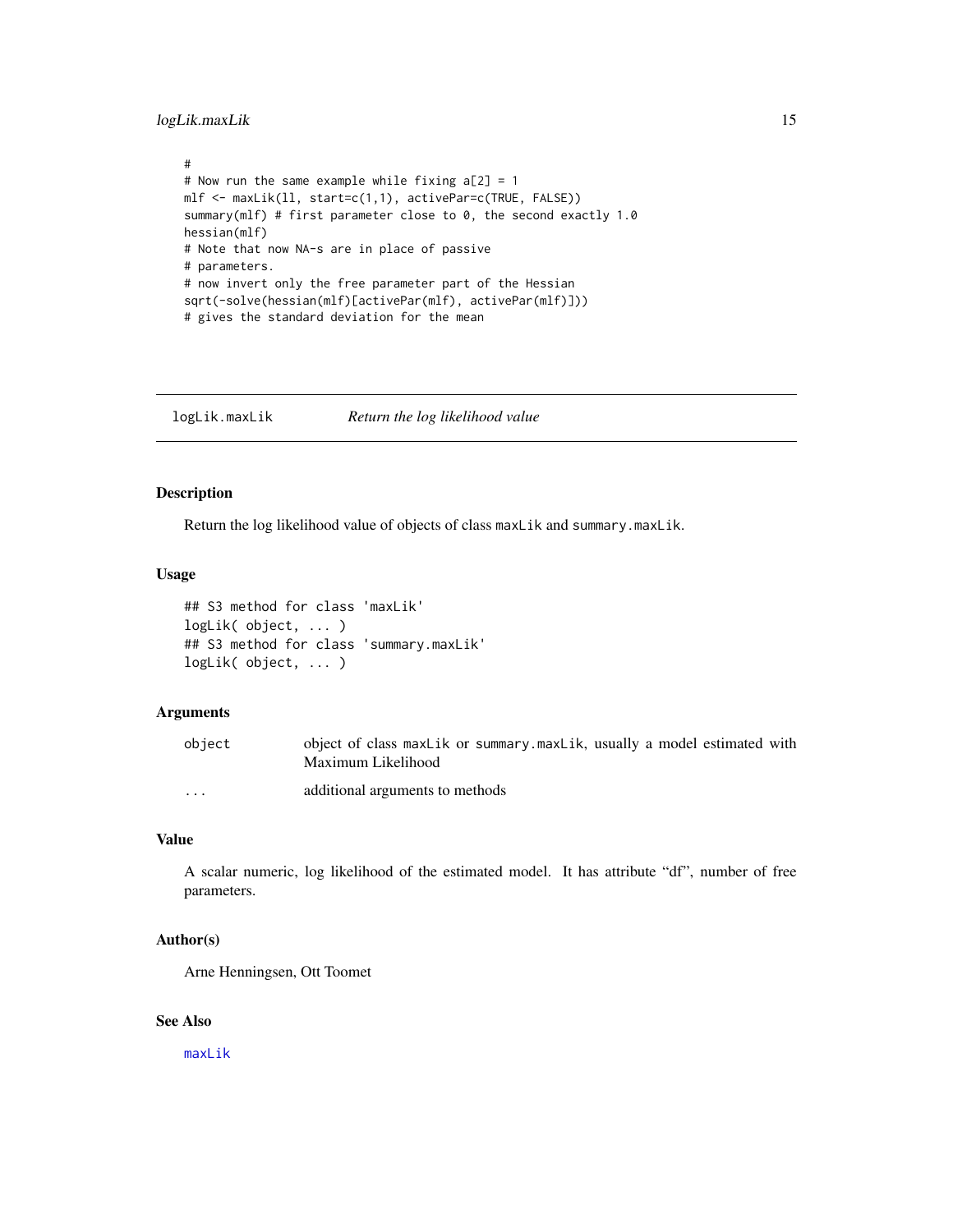### Examples

```
## ML estimation of exponential duration model:
t < - rexp(100, 2)
loglik <- function(theta) log(theta) - theta*t
gradlik <- function(theta) 1/theta - t
hesslik <- function(theta) -100/theta^2
## Estimate with analytic gradient and hessian
a <- maxLik(loglik, gradlik, hesslik, start=1)
## print log likelihood value
logLik( a )
## print log likelihood value of summary object
b <- summary( a )
logLik( b )
```
<span id="page-15-1"></span>

maxBFGS *BFGS, conjugate gradient, SANN and Nelder-Mead Maximization*

### <span id="page-15-2"></span>Description

These functions are wrappers for [optim](#page-0-0), adding constrained optimization and fixed parameters.

#### Usage

```
maxBFGS(fn, grad=NULL, hess=NULL, start, fixed=NULL,
   control=NULL,
   constraints=NULL,
   finalHessian=TRUE,
   parscale=rep(1, length=length(start)),
   ... )
maxCG(fn, grad=NULL, hess=NULL, start, fixed=NULL,
  control=NULL,
   constraints=NULL,
   finalHessian=TRUE,
   parscale=rep(1, length=length(start)), ...)
maxSANN(fn, grad=NULL, hess=NULL, start, fixed=NULL,
   control=NULL,
   constraints=NULL,
   finalHessian=TRUE,
   parscale=rep(1, length=length(start)),
   ... )
maxNM(fn, grad=NULL, hess=NULL, start, fixed=NULL,
   control=NULL,
   constraints=NULL,
   finalHessian=TRUE,
   parscale=rep(1, length=length(start)),
   ...)
```
<span id="page-15-0"></span>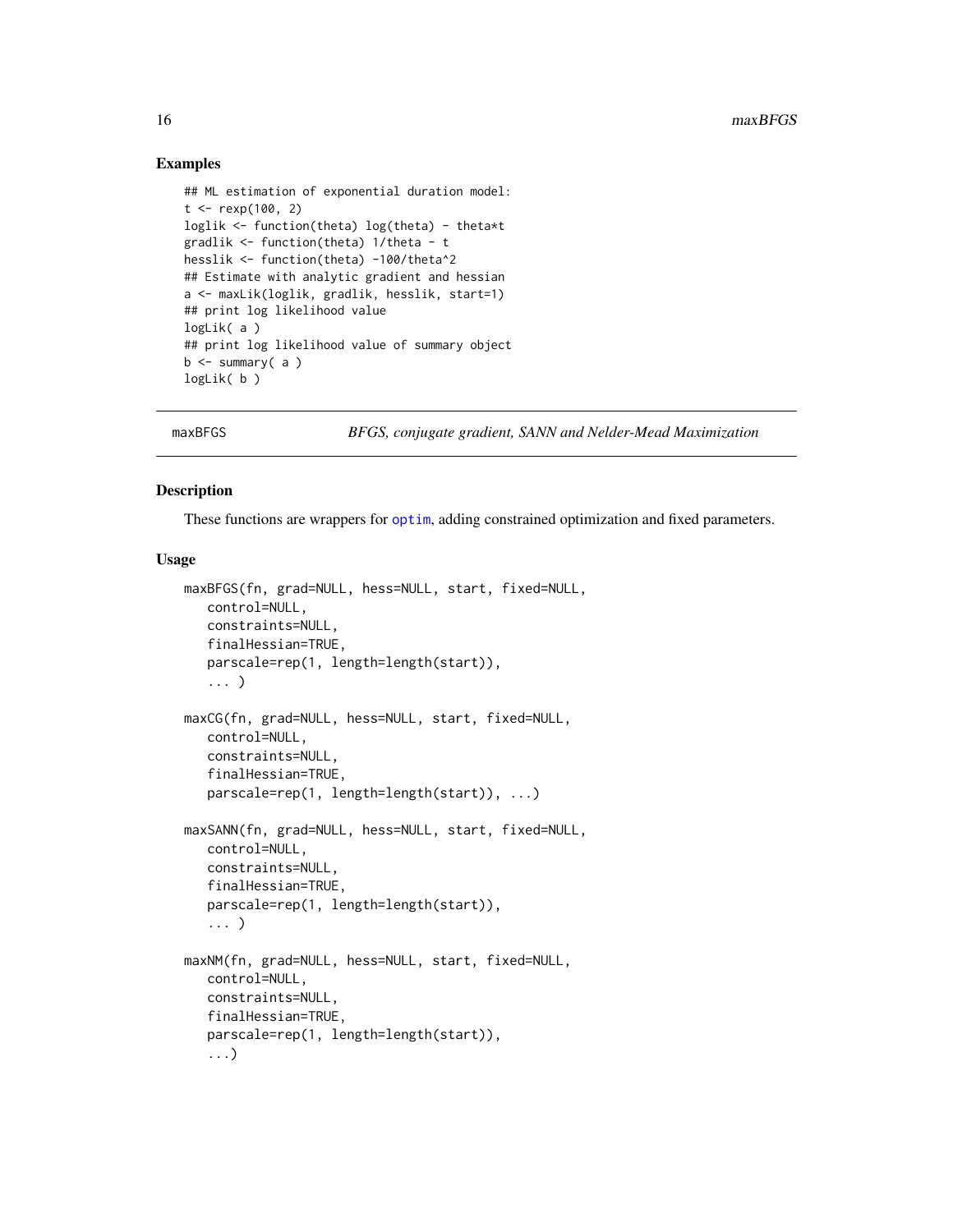### <span id="page-16-0"></span>maxBFGS 17

### Arguments

| fn          | function to be maximised. Must have the parameter vector as the first argument.<br>In order to use numeric gradient and BHHH method, fn must return a vector<br>of observation-specific likelihood values. Those are summed internally where<br>necessary. If the parameters are out of range, fn should return NA. See details<br>for constant parameters. |
|-------------|-------------------------------------------------------------------------------------------------------------------------------------------------------------------------------------------------------------------------------------------------------------------------------------------------------------------------------------------------------------|
| grad        | gradient of fn. Must have the parameter vector as the first argument. If NULL,<br>numeric gradient is used (maxNM and maxSANN do not use gradient). Gradient<br>may return a matrix, where columns correspond to the parameters and rows to<br>the observations (useful for maxBHHH). The columns are summed internally.                                    |
| hess        | Hessian of fn. Not used by any of these methods, included for compatibility<br>with maxNR.                                                                                                                                                                                                                                                                  |
| start       | initial values for the parameters. If start values are named, those names are also<br>carried over to the results.                                                                                                                                                                                                                                          |
| fixed       | parameters to be treated as constants at their start values. If present, it is treated<br>as an index vector of start parameters.                                                                                                                                                                                                                           |
| control     | list of control parameters or a 'MaxControl' object. If it is a list, the default<br>values are used for the parameters that are left unspecified by the user. These<br>functions accept the following parameters:                                                                                                                                          |
|             | reltol sqrt(.Machine\$double.eps), stopping condition. Relative convergence tol-<br>erance: the algorithm stops if the relative improvement between iterations<br>is less than 'reltol'. Note: for compatibility reason 'tol' is equivalent to<br>'reltol' for optim-based optimizers.                                                                      |
|             | iterlim integer, maximum number of iterations. Default values are 200 for<br>'BFGS', 500 ('CG' and 'NM'), and 10000 ('SANN'). Note that 'iteration'<br>may mean different things for different optimizers.                                                                                                                                                  |
|             | printLevel integer, larger number prints more working information. Default 0,<br>no information.                                                                                                                                                                                                                                                            |
|             | nm_alpha 1, Nelder-Mead simplex method reflection coefficient (see Nelder &<br>Mead, 1965)                                                                                                                                                                                                                                                                  |
|             | nm_beta 0.5, Nelder-Mead contraction coefficient                                                                                                                                                                                                                                                                                                            |
|             | nm_gamma 2, Nelder-Mead expansion coefficient                                                                                                                                                                                                                                                                                                               |
|             | sann_cand NULL or a function for "SANN" algorithm to generate a new candi-<br>date point; if NULL, Gaussian Markov kernel is used (see argument gr of<br>optim).                                                                                                                                                                                            |
|             | sann_temp 10, starting temperature for the "SANN" cooling schedule. See<br>optim.                                                                                                                                                                                                                                                                           |
|             | sann_tmax 10, number of function evaluations at each temperature for the<br>"SANN" optimizer. See optim.                                                                                                                                                                                                                                                    |
|             | sann_randomSeed 123, integer to seed random numbers to ensure replicability<br>of "SANN" optimization and preserve R random numbers. Use options like<br>sann_randomSeed=Sys.time() or sann_randomSeed=sample(100,1) if<br>you want stochastic results.                                                                                                     |
| constraints | either NULL for unconstrained optimization or a list with two components. The<br>components may be either eqA and eqB for equality-constrained optimization                                                                                                                                                                                                 |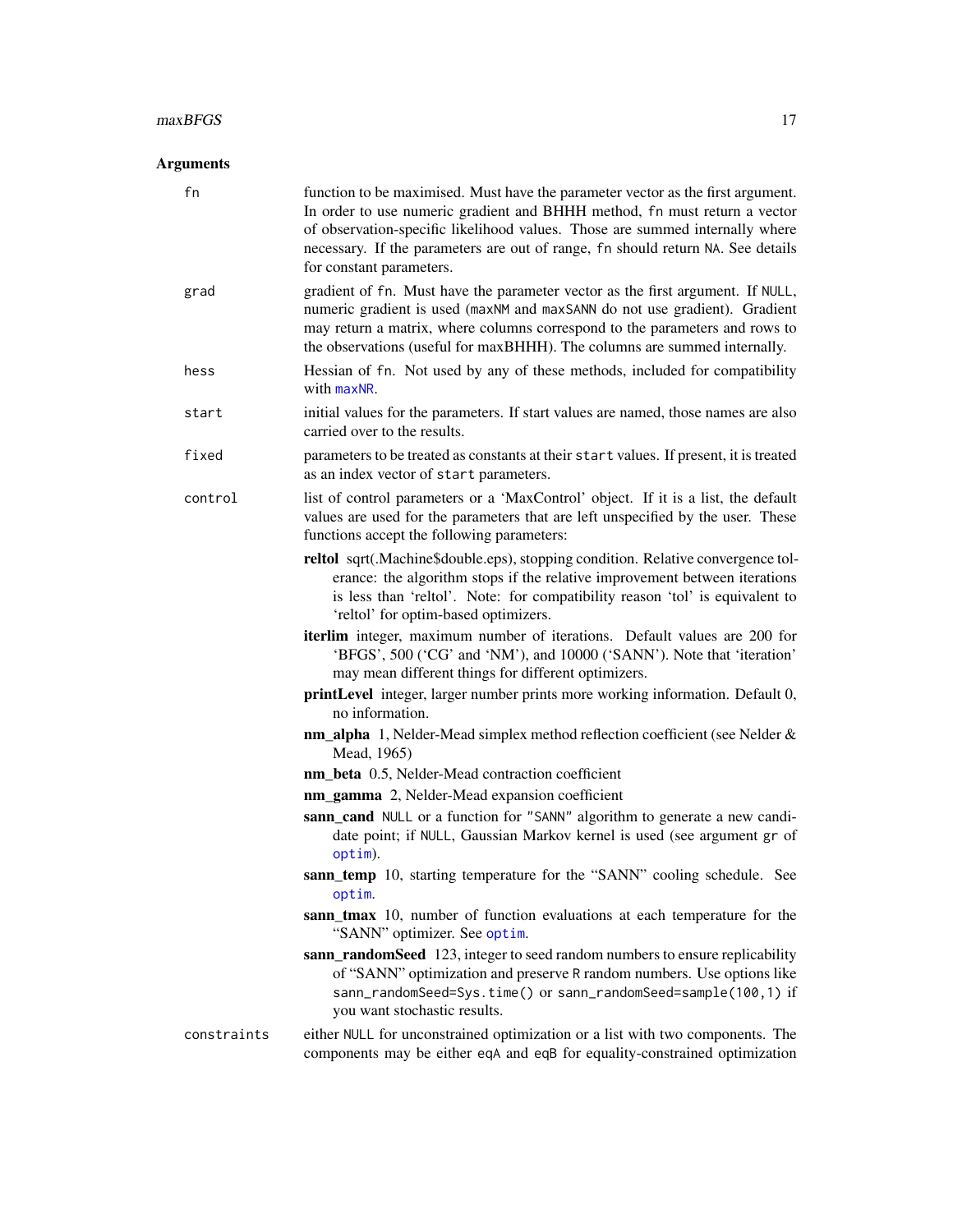<span id="page-17-0"></span>

|              | $A\theta + B = 0$ ; or inequal and inequality constraints $A\theta + B > 0$ .<br>More than one row in ineqA and ineqB corresponds to more than one linear<br>constraint, in that case all these must be zero (equality) or positive (inequal-<br>ity constraints). The equality-constrained problem is forwarded to sumt, the<br>inequality-constrained case to constroptim2. |
|--------------|-------------------------------------------------------------------------------------------------------------------------------------------------------------------------------------------------------------------------------------------------------------------------------------------------------------------------------------------------------------------------------|
| finalHessian | how (and if) to calculate the final Hessian. Either FALSE (not calculate), TRUE<br>(use analytic/numeric Hessian) or "bhhh"/"BHHH" for information equality ap-<br>proach. The latter approach is only suitable for maximizing log-likelihood func-<br>tion. It requires the gradient/log-likelihood to be supplied by individual obser-<br>vations, see maxBHHH for details. |
| parscale     | A vector of scaling values for the parameters. Optimization is performed on<br>'par/parscale' and these should be comparable in the sense that a unit change in<br>any element produces about a unit change in the scaled value. (see optim)                                                                                                                                  |
| .            | further arguments for fn and grad.                                                                                                                                                                                                                                                                                                                                            |

### Details

In order to provide a consistent interface, all these functions also accept arguments that other optimizers use. For instance, maxNM accepts the 'grad' argument despite being a gradient-less method.

The 'state' (or 'seed') of R's random number generator is saved at the beginning of the maxSANN function and restored at the end of this function so this function does *not* affect the generation of random numbers although the random seed is set to argument random.seed and the 'SANN' algorithm uses random numbers.

### Value

object of class "maxim". Data can be extracted through the following functions:

| maxValue      | fn value at maximum (the last calculated value if not converged.)                                                                                                                                                                                                           |
|---------------|-----------------------------------------------------------------------------------------------------------------------------------------------------------------------------------------------------------------------------------------------------------------------------|
| coef          | estimated parameter value.                                                                                                                                                                                                                                                  |
| gradient      | vector, last calculated gradient value. Should be close to 0 in case of normal<br>convergence.                                                                                                                                                                              |
| estfun        | matrix of gradients at parameter value estimate evaluated at each observation<br>(only if grad returns a matrix or grad is not specified and fn returns a vector).                                                                                                          |
| hessian       | Hessian at the maximum (the last calculated value if not converged).                                                                                                                                                                                                        |
| returnCode    | integer. Success code, 0 is success (see optim).                                                                                                                                                                                                                            |
| returnMessage | a short message, describing the return code.                                                                                                                                                                                                                                |
| activePar     | logical vector, which parameters are optimized over. Contains only TRUE-s if no<br>parameters are fixed.                                                                                                                                                                    |
| nIter         | number of iterations. Two-element integer vector giving the number of calls<br>to fn and gr, respectively. This excludes those calls needed to compute the<br>Hessian, if requested, and any calls to fn to compute a finite-difference approx-<br>imation to the gradient. |
| maximType     | character string, type of maximization.                                                                                                                                                                                                                                     |
| maxControl    | the optimization control parameters in the form of a MaxControl object.                                                                                                                                                                                                     |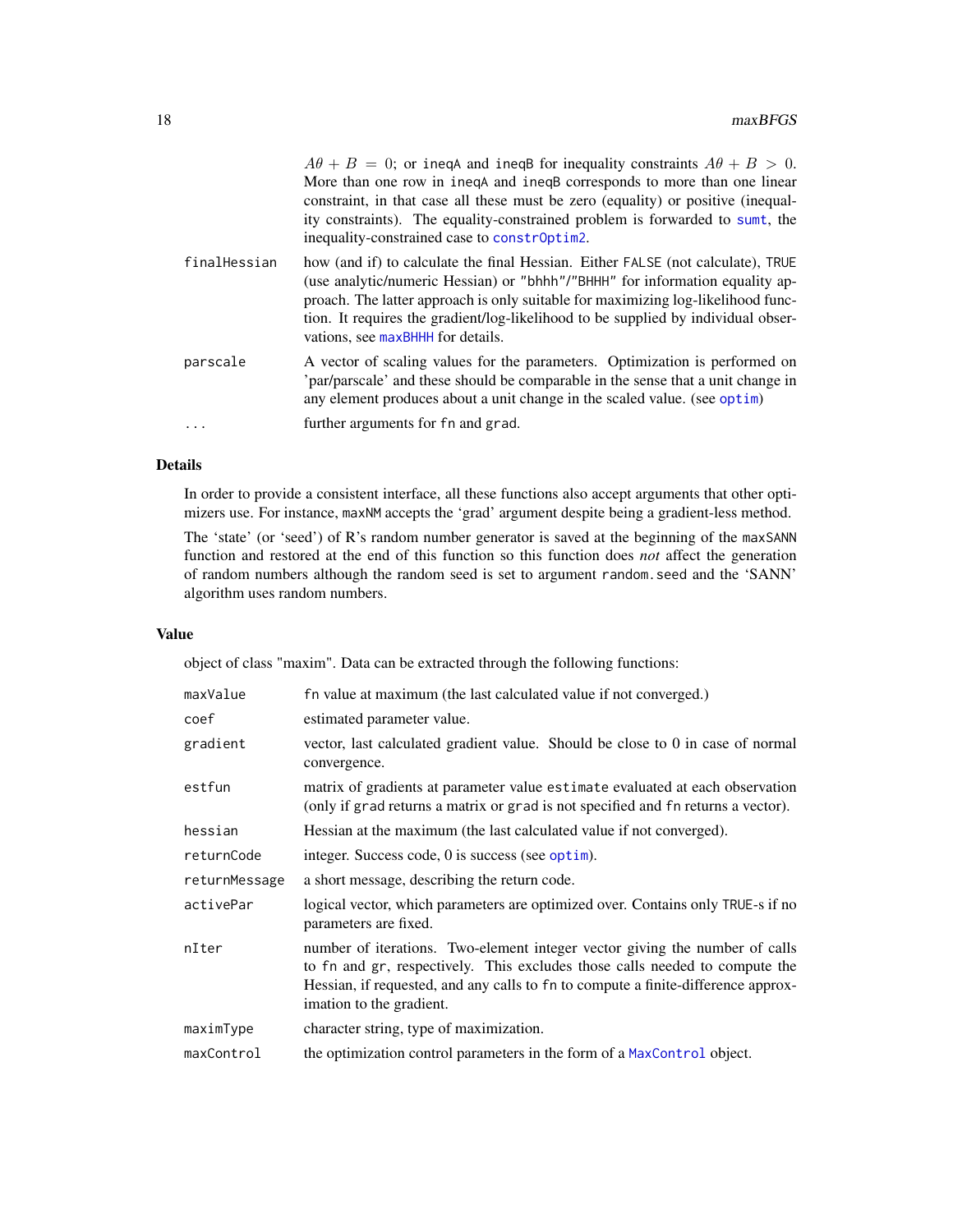#### <span id="page-18-0"></span> $maxBFGS$  19

The following components can only be extracted directly (with \$):

| constraints | A list, describing the constrained optimization (NULL if unconstrained). Includes<br>the following components: |
|-------------|----------------------------------------------------------------------------------------------------------------|
|             | type type of constrained optimization                                                                          |
|             | <b>outer, iterations</b> number of iterations in the constraints step                                          |
|             | <b>barrier, value</b> value of the barrier function                                                            |

#### Author(s)

Ott Toomet, Arne Henningsen

#### References

Nelder, J. A. & Mead, R. A, Simplex Method for Function Minimization, The Computer Journal, 1965, 7, 308-313

### See Also

[optim](#page-0-0), [nlm](#page-0-0), [maxNR](#page-25-2), [maxBHHH](#page-25-1), [maxBFGSR](#page-25-1) for a [maxNR](#page-25-2)-based BFGS implementation.

```
# Maximum Likelihood estimation of Poissonian distribution
n <- rpois(100, 3)
loglik <- function(l) n * log(1) - 1 - 1 factorial(n)
# we use numeric gradient
summary(maxBFGS(loglik, start=1))
# you would probably prefer mean(n) instead of that ;-)
# Note also that maxLik is better suited for Maximum Likelihood
###
### Now an example of constrained optimization
###
f <- function(theta) {
 x \leftarrow \text{theta}[1]y \leftarrow \text{theta}[2]exp(-(x^2 + y^2))## you may want to use exp(- theta %*% theta) instead
}
## use constraints: x + y \ge 1A \leftarrow matrix(c(1, 1), 1, 2)B < - -1res <- maxNM(f, start=c(1,1), constraints=list(ineqA=A, ineqB=B),
control=list(printLevel=1))
print(summary(res))
```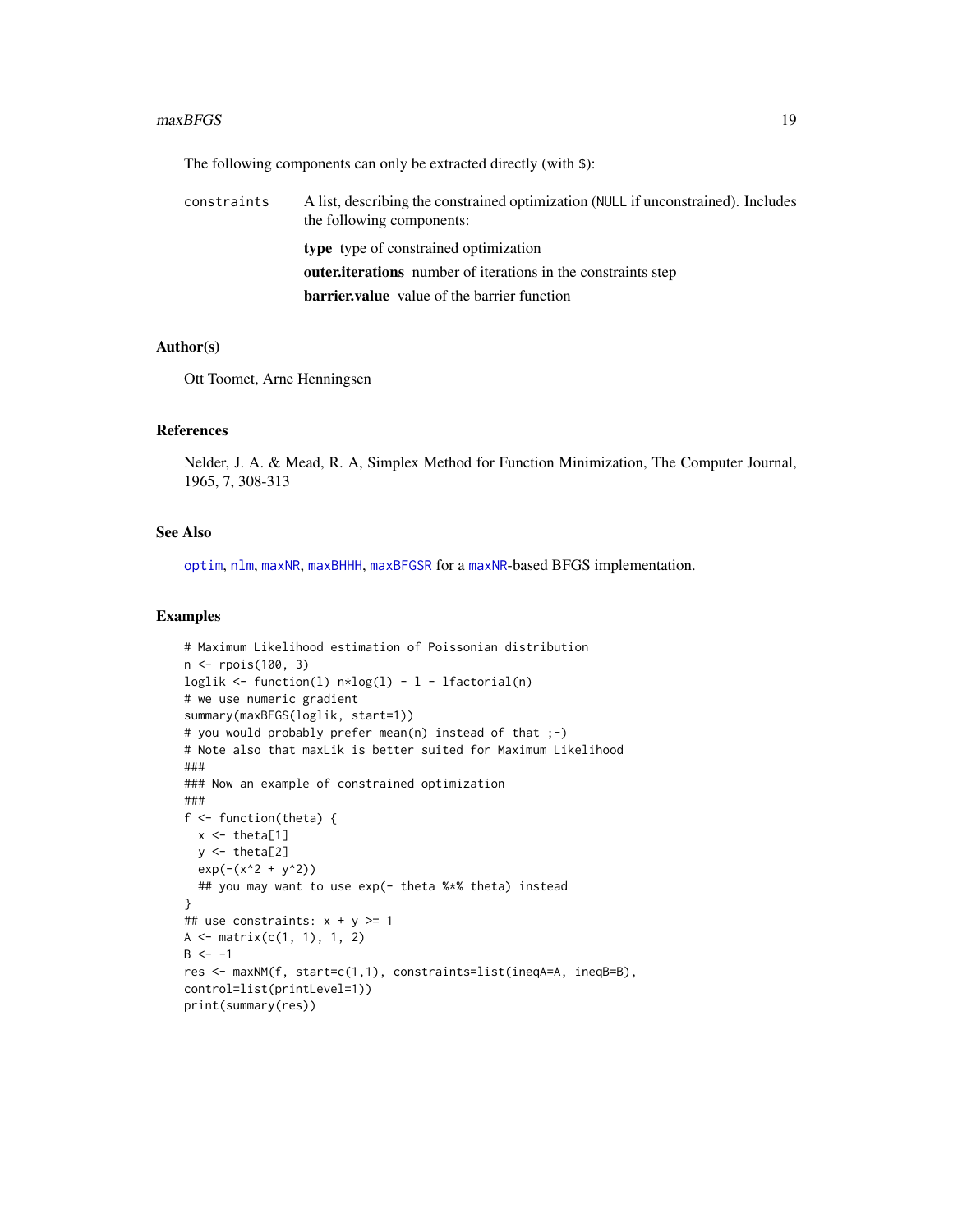<span id="page-19-1"></span><span id="page-19-0"></span>MaxControl-class *Class* "MaxControl"

#### <span id="page-19-2"></span>**Description**

This is the structure that holds the optimization control options. The corresponding constructors take the parameters, perform consistency checks, and return the control structure. Alternatively, it overwrites the supplied parameters in an existing MaxControl structure. There is also a method to extract the control structure from the estimated 'maxim'-objects.

### Slots

The default values and definition of the slots:

- tol 1e-8, stopping condition for [maxNR](#page-25-2) and related optimizers. Stop if the absolute difference between successive iterations is less than tol, returns code 2.
- reltol sqrt(.Machine\$double.eps), relative convergence tolerance (used by [maxNR](#page-25-2) related optimizers, and [optim](#page-0-0)-based optimizers. The algorithm stops if it iteration increases the value by less than a factor of reltol\*(abs(val) + reltol). Returns code 2.
- gradtol 1e-6, stopping condition for [maxNR](#page-25-2) and related optimizers. Stops if norm of the gradient is less than gradtol, returns code 1.
- steptol 1e-10, stopping/error condition for [maxNR](#page-25-2) and related optimizers. If  $qac == "stephalving"$ and the quadratic approximation leads to a worse, instead of a better value, or to NA, the step length is halved and a new attempt is made. If necessary, this procedure is repeated until step < steptol, thereafter code 3 is returned.
- lambdatol 1e-6, (for [maxNR](#page-25-2) related optimizers) controls whether Hessian is treated as negative definite. If the largest of the eigenvalues of the Hessian is larger than -lambdatol (Hessian is not negative definite), a suitable diagonal matrix is subtracted from the Hessian (quadratic hill-climbing) in order to enforce negative definiteness.
- qac "stephalving", character, Qadratic Approximation Correction for [maxNR](#page-25-2) related optimizers. When the new guess is worse than the initial one, program attempts to correct it: "stephalving" decreases the step but keeps the direction. "marquardt" uses Marquardt (1963) method by decreasing the step length while also moving closer to the pure gradient direction. It may be faster and more robust choice in areas where quadratic approximation behaves poorly.
- qrtol 1e-10, QR-decomposition tolerance for Hessian inversion in [maxNR](#page-25-2) related optimizers.
- **marquardt\_lambda0** 0.01, a positive numeric, initial correction term for *Marquardt* (1963) correction in [maxNR](#page-25-2)-related optimizers
- **marquardt lambdaStep** 2, how much the *Marquardt (1963)* correction is decreased/increased at successful/unsuccesful step for [maxNR](#page-25-2) related optimizers
- marquardt\_maxLambda 1e12, maximum allowed correction term for [maxNR](#page-25-2) related optimizers. If exceeded, the algorithm exits with return code 3.
- nm\_alpha 1, Nelder-Mead simplex method reflection factor (see Nelder \& Mead, 1965)
- nm\_beta 0.5, Nelder-Mead contraction factor
- nm\_gamma 2, Nelder-Mead expansion factor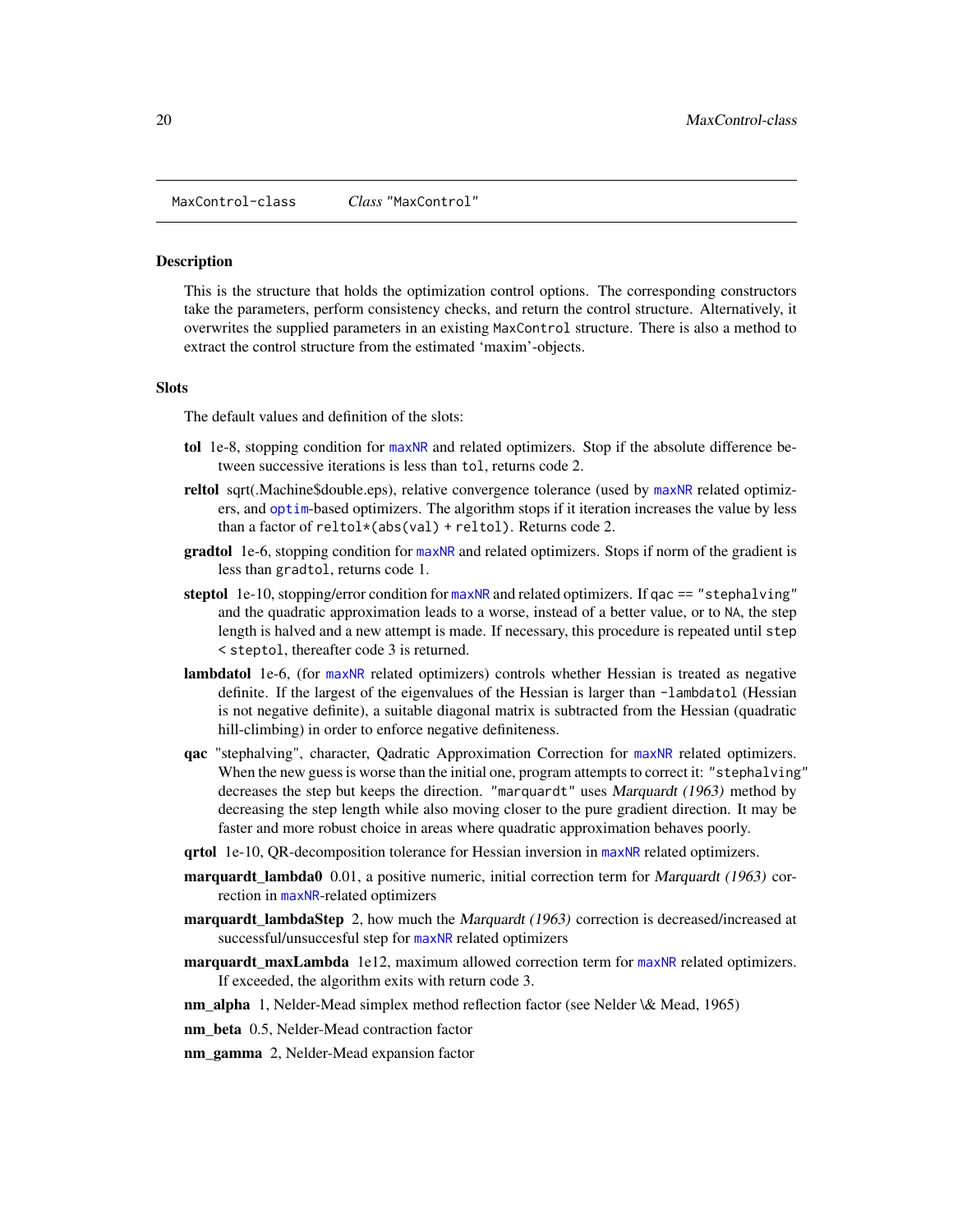- <span id="page-20-0"></span>sann\_cand NULL or a function for "SANN" algorithm to generate a new candidate point; if NULL, Gaussian Markov kernel is used (see argument gr of [optim](#page-0-0)).
- sann temp 10, starting temperature for the "SANN" cooling schedule. See [optim](#page-0-0).
- sann tmax 10, number of function evaluations at each temperature for the "SANN" optimizer. See [optim](#page-0-0).
- sann\_randomSeed 123, integer to seed random numbers to ensure replicability of "SANN" optimization and preserve R random numbers. Use options like SANN\_randomSeed=Sys.time() or SANN\_randomeSeed=sample(1000,1) if you want stochastic results. General options for stochastic gradient methods:
- SG\_learningRate 0.1, learning rate, numeric
- SG\_batchSize NULL, batch size for Stochastic Gradient Ascent. A positive integer, or NULL for full-batch gradent ascent.
- **SG\_clip** NULL, gradient clipping threshold. This is the max allowed squared Euclidean norm of the gradient. If the actual norm of the gradient exceeds (square root of) this threshold, the gradient will be scaled back accordingly while preserving its direction. NULL means no clipping.
- **SG** patience NULL, or integer. Stopping condition: if the objective function is worse than its largest value so far this many times, the algorithm stops, and returns not the last parameter value but the one that gave the best results so far. This is mostly useful if gradient is computed on training data and the objective function on validation data.
- SG\_patienceStep 1L, integer. After how many epochs to check the patience value. 1 means to check (and hence to compute the objective function) at each epoch. Options for SGA:
- **SGA\_momentum** 0, numeric momentum parameter for SGA. Must lie in interval  $[0, 1]$ . Options for Adam:
- **Adam\_momentum1** 0.9, numeric in  $[0, 1]$ , the first moment momentum
- **Adam\_momentum2** 0.999, numeric in  $[0, 1]$ , the second moment momentum

General options:

- iterlim 150, stopping condition (the default differs for different methods). Stop if more than iterlim iterations performed. Note that 'iteration' may mean different things for different optimizers.
- max.rows 20, maximum number of matrix rows to be printed when requesting verbosity in the optimizers.
- max.cols 7, maximum number of columns to be printed. This also applies to vectors that are printed horizontally.
- printLevel 0, the level of verbosity. Larger values print more information. Result depends on the optimizer. Form print.level is also accepted by the methods for compatibility.
- storeParameters FALSE, whether to store and return the parameter values at each epoch. If TRUE, the stored values can be retrieved with [storedParameters](#page-44-1)-method. The parameters are stored as a matrix with rows corresponding to the epochs and columns to the parameter components.
- storeValues FALSE, whether to store and return the objective function values at each epoch. If TRUE, the stored values can be retrieved with [storedValues](#page-44-2)-method.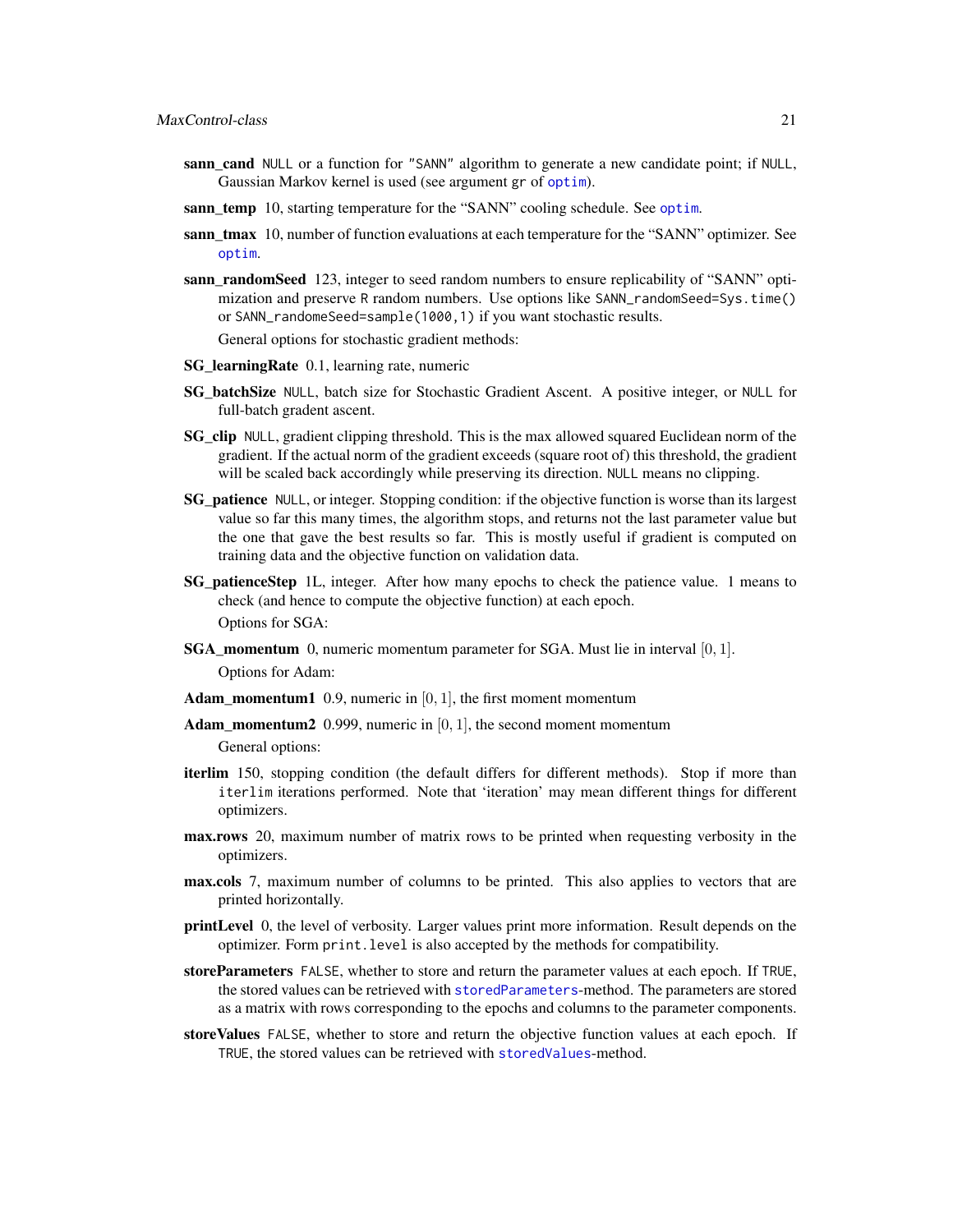### <span id="page-21-0"></span>Methods

- maxControl (...) creates a "MaxControl" object. The arguments must be in the form option1  $=$  value1, option2 = value2,.... The options should be slot names, but the method also supports selected other parameter forms for compatibility reasons e.g. "print.level" instead of "printLevel". In case there are more than one option with similar name, the last one overwrites the previous values. This allows the user to override default parameters in the control list. See example in [maxLik-package.](#page-1-1)
- maxControl (x = "MaxControl",...) overwrites parameters of an existing "MaxControl" object. The  $'...'$  argument must be in the form option1 = value1, option2 = value2,... In case there are more than one option with similar name, only the last one is taken into account. This allows the user to override default parameters in the control list. See example in [maxLik](#page-1-1)[package.](#page-1-1)

maxControl (x = "maxim") extracts "MaxControl" structure from an estimated model

show shows the parameter values

### Details

Typically, the control options are supplied in the form of a list, in which case the corresponding default values are overwritten by the user-specified ones. However, one may also create the control structure by maxControl(opt1=value1,opt2=value2,...) and supply such value directly to the optimizer. In this case the optimization routine takes all the values from the control object.

### Note

Several control parameters can also be supplied directly to the optimization routines.

### Author(s)

Ott Toomet

### References

- Nelder, J. A. & Mead, R. A (1965) Simplex Method for Function Minimization *The Computer Journal* 7, 308–313
- Marquardt, D. W. (1963) An Algorithm for Least-Squares Estimation of Nonlinear Parameters *Journal of the Society for Industrial and Applied Mathematics* 11, 431–441

```
library(maxLik)
## Create a 'maxControl' object:
maxControl(tol=1e-4, sann_tmax=7, printLevel=2)
## Optimize quadratic form t(D) %*% W %*% D with p.d. weight matrix,
## s.t. constraints sum(D) = 1
quadForm <- function(D) {
  return(-t(D) %*% W %*% D)
}
eps <- 0.1
```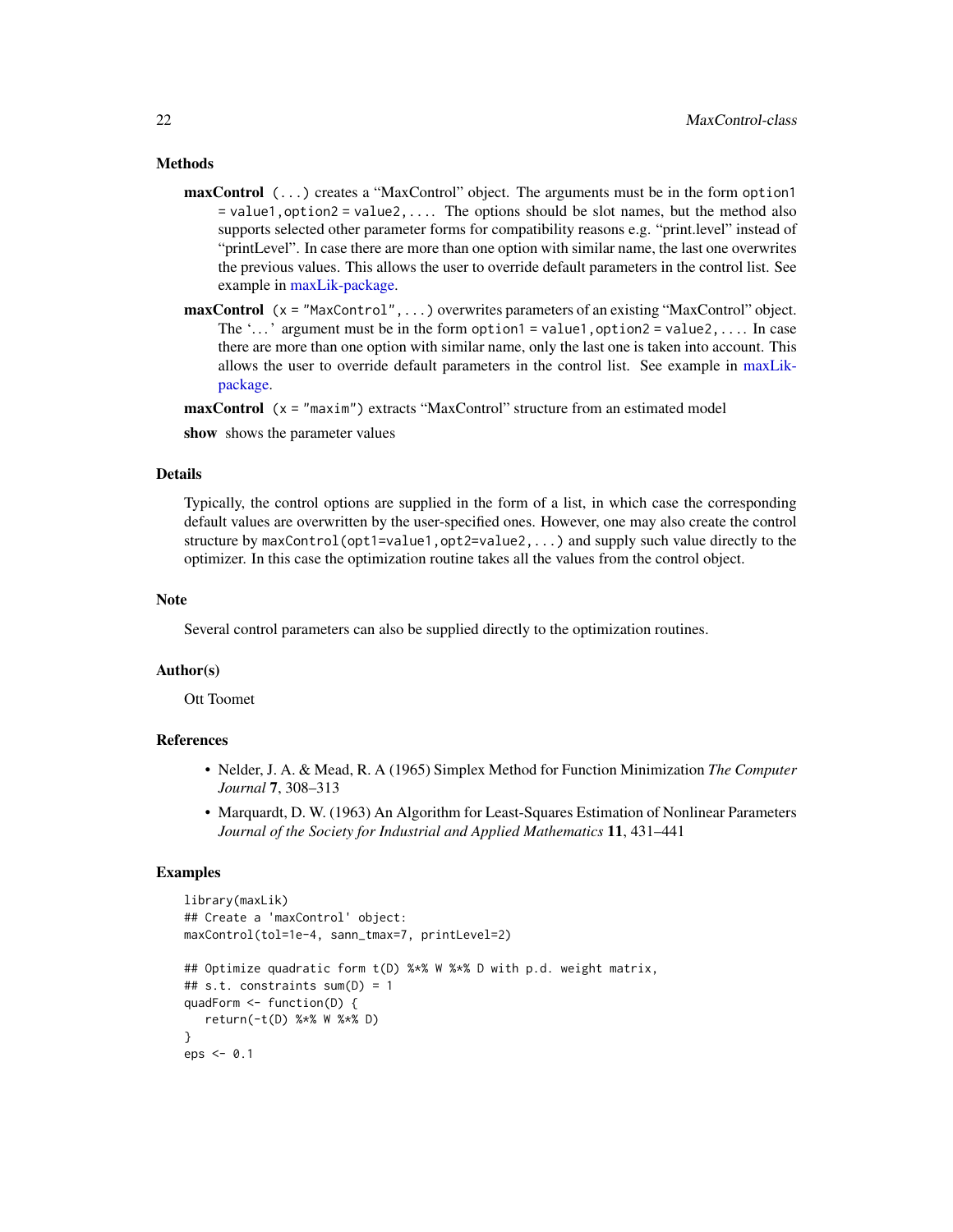### <span id="page-22-0"></span>maximType 23

```
W \leftarrow diag(3) + matrix(runif(9), 3, 3)*epsD \leq - rep(1/3, 3)# initial values
## create control object and use it for optimization
co <- maxControl(printLevel=2, qac="marquardt", marquardt_lambda0=1)
res <- maxNR(quadForm, start=D, control=co)
print(summary(res))
## Now perform the same with no trace information
co <- maxControl(co, printLevel=0)
res <- maxNR(quadForm, start=D, control=co) # no tracing information
print(summary(res)) # should be the same as above
maxControl(res) # shows the control structure
```
<span id="page-22-1"></span>

maximType *Type of Minimization/Maximization*

#### Description

Returns the type of optimization as supplied by the optimisation routine.

### Usage

maximType(x)

### Arguments

x object of class 'maxim' or another object which involves numerical optimisation.

### Value

A text message, describing the involved optimisation algorithm

#### Author(s)

Ott Toomet

#### See Also

[maxNR](#page-25-2)

```
## maximize two-dimensional exponential hat. True maximum c(2,1):
f <- function(a) exp(-(a[1] - 2)^2 - (a[2] - 1)^2)m \leftarrow maxNR(f, start=c(0,0))coef(m)
maximType(m)
## Now use BFGS maximisation.
m <- maxBFGS(f, start=c(0,0))
maximType(m)
```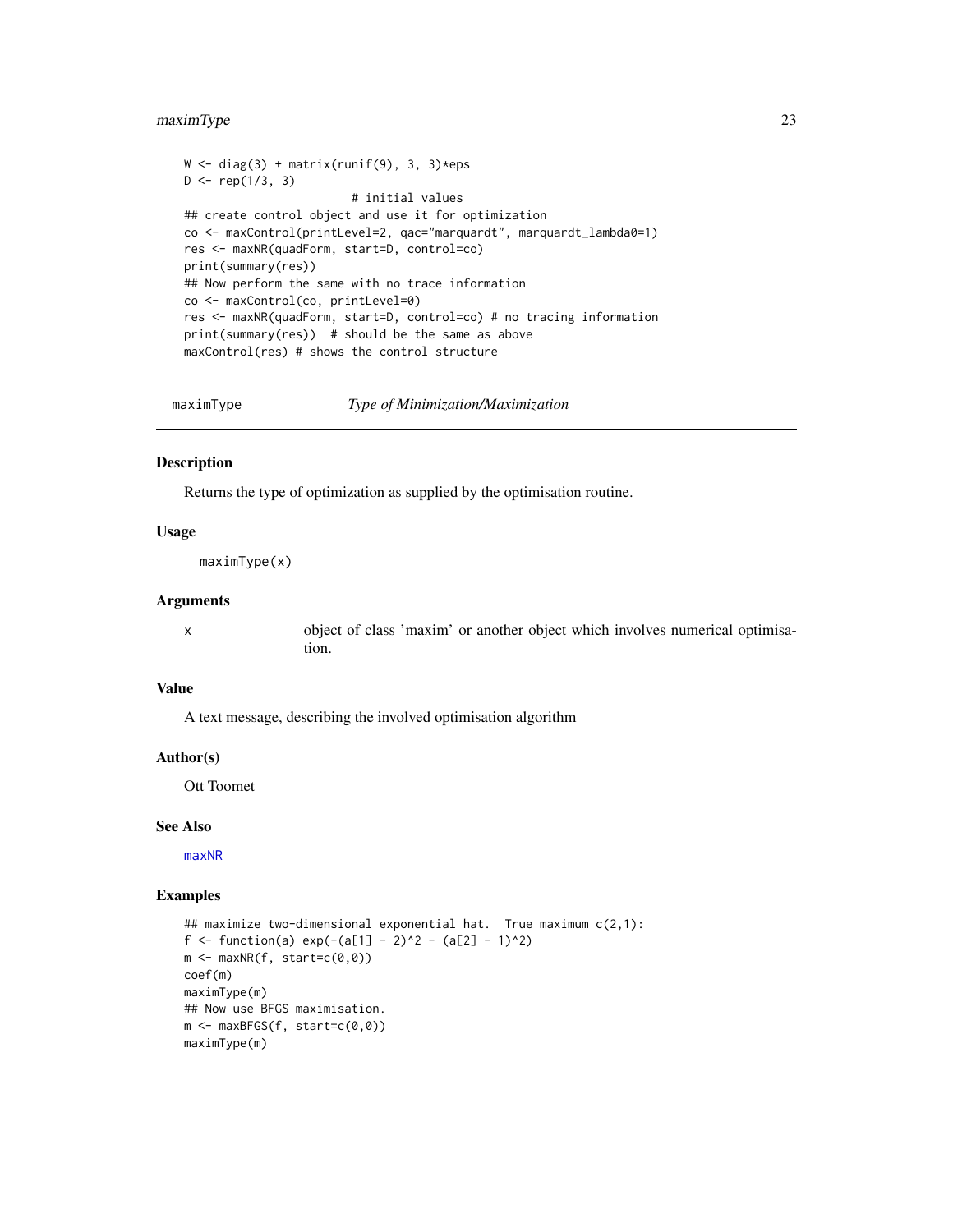### <span id="page-23-1"></span><span id="page-23-0"></span>Description

This is the main interface for the maxLik package, and the function that performs Maximum Likelihood estimation. It is a wrapper for different optimizers returning an object of class "maxLik". Corresponding methods handle the likelihood-specific properties of the estimates, including standard errors.

### Usage

```
maxLik(logLik, grad = NULL, hess = NULL, start, method,
constraints=NULL, ...)
```
### Arguments

| logLik      | log-likelihood function. Must have the parameter vector as the first argument.<br>Must return either a single log-likelihood value, or a numeric vector where each<br>component is log-likelihood of the corresponding individual observation.                                                                                                                                                                                                                                                                                                                                                                                                      |
|-------------|-----------------------------------------------------------------------------------------------------------------------------------------------------------------------------------------------------------------------------------------------------------------------------------------------------------------------------------------------------------------------------------------------------------------------------------------------------------------------------------------------------------------------------------------------------------------------------------------------------------------------------------------------------|
| grad        | gradient of log-likelihood. Must have the parameter vector as the first argument.<br>Must return either a single gradient vector with length equal to the number of pa-<br>rameters, or a matrix where each row is the gradient vector of the corresponding<br>individual observation. If NULL, numeric gradient will be used.                                                                                                                                                                                                                                                                                                                      |
| hess        | hessian of log-likelihood. Must have the parameter vector as the first argument.<br>Must return a square matrix. If NULL, numeric Hessian will be used.                                                                                                                                                                                                                                                                                                                                                                                                                                                                                             |
| start       | numeric vector, initial value of parameters. If it has names, these will also be<br>used for naming the results.                                                                                                                                                                                                                                                                                                                                                                                                                                                                                                                                    |
| method      | maximisation method, currently either "NR" (for Newton-Raphson), "BFGS"<br>(for Broyden-Fletcher-Goldfarb-Shanno), "BFGSR" (for the BFGS algorithm<br>implemented in R), "BHHH" (for Berndt-Hall-Hall-Hausman), "SANN" (for<br>Simulated ANNealing), "CG" (for Conjugate Gradients), or "NM" (for Nelder-<br>Mead). Lower-case letters (such as "nr" for Newton-Raphson) are allowed.<br>The default method is "NR" for unconstrained problems, and "NM" or "BFGS"<br>for constrained problems, depending on if the grad argument was provided.<br>"BHHH" is a good alternative given the likelihood is returned observation-wise<br>(see maxBHHH). |
|             | Note that stochastic gradient ascent (SGA) is currently not supported as this<br>method seems to be rarely used for maximum likelihood estimation.                                                                                                                                                                                                                                                                                                                                                                                                                                                                                                  |
| constraints | either NULL for unconstrained maximization or a list, specifying the constraints.<br>See maxBFGS.                                                                                                                                                                                                                                                                                                                                                                                                                                                                                                                                                   |
|             | further arguments, such as control, iterlim, or tol, are passed to the selected<br>maximisation routine, i.e. maxNR, maxBFGS, maxBFGSR, maxBHHH, maxSANN, maxCG,<br>or maxNM (depending on argument method). Arguments not used by the optimiz-<br>ers are forwarded to logLik, grad and hess.                                                                                                                                                                                                                                                                                                                                                      |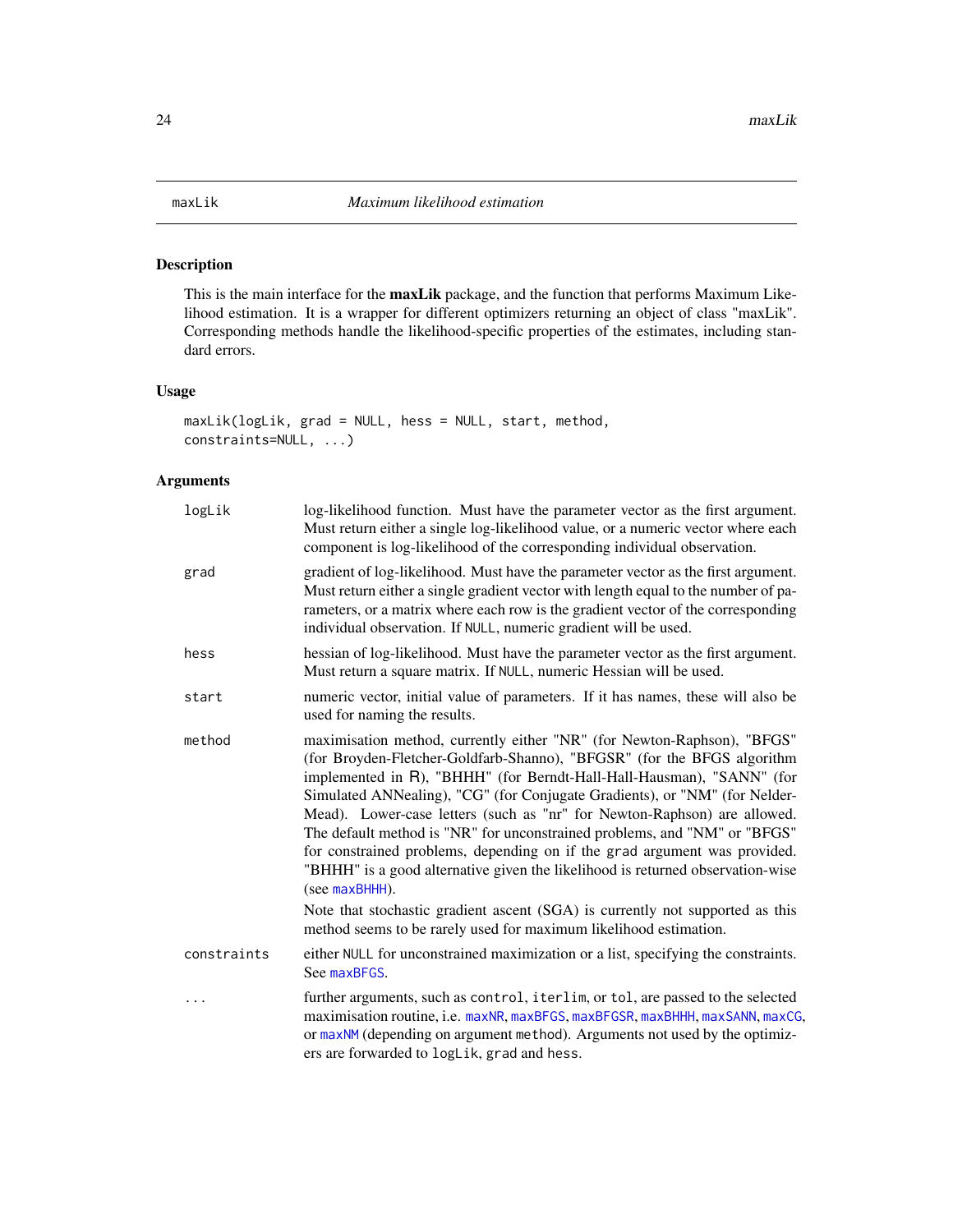#### <span id="page-24-0"></span>maxLik 25

### Details

maxLik supports constrained optimization in the sense that constraints are passed further to the underlying optimization routines, and suitable default method is selected. However, no attempt is made to correct the resulting variance-covariance matrix. Hence the inference may be wrong. A corresponding warning is issued by the summary method.

### Value

object of class 'maxLik' which inherits from class 'maxim'. Useful methods include

- [AIC](#page-4-2): estimated parameter value
- [coef](#page-4-1): estimated parameter value
- [logLik](#page-14-1): log-likelihood value
- [nIter](#page-37-1): number of iterations
- [stdEr](#page-4-1): standard errors
- [summary](#page-47-1): print summary table with estimates, standard errors, p, and z-values.
- [vcov](#page-51-1): variance-covariance matrix

### Warning

The constrained maximum likelihood estimation should be considered experimental. In particular, the variance-covariance matrix is not corrected for constrained parameter space.

#### Author(s)

Ott Toomet, Arne Henningsen

### See Also

[maxNR](#page-25-2), [nlm](#page-0-0) and [optim](#page-0-0) for different non-linear optimisation routines, see [maxBFGS](#page-15-1) for the constrained maximization examples.

```
## Estimate the parameter of exponential distribution
t < - rexp(100, 2)
loglik <- function(theta) log(theta) - theta*t
gradlik <- function(theta) 1/theta - t
hesslik <- function(theta) -100/theta^2
## Estimate with numeric gradient and hessian
a <- maxLik(loglik, start=1, control=list(printLevel=2))
summary(a)
##
## Estimate with analytic gradient and hessian.
## require much smaller tolerance
## setting 'tol=0' or negative essentially disables this stopping criterion
a <- maxLik(loglik, gradlik, hesslik, start=1,
            control=list(tol=-1, reltol=1e-12, gradtol=1e-12))
summary( a )
```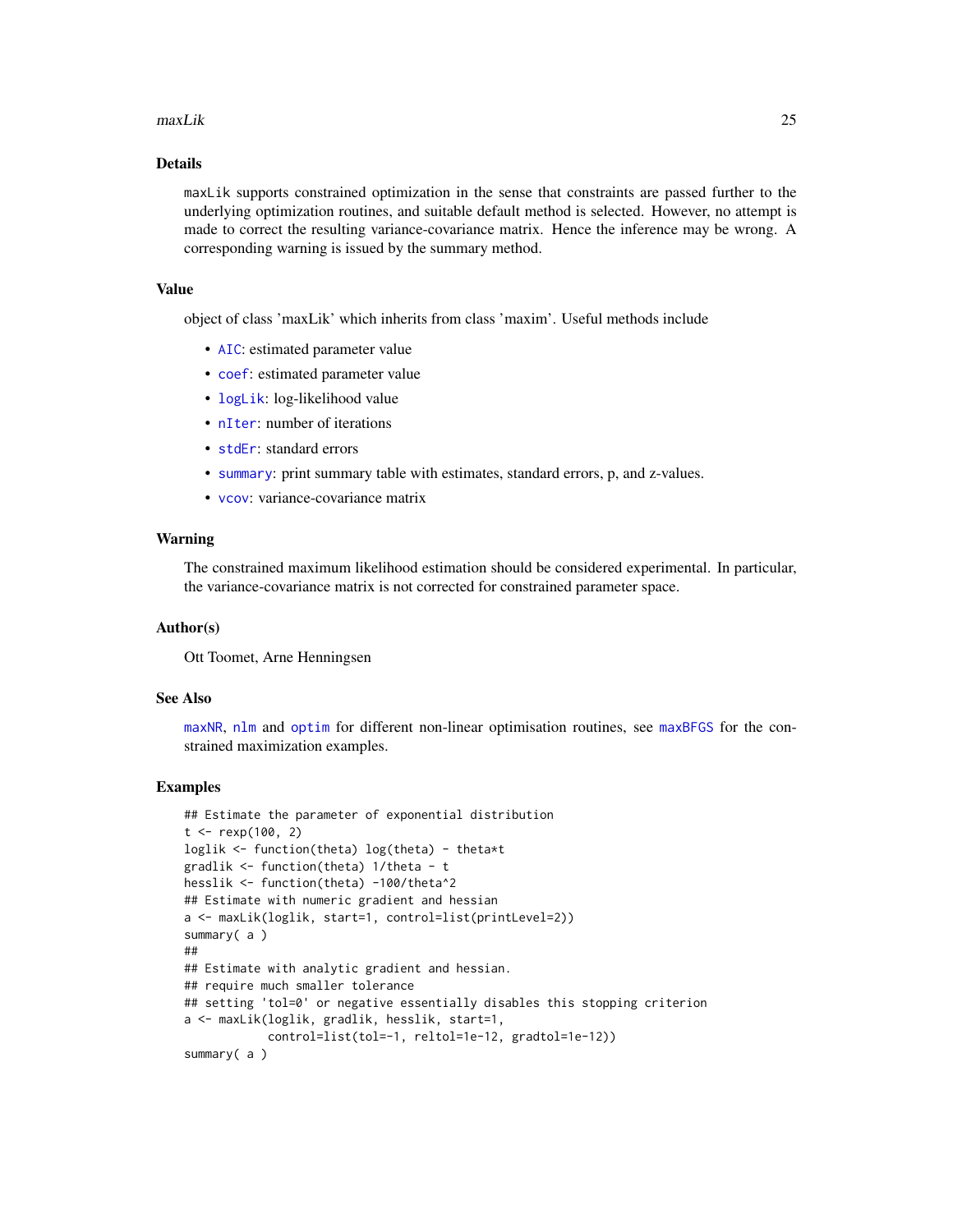```
##
## Next, we give an example with vector argument:
## fit normal distribution by estimating mean and standard deviation
## by maximum likelihood
##
loglik <- function(param) {
                           # param: vector of 2, c(mean, standard deviation)
  mu < - param[1]sigma <- param[2]
  ll <- -0.5*N*log(2*pi) - N*log(sigma) - sum(0.5*(x - mu)^2/sigma^2)
                           # can use dnorm(x, mu, sigma, log=TRUE) instead
  ll
}
x \le - rnorm(100, 1, 2) # use mean=1, stdd=2
N \leftarrow length(x)res <- maxLik(loglik, start=c(0,1)) # use 'wrong' start values
summary(res)
##
## Same example, but now with named parameters and a fixed value
##
resFix <- maxLik(loglik, start=c(mu=0, sigma=1), fixed="sigma")
summary(resFix) # 'sigma' is exactly 1.000 now.
```
<span id="page-25-2"></span>

maxNR *Newton- and Quasi-Newton Maximization*

### <span id="page-25-1"></span>Description

Unconstrained and equality-constrained maximization based on the quadratic approximation (Newton) method. The Newton-Raphson, BFGS (Broyden 1970, Fletcher 1970, Goldfarb 1970, Shanno 1970), and BHHH (Berndt, Hall, Hall, Hausman 1974) methods are available.

### Usage

```
maxNR(fn, grad = NULL, hess = NULL, start,
     constraints = NULL, finalHessian = TRUE, bhhhHessian=FALSE,
     fixed = NULL, activePar = NULL, control=NULL, ... )
maxBFGSR(fn, grad = NULL, hess = NULL, start,
     constraints = NULL, finalHessian = TRUE,
      fixed = NULL, activePar = NULL, control=NULL, ... )
maxBHHH(fn, grad = NULL, hess = NULL, start,
     finalHessian = "BHHH", ... )
```
#### Arguments

fn the function to be maximized. It must have the parameter vector as the first argument and it must return either a single number, or a numeric vector (this is is summed internally). If the BHHH method is used and argument gradient is not given, fn must return a numeric vector of observation-specific log-likelihood

<span id="page-25-0"></span>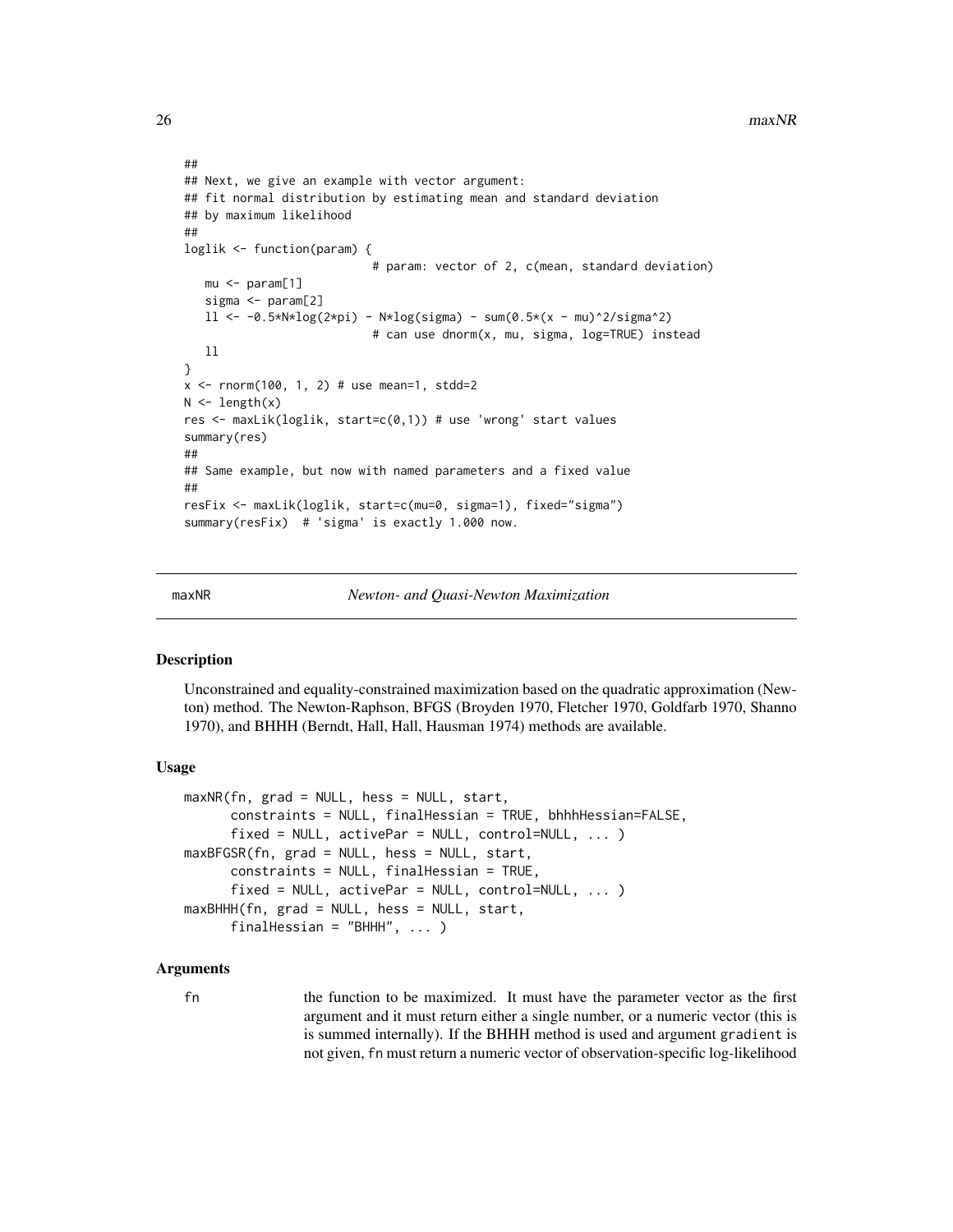values. If the parameters are out of range, fn should return NA. See details for constant parameters.

fn may also return attributes "gradient" and/or "hessian". If these attributes are set, the algorithm uses the corresponding values as gradient and Hessian.

- <span id="page-26-0"></span>grad gradient of the objective function. It must have the parameter vector as the first argument and it must return either a gradient vector of the objective function, or a matrix, where *columns* correspond to individual parameters. The column sums are treated as gradient components. If NULL, finite-difference gradients are computed. If BHHH method is used, grad must return a matrix, where rows corresponds to the gradient vectors for individual observations and the columns to the individual parameters. If fn returns an object with attribute gradient, this argument is ignored.
- hess **Hessian matrix of the function.** It must have the parameter vector as the first argument and it must return the Hessian matrix of the objective function. If missing, finite-difference Hessian, based on gradient, is computed. Hessian is used by the Newton-Raphson method only, and eventually by the other methods if finalHessian is requested.

start initial parameter values. If start values are named, those names are also carried over to the results.

- constraints either NULL for unconstrained optimization or a list with two components. The components may be either eqA and eqB for equality-constrained optimization  $A\theta + B = 0$ ; or inega and inegal for inequality constraints  $A\theta + B > 0$ . More than one row in ineqA and ineqB corresponds to more than one linear constraint, in that case all these must be zero (equality) or positive (inequality constraints). The equality-constrained problem is forwarded to [sumt](#page-48-1), the inequality-constrained case to [constrOptim2](#page-0-0).
- finalHessian how (and if) to calculate the final Hessian. Either FALSE (do not calculate), TRUE (use analytic/finite-difference Hessian) or "bhhh"/"BHHH" for the information equality approach. The latter approach is only suitable for maximizing log-likelihood functions. It requires the gradient/log-likelihood to be supplied by individual observations. Note that computing the (actual, not BHHH) final Hessian does not carry any extra penalty for the NR method, but does for the other methods.
- bhhhHessian logical. Indicating whether to use the information equality approximation (Bernd, Hall, Hall, and Hausman, 1974) for the Hessian. This effectively transforms maxNR into maxBHHH and is mainly designed for internal use.
- fixed parameters to be treated as constants at their start values. If present, it is treated as an index vector of start parameters.
- activePar this argument is retained for backward compatibility only; please use argument fixed instead.
- control list of control parameters. The control parameters used by these optimizers are

tol 10<sup>-8</sup>, stopping condition. Stop if the absolute difference between successive iterations is less than tol. Return code=2. If set to a negative value, the criterion is never fulfilled, and hence disabled.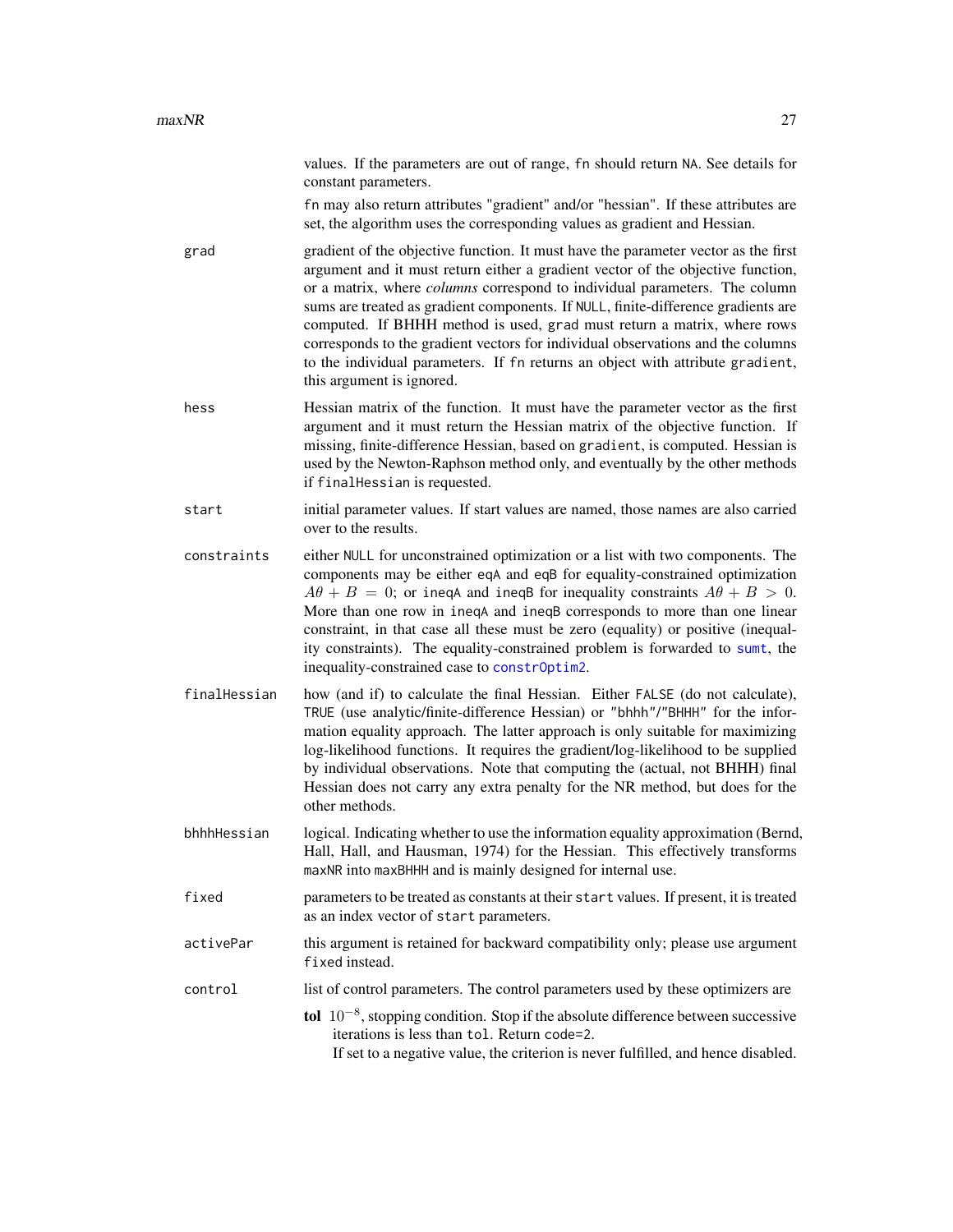- reltol sqrt(.Machine\$double.eps), stopping condition. Relative convergence tolerance: the algorithm stops if the relative improvement between iterations is less than 'reltol'. Return code 8. Negative value disables condition.
- gradtol stopping condition. Stop if norm of the gradient is less than gradtol. Return code 1. Negative value disables condition.
- steptol 1e-10, stopping/error condition. If  $qac == "stephalving"$  and the quadratic approximation leads to a worse, instead of a better value, or to NA, the step length is halved and a new attempt is made. If necessary, this procedure is repeated until step < steptol, thereafter code 3 is returned.
- **lambdatol**  $10^{-6}$ , controls whether Hessian is treated as negative definite. If the largest of the eigenvalues of the Hessian is larger than -lambdatol (Hessian is not negative definite), a suitable diagonal matrix is subtracted from the Hessian (quadratic hill-climbing) in order to enforce negative definiteness.
- qrtol  $10^{-10}$ , QR-decomposition tolerance for the Hessian inversion.
- qac "stephalving", Quadratic Approximation Correction. When the new guess is worse than the initial one, the algorithm attemts to correct it: "stephalving" decreases the step but keeps the direction, "marquardt" uses Marquardt (1963) method by decreasing the step length while also moving closer to the pure gradient direction. It may be faster and more robust choice in areas where quadratic approximation behaves poorly. maxNR and maxBHHH only.
- marquardt\_lambda0  $10^{-2}$ , positive numeric, initial correction term for Marquardt (1963) correction.
- marquardt\_lambdaStep 2, how much the Marquardt (1963) correction term is decreased/increased at each successful/unsuccesful step. maxNR and maxBHHH only.
- marquardt\_maxLambda  $10^{12}$ , maximum allowed Marquardt (1963) correction term. If exceeded, the algorithm exits with return code 3. maxNR and maxBHHH only.

iterlim stopping condition. Stop if more than iterlim iterations, return code=4.

printLevel this argument determines the level of printing which is done during the optimization process. The default value 0 means that no printing occurs, 1 prints the initial and final details, 2 prints all the main tracing information for every iteration. Higher values will result in even more output.

further arguments to fn, grad and hess. Further arguments to maxBHHH are also passed to maxNR. To maintain compatibility with the earlier versions, . . . also passes a number of control options (tol, reltol, gradtol, steptol, lambdatol, qrtol, iterlim) to the optimizers.

#### Details

The idea of the Newton method is to approximate the function at a given location by a multidimensional quadratic function, and use the estimated maximum as the start value for the next iteration. Such an approximation requires knowledge of both gradient and Hessian, the latter of which can be quite costly to compute. Several methods for approximating Hessian exist, including BFGS and BHHH.

The BHHH (information equality) approximation is only valid for log-likelihood functions. It requires the score (gradient) values by individual observations and hence those must be returned by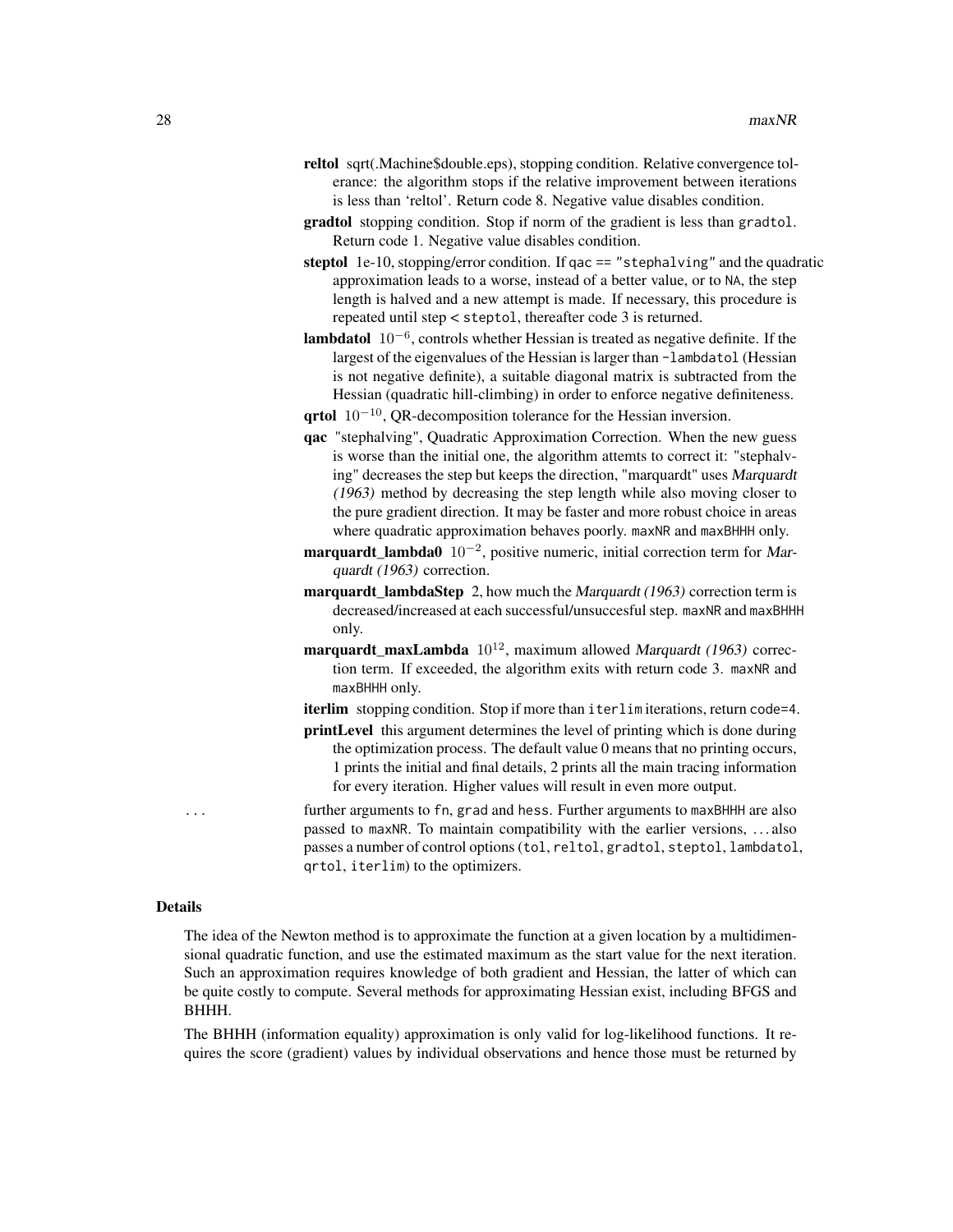<span id="page-28-0"></span>individual observations by grad or fn. The Hessian is approximated as the negative of the sum of the outer products of the gradients of individual observations, or, in the matrix form,

$$
\mathsf{H}^{BHHH} = -\frac{1}{N}\sum_{i=1}^{N}\left[\frac{\partial\ell(\boldsymbol{\vartheta})}{\boldsymbol{\vartheta}}\frac{\partial\ell(\boldsymbol{\vartheta})}{\boldsymbol{\vartheta}'}\right]
$$

The functions maxNR, maxBFGSR, and maxBHHH can work with constant parameters, useful if a parameter value converges to the boundary of support, or for testing. One way is to put fixed to non-NULL, specifying which parameters should be treated as constants. The parameters can also be fixed in runtime (only for maxNR and maxBHHH) by signaling it with the fn return value. See Henningsen & Toomet (2011) for details.

### Value

object of class "maxim". Data can be extracted through the following methods:

| maxValue      | fn value at maximum (the last calculated value if not converged.)                                                                                                                                                                                                                                                                                    |
|---------------|------------------------------------------------------------------------------------------------------------------------------------------------------------------------------------------------------------------------------------------------------------------------------------------------------------------------------------------------------|
| coef          | estimated parameter value.                                                                                                                                                                                                                                                                                                                           |
| gradient      | vector, last calculated gradient value. Should be close to 0 in case of normal<br>convergence.                                                                                                                                                                                                                                                       |
| estfun        | matrix of gradients at parameter value estimate evaluated at each observation<br>(only if grad returns a matrix or grad is not specified and fn returns a vector).                                                                                                                                                                                   |
| hessian       | Hessian at the maximum (the last calculated value if not converged).                                                                                                                                                                                                                                                                                 |
| returnCode    | return code:                                                                                                                                                                                                                                                                                                                                         |
|               | • 1 gradient close to zero (normal convergence).                                                                                                                                                                                                                                                                                                     |
|               | • 2 successive function values within tolerance limit (normal convergence).                                                                                                                                                                                                                                                                          |
|               | • 3 last step could not find higher value (probably not converged). This is<br>related to line search step getting too small, usually because hitting the<br>boundary of the parameter space. It may also be related to attempts to<br>move to a wrong direction because of numerical errors. In some cases it<br>can be helped by changing steptol. |
|               | • 4 iteration limit exceeded.                                                                                                                                                                                                                                                                                                                        |
|               | • 5infinite value.                                                                                                                                                                                                                                                                                                                                   |
|               | • 6infinite gradient.                                                                                                                                                                                                                                                                                                                                |
|               | • 7infinite Hessian.                                                                                                                                                                                                                                                                                                                                 |
|               | • 8 successive function values within relative tolerance limit (normal conver-<br>gence).                                                                                                                                                                                                                                                            |
|               | • 9(BFGS) Hessian approximation cannot be improved because of gradient<br>did not change. May be related to numerical approximation problems or<br>wrong analytic gradient.                                                                                                                                                                          |
|               | • 100 Initial value out of range.                                                                                                                                                                                                                                                                                                                    |
| returnMessage | a short message, describing the return code.                                                                                                                                                                                                                                                                                                         |
| activePar     | logical vector, which parameters are optimized over. Contains only TRUE-s if no<br>parameters are fixed.                                                                                                                                                                                                                                             |
| nIter         | number of iterations.                                                                                                                                                                                                                                                                                                                                |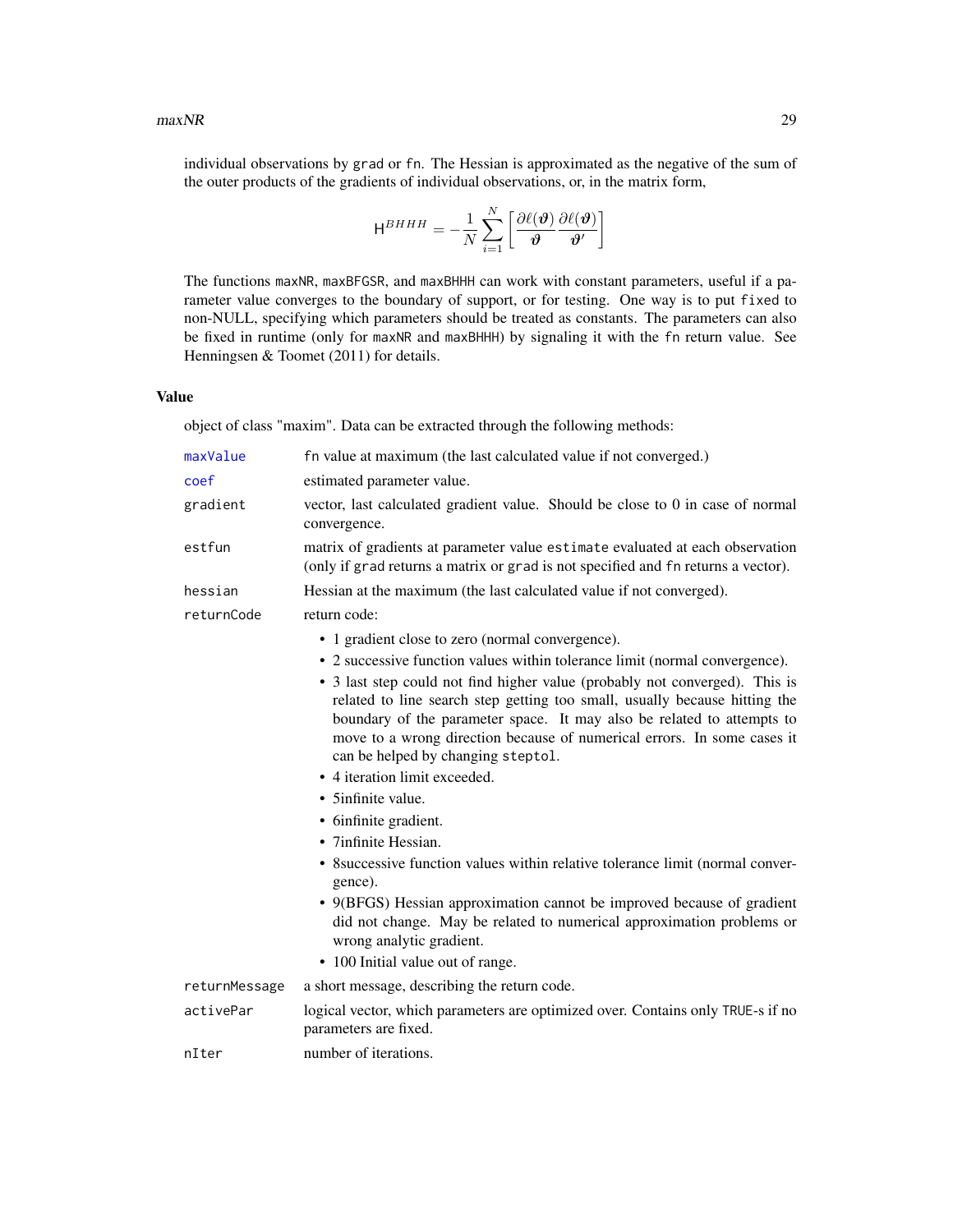<span id="page-29-0"></span>

| maximType   | character string, type of maximization.                                                                        |
|-------------|----------------------------------------------------------------------------------------------------------------|
| maxControl  | the optimization control parameters in the form of a MaxControl object.                                        |
|             | The following components can only be extracted directly (with \$):                                             |
| last.step   | a list describing the last unsuccessful step if code=3 with following components:                              |
|             | • theta0 previous parameter value                                                                              |
|             | • f0 fn value at the ta0                                                                                       |
|             | • climb the movement vector to the maximum of the quadratic approximation                                      |
| constraints | A list, describing the constrained optimization (NULL if unconstrained). Includes<br>the following components: |
|             | • type type of constrained optimization                                                                        |
|             | • outer iterations number of iterations in the constraints step                                                |
|             | $-1$ . The state of $-1$ , $-1$ , $-1$ , $-1$ , $-1$ , $-1$ , $-1$                                             |

• barrier. value value of the barrier function

### Warning

No attempt is made to ensure that user-provided analytic gradient/Hessian is correct. The users are encouraged to use [compareDerivatives](#page-6-1) function, designed for this purpose. If analytic gradient/Hessian are wrong, the algorithm may not converge, or may converge to a wrong point.

As the BHHH method uses the likelihood-specific information equality, it is only suitable for maximizing log-likelihood functions!

Quasi-Newton methods, including those mentioned above, do not work well in non-concave regions. This is especially the case with the implementation in maxBFGSR. The user is advised to experiment with various tolerance options to achieve convergence.

#### Author(s)

Ott Toomet, Arne Henningsen, function maxBFGSR was originally developed by Yves Croissant (and placed in 'mlogit' package)

### References

Berndt, E., Hall, B., Hall, R. and Hausman, J. (1974): Estimation and Inference in Nonlinear Structural Models, *Annals of Social Measurement* 3, 653–665.

Broyden, C.G. (1970): The Convergence of a Class of Double-rank Minimization Algorithms, *Journal of the Institute of Mathematics and Its Applications* 6, 76–90.

Fletcher, R. (1970): A New Approach to Variable Metric Algorithms, *Computer Journal* 13, 317– 322.

Goldfarb, D. (1970): A Family of Variable Metric Updates Derived by Variational Means, *Mathematics of Computation* 24, 23–26.

Henningsen, A. and Toomet, O. (2011): maxLik: A package for maximum likelihood estimation in R *Computational Statistics* 26, 443–458

Marquardt, D.W., (1963) An Algorithm for Least-Squares Estimation of Nonlinear Parameters, *Journal of the Society for Industrial & Applied Mathematics* 11, 2, 431–441

Shanno, D.F. (1970): Conditioning of Quasi-Newton Methods for Function Minimization, *Mathematics of Computation* 24, 647–656.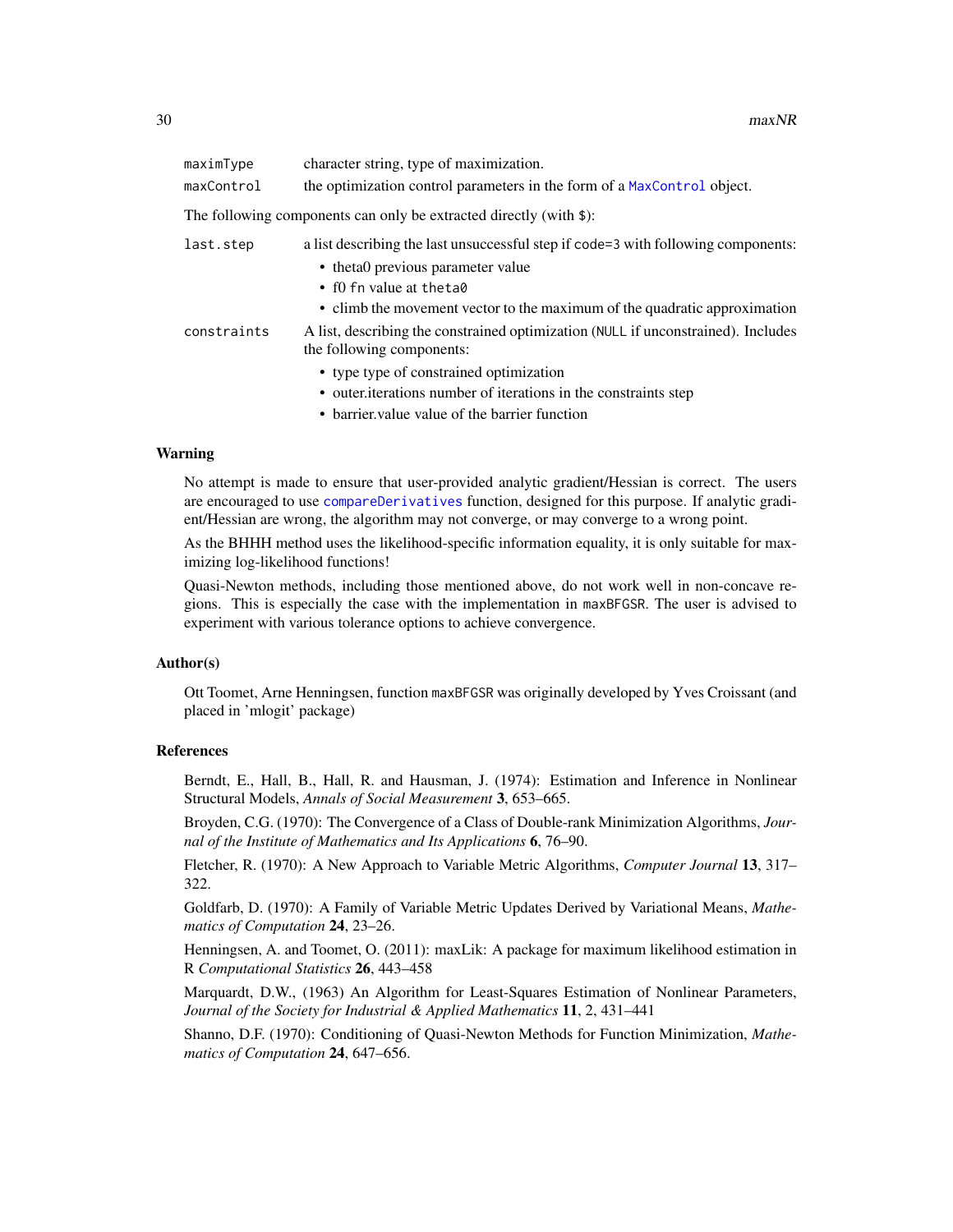#### <span id="page-30-0"></span> $maxNR$  31

### See Also

[maxLik](#page-23-1) for a general framework for maximum likelihood estimation (MLE); [maxBHHH](#page-25-1) for maximizations using the Berndt, Hall, Hall, Hausman (1974) algorithm (which is a wrapper function to maxNR); [maxBFGS](#page-15-1) for maximization using the BFGS, Nelder-Mead (NM), and Simulated Annealing (SANN) method (based on [optim](#page-0-0)), also supporting inequality constraints; [nlm](#page-0-0) for Newton-Raphson optimization; and [optim](#page-0-0) for different gradient-based optimization methods.

### Examples

```
## Fit exponential distribution by ML
t < - rexp(100, 2) # create data with parameter 2
loglik <- function(theta) sum(log(theta) - theta*t)
## Note the log-likelihood and gradient are summed over observations
gradlik <- function(theta) sum(1/theta - t)
hesslik <- function(theta) -100/theta^2
## Estimate with finite-difference gradient and Hessian
a <- maxNR(loglik, start=1, control=list(printLevel=2))
summary(a)
## You would probably prefer 1/mean(t) instead ;-)
## The same example with analytic gradient and Hessian
a <- maxNR(loglik, gradlik, hesslik, start=1)
summary(a)
## BFGS estimation with finite-difference gradient
a <- maxBFGSR( loglik, start=1 )
summary(a)
## For the BHHH method we need likelihood values and gradients
## of individual observations, not the sum of those
loglikInd <- function(theta) log(theta) - theta*t
gradlikInd <- function(theta) 1/theta - t
## Estimate with analytic gradient
a <- maxBHHH(loglikInd, gradlikInd, start=1)
summary(a)
## Example with a vector argument: Estimate the mean and
## variance of a random normal sample by maximum likelihood
## Note: you might want to use maxLik instead
loglik <- function(param) {
                           # param is a 2-vector of c(mean, sd)
  mu <- param[1]
  sigma <- param[2]
  11 < -0.5*N*log(2*pi) - N*log(sigma) - sum(0.5*(x - mu)^2/sigma^2)ll
}
x \le - rnorm(100, 1, 2) # use mean=1, sd=2
N \leftarrow length(x)res <- maxNR(loglik, start=c(0,1)) # use 'wrong' start values
summary(res)
```
## The previous example with named parameters and a fixed value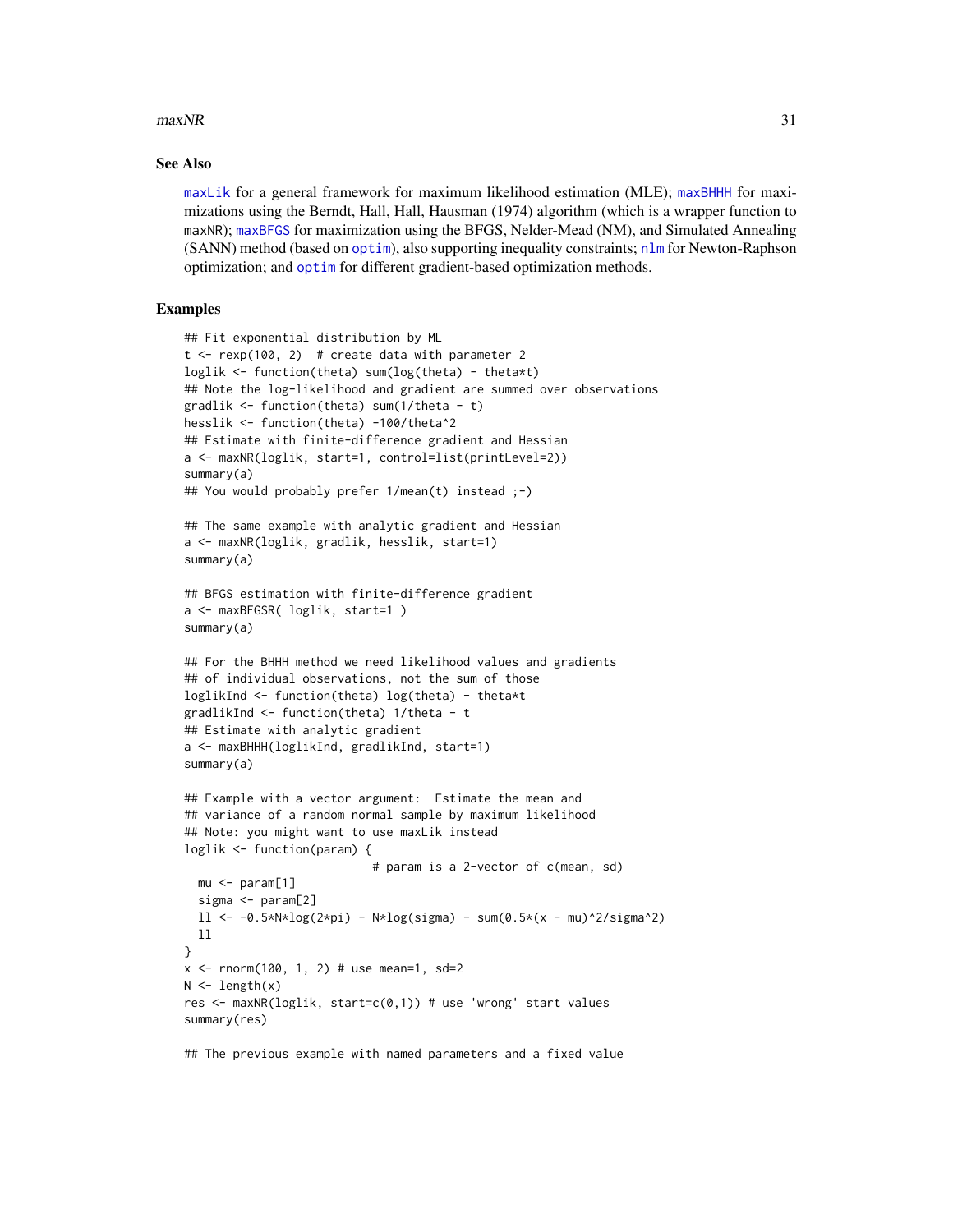```
resFix <- maxNR(loglik, start=c(mu=0, sigma=1), fixed="sigma")
summary(resFix) # 'sigma' is exactly 1.000 now.
### Constrained optimization
###
## We maximize exp(-x^2 - y^2) where x+y = 1hatf <- function(theta) {
  x \leftarrow \text{theta}[1]y \leftarrow \text{theta}[2]exp(-(x^2 + y^2))## Note: you may prefer exp(- theta %*% theta) instead
}
## use constraints: x + y = 1A \leftarrow matrix(c(1, 1), 1, 2)B < - -1res <- maxNR(hatf, start=c(0,0), constraints=list(eqA=A, eqB=B),
              control=list(printLevel=1))
print(summary(res))
```
### maxSGA *Stochastic Gradient Ascent*

#### Description

Stochastic Gradient Ascent–based optimizers

#### Usage

```
maxSGA(fn = NULL, grad = NULL, hess = NULL, start,
       nObs,
       constraints = NULL, finalHessian = FALSE,
       fixed = NULL, control=NULL, ... )
maxAdam(fn = NULL, grad = NULL, hess = NULL, start,
       nObs,
       constraints = NULL, finalHessian = FALSE,
       fixed = NULL, control=NULL, ... )
```
### Arguments

fn the function to be maximized. As the objective function values are not directly used for optimization, this argument is optional, given grad is provided. It must have the parameter vector as the first argument, and it must have an argument index to specify the integer index of the selected observations. It must return either a single number, or a numeric vector (this is is summed internally). If the parameters are out of range, fn should return NA. See details for constant parameters.

> fn may also return attributes "gradient" and/or "hessian". If these attributes are set, the algorithm uses the corresponding values as gradient and Hessian.

<span id="page-31-0"></span>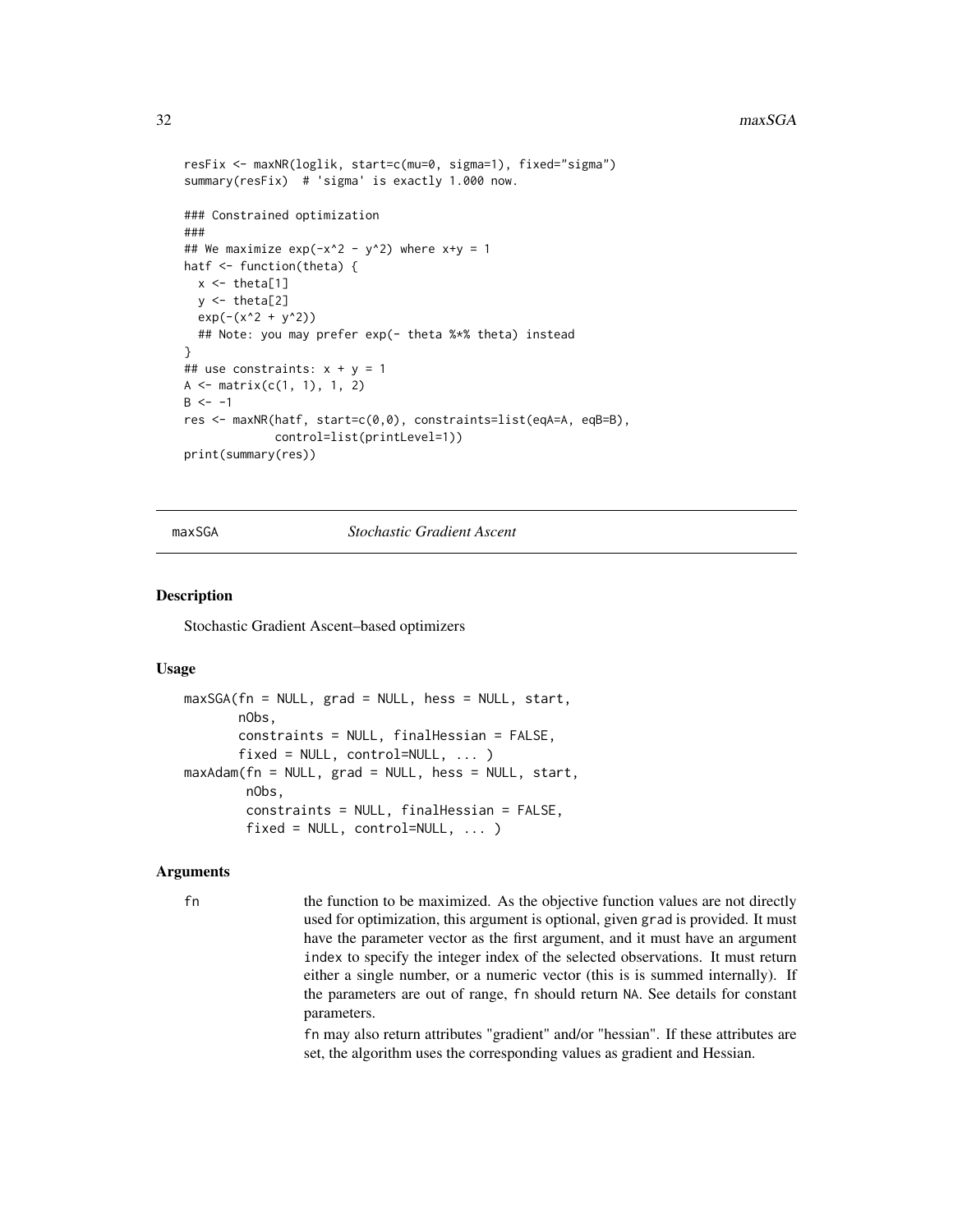<span id="page-32-0"></span>

| grad         | gradient of the objective function. It must have the parameter vector as the<br>first argument, and it must have an argument index to specify the integer index<br>of selected observations. It must return either a gradient vector of the objec-<br>tive function, or a matrix, where columns correspond to individual parameters.<br>The column sums are treated as gradient components. If NULL, finite-difference<br>gradients are computed. If fn returns an object with attribute gradient, this<br>argument is ignored.<br>If grad is not supplied, it is computed by finite-difference method using fn.<br>However, this is only adviseable for small-scale tests, not for any production<br>run. Obviously, fn must be correctly defined in that case. |
|--------------|------------------------------------------------------------------------------------------------------------------------------------------------------------------------------------------------------------------------------------------------------------------------------------------------------------------------------------------------------------------------------------------------------------------------------------------------------------------------------------------------------------------------------------------------------------------------------------------------------------------------------------------------------------------------------------------------------------------------------------------------------------------|
| hess         | Hessian matrix of the function. Mainly for compatibility reasons, only used<br>for computing the final Hessian if asked to do so by setting final Hessian to<br>TRUE. It must have the parameter vector as the first argument and it must return<br>the Hessian matrix of the objective function. If missing, either finite-difference<br>Hessian, based on gradient or BHHH approach is computed if asked to do so.                                                                                                                                                                                                                                                                                                                                             |
| start        | initial parameter values. If these have names, the names are also used for results.                                                                                                                                                                                                                                                                                                                                                                                                                                                                                                                                                                                                                                                                              |
| n0bs         | number of observations. This is used to partition the data into individual batches.<br>The resulting batch indices are forwarded to the grad function through the ar-<br>gument index.                                                                                                                                                                                                                                                                                                                                                                                                                                                                                                                                                                           |
| constraints  | either NULL for unconstrained optimization or a list with two components. The<br>components may be either eqA and eqB for equality-constrained optimization<br>$A\theta + B = 0$ ; or ineqA and ineqB for inequality constraints $A\theta + B > 0$ .<br>More than one row in ineqA and ineqB corresponds to more than one linear<br>constraint, in that case all these must be zero (equality) or positive (inequal-<br>ity constraints). The equality-constrained problem is forwarded to sumt, the<br>inequality-constrained case to constrOptim2.                                                                                                                                                                                                             |
| finalHessian | how (and if) to calculate the final Hessian. Either FALSE (do not calculate), TRUE<br>(use analytic/finite-difference Hessian) or "bhhh"/"BHHH" for the information<br>equality approach. The latter approach is only suitable when working with a log-<br>likelihood function, and it requires the gradient/log-likelihood to be supplied by<br>individual observations.                                                                                                                                                                                                                                                                                                                                                                                        |
|              | Hessian matrix is not often used for optimization problems where one applies<br>SGA, but even if one is not interested in standard errors, it may provide use-<br>ful information about the model performance. If computed by finite-difference<br>method, the Hessian computation may be very slow.                                                                                                                                                                                                                                                                                                                                                                                                                                                             |
| fixed        | parameters to be treated as constants at their start values. If present, it is treated<br>as an index vector of start parameters.                                                                                                                                                                                                                                                                                                                                                                                                                                                                                                                                                                                                                                |
| control      | list of control parameters. The ones used by these optimizers are                                                                                                                                                                                                                                                                                                                                                                                                                                                                                                                                                                                                                                                                                                |
|              | <b>SGA_momentum</b> 0, numeric momentum parameter for SGA. Must lie in in-<br>terval $[0, 1]$ . See details.<br>Adam-specific parameters                                                                                                                                                                                                                                                                                                                                                                                                                                                                                                                                                                                                                         |
|              | <b>Adam_momentum1</b> 0.9, numeric in interval $(0, 1)$ , the first moment momen-<br>tum                                                                                                                                                                                                                                                                                                                                                                                                                                                                                                                                                                                                                                                                         |
|              | <b>Adam_momentum2</b> 0.999, numeric in interval $(0, 1)$ , the second moment mo-<br>mentum General stochastic gradient parameters:                                                                                                                                                                                                                                                                                                                                                                                                                                                                                                                                                                                                                              |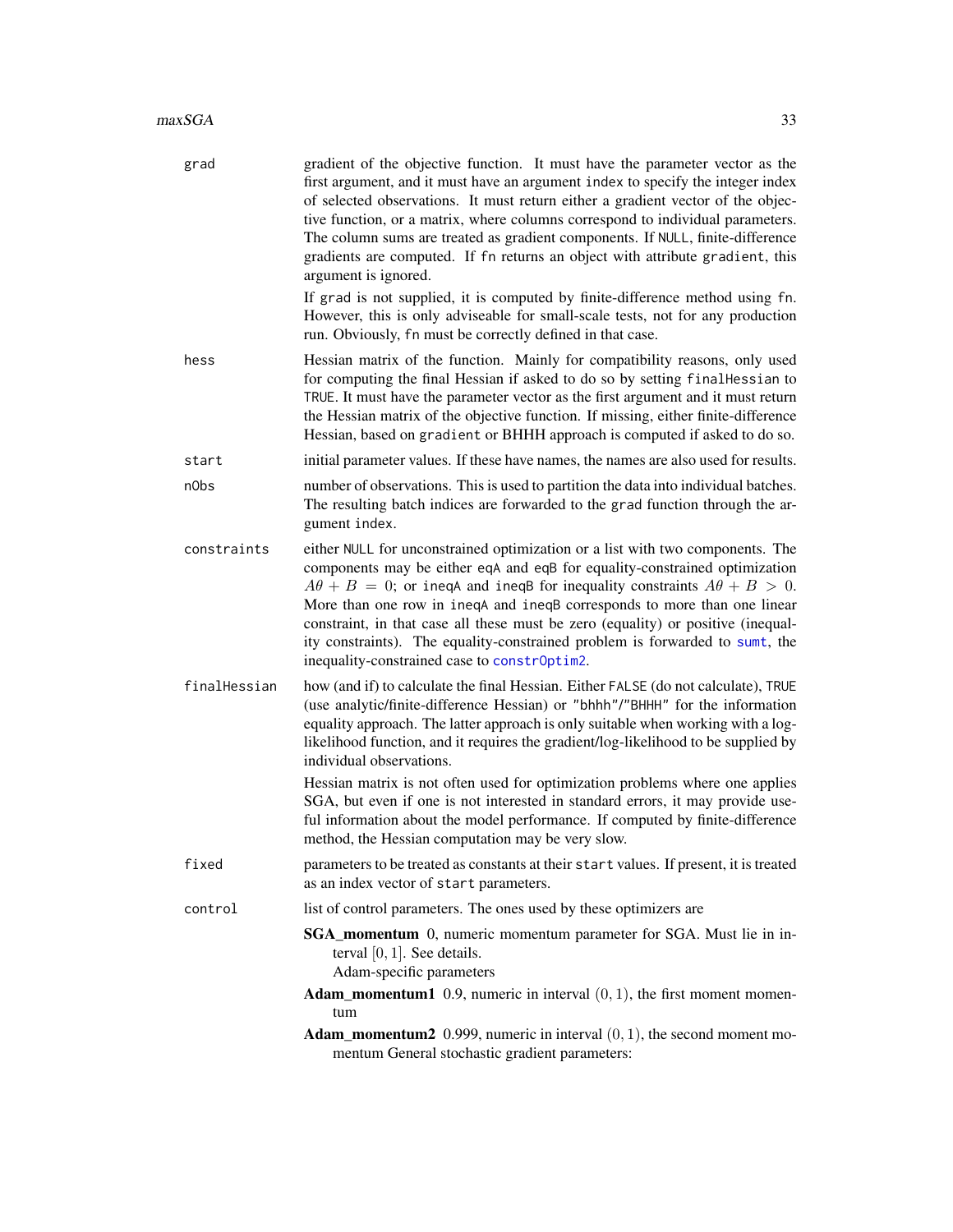- <span id="page-33-0"></span>SG\_learningRate step size the SGA algorithm takes in the gradient direction. If 1, the step equals to the gradient value. A good value is often 0.01–0.3
- SG\_batchSize SGA batch size, an integer between 1 and nObs. If NULL (default), the full batch gradient is computed.
- **SG\_clip** NULL, gradient clipping threshold. The algorithm ensures that  $||g(\theta)||_2^2 \le$  $\kappa$  where  $\kappa$  is the SG\_clip value. If the actual norm of the gradient exceeds (square root of)  $\kappa$ , the gradient will be scaled back accordingly while preserving its direction. NULL means no clipping. Stopping conditions:
- gradtol stopping condition. Stop if norm of the gradient is less than gradtol. Default 0, i.e. do not use this condition. This condition is useful if the objective is to drive full batch gradient to zero on training data. It is not a good objective in case of the stochastic gradient, and if the objective is to optimize the objective on validation data.
- SG patience NULL, or integer. Stopping condition: the algorithm counts how many times the objective function has been worse than its best value so far, and if this exceeds SG\_patience, the algorithm stops.
- SG\_patienceStep 1L, integer. After how many epochs to check the patience value. 1 means to check at each epoch, and hence to compute the objective function. This may be undesirable if the objective function is costly to compute.
- iterlim stopping condition. Stop if more than iterlim epochs, return code=4. Epoch is a set of iterations that cycles through all observations. In case of full batch, iterations and epochs are equivalent. If  $iterlim = 0$ , does not do any learning and returns the initial values unchanged.
- printLevel this argument determines the level of printing which is done during the optimization process. The default value 0 means that no printing occurs, 1 prints the initial and final details, 2 prints all the main tracing information for every epoch. Higher values will result in even more output.
- storeParameters logical, whether to store and return the parameter values at each epoch. If TRUE, the stored values can be retrieved with [storedParameters](#page-44-1)method. The parameters are stored as a matrix with rows corresponding to the epochs and columns to the parameter components. There are iterlim + 1 rows, where the first one corresponds to the initial parameters. Default FALSE.
- storeValues logical, whether to store and return the objective function values at each epoch. If TRUE, the stored values can be retrieved with [storedValues](#page-44-2)method. There are  $iterlim + 1$  values, where the first one corresponds to the value at the initial parameters. Default FALSE.

See [maxControl](#page-19-2) for more information.

... further arguments to fn, grad and hess. To maintain compatibility with the earlier versions, . . . also passes certain control options to the optimizers.

#### Details

Gradient Ascent (GA) is a optimization method where the algorithm repeatedly takes small steps in the gradient's direction, the parameter vector  $\theta$  is updated as  $\theta \leftarrow theta + learningrate \cdot \nabla f(\theta)$ .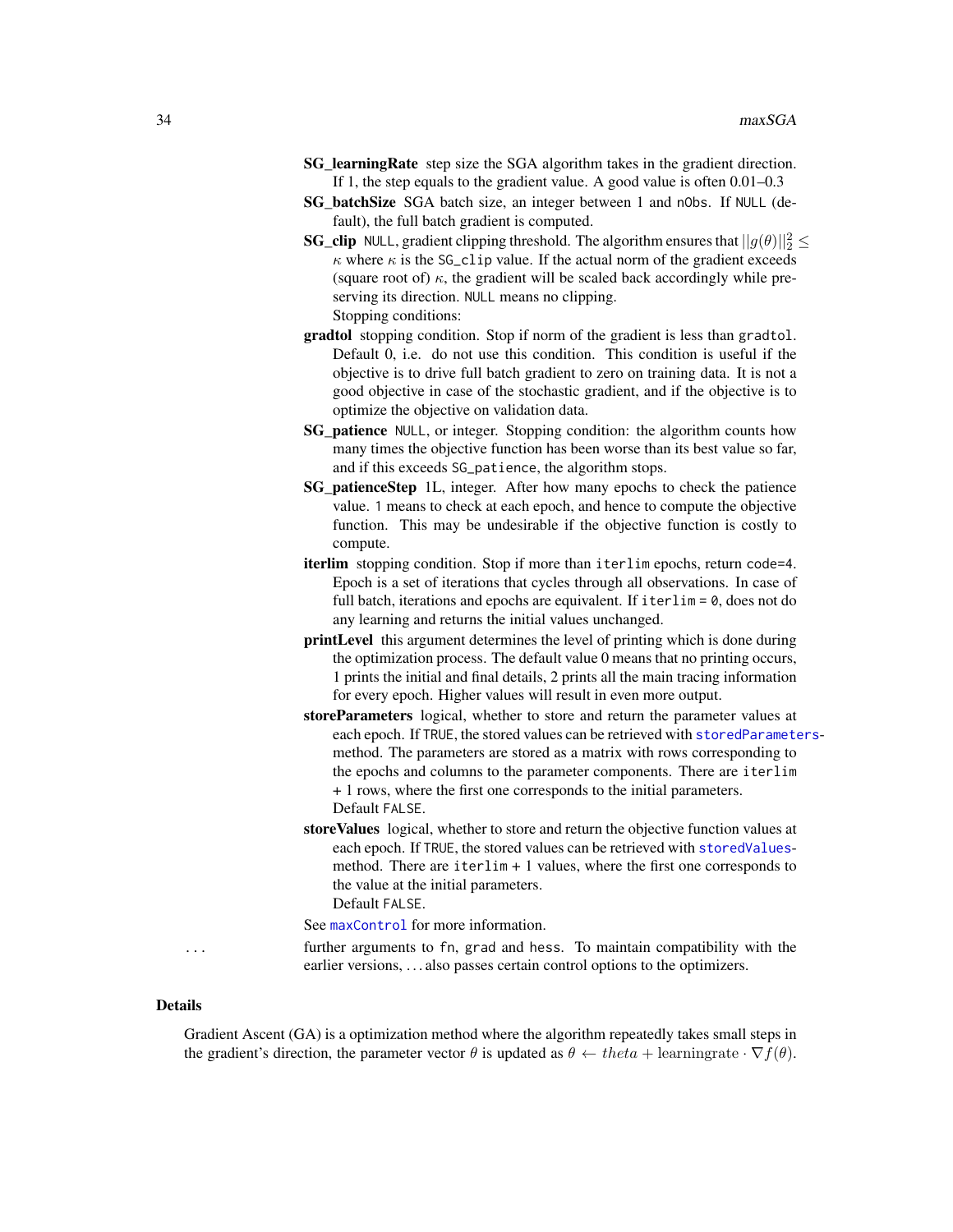<span id="page-34-0"></span>In case of Stochastic GA (SGA), the gradient is not computed on the full set of observations but on a small subset, *batch*, potentially a single observation only. In certain circumstances this converges much faster than when using all observation (see Bottou et al, 2018).

If SGA\_momentum is positive, the SGA algorithm updates the parameters  $\theta$  in two steps. First, the momentum is used to update the "velocity" v as  $v \leftarrow$  momentum  $\cdot v +$  learningrate  $\cdot \nabla f(\theta)$ , and thereafter the parameter  $\theta$  is updates as  $\theta \leftarrow \theta + v$ . Initial velocity is set to 0.

The Adam algorithm is more complex and uses first and second moments of stochastic gradients to automatically adjust the learning rate. See Goodfellow et al, 2016, page 301.

The function fn is not directly used for optimization, only for printing or as a stopping condition. In this sense it is up to the user to decide what the function returns, if anything. For instance, it may be useful for fn to compute the objective function on either full training data, or on validation data, and just ignore the index argument. The latter is useful if using *patience*-based stopping. However, one may also choose to select the observations determined by the index to compute the objective function on the current data batch.

### Value

object of class "maxim". Data can be extracted through the following methods:

| maxValue         | fn value at maximum (the last calculated value if not converged.)                                                                                                  |  |
|------------------|--------------------------------------------------------------------------------------------------------------------------------------------------------------------|--|
| coef             | estimated parameter value.                                                                                                                                         |  |
| gradient         | vector, last calculated gradient value. Should be close to 0 in case of normal<br>convergence.                                                                     |  |
| estfun           | matrix of gradients at parameter value estimate evaluated at each observation<br>(only if grad returns a matrix or grad is not specified and fn returns a vector). |  |
| hessian          | Hessian at the maximum (the last calculated value if not converged).                                                                                               |  |
| storedValues     | return values stored at each epoch                                                                                                                                 |  |
| storedParameters |                                                                                                                                                                    |  |
|                  | return parameters stored at each epoch                                                                                                                             |  |
| returnCode       | a numeric code that describes the convergence or error.                                                                                                            |  |
| returnMessage    | a short message, describing the return code.                                                                                                                       |  |
| activePar        | logical vector, which parameters are optimized over. Contains only TRUE-s if no<br>parameters are fixed.                                                           |  |
| nIter            | number of iterations.                                                                                                                                              |  |
| maximType        | character string, type of maximization.                                                                                                                            |  |
| maxControl       | the optimization control parameters in the form of a MaxControl object.                                                                                            |  |

### Author(s)

Ott Toomet, Arne Henningsen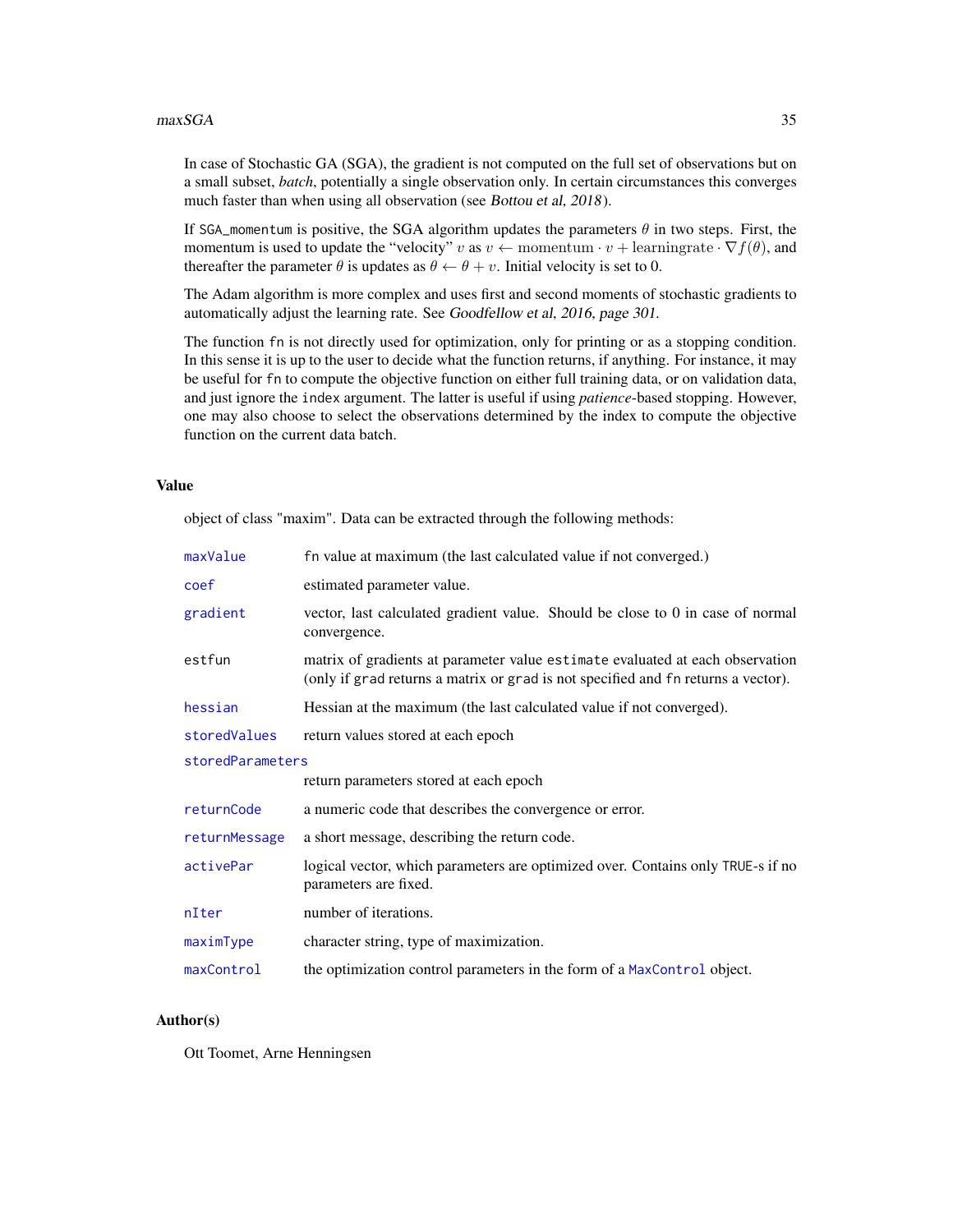### <span id="page-35-0"></span>References

Bottou, L.; Curtis, F. & Nocedal, J.: Optimization Methods for Large-Scale Machine Learning *SIAM Review*, 2018, 60, 223–311.

Goodfellow, I.; Bengio, Y.; Courville, A. (2016): Deep Learning, *MIT Press*

Henningsen, A. and Toomet, O. (2011): maxLik: A package for maximum likelihood estimation in R *Computational Statistics* 26, 443–458

### See Also

A good starting point to learn about the usage of stochastic gradient ascent in **maxLik** package is the vignette "Stochastic Gradient Ascent in maxLik".

The other related functions are [maxNR](#page-25-2) for Newton-Raphson, a popular Hessian-based maximization; [maxBFGS](#page-15-1) for maximization using the BFGS, Nelder-Mead (NM), and Simulated Annealing (SANN) method (based on [optim](#page-0-0)), also supporting inequality constraints; [maxLik](#page-23-1) for a general framework for maximum likelihood estimation (MLE); [optim](#page-0-0) for different gradient-based optimization methods.

```
## estimate the exponential distribution parameter by ML
set.seed(1)
t < - rexp(100, 2)
loglik <- function(theta, index) sum(log(theta) - theta*t[index])
## Note the log-likelihood and gradient are summed over observations
gradlik <- function(theta, index) sum(1/theta - t[index])
## Estimate with full-batch
a <- maxSGA(loglik, gradlik, start=1, control=list(iterlim=1000,
            SG_batchSize=10), nObs=100)
            # note that loglik is not really needed, and is not used
            # here, unless more print verbosity is asked
summary(a)
##
## demonstrate the usage of index, and using
## fn for computing the objective function on validation data.
## Create a linear model where variables are very unequally scaled
##
## OLS loglik function: compute the function value on validation data only
loglik <- function(beta, index) {
  e <- yValid - XValid %*% beta
   -crossprod(e)/length(y)
}
## OLS gradient: compute it on training data only
## Use 'index' to select the subset corresponding to the minibatch
gradlik <- function(beta, index) {
  e <- yTrain[index] - XTrain[index,,drop=FALSE] %*% beta
  g <- t(-2*t(XTrain[index,,drop=FALSE]) %*% e)
   -g/length(index)
}
N < -1000## two random variables: one with scale 1, the other with 100
```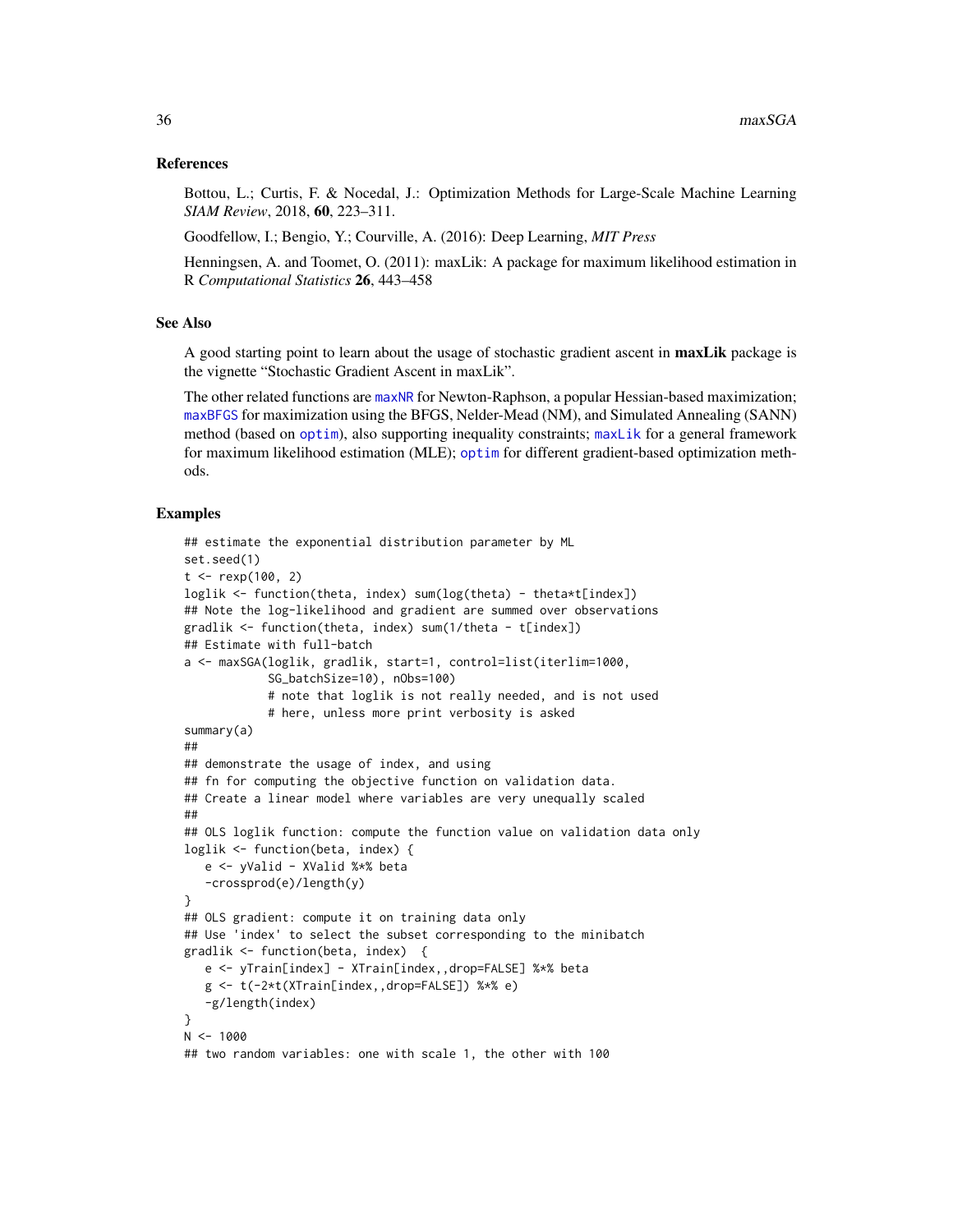#### <span id="page-36-0"></span>max Value 37

```
X \leftarrow \text{cbind}(\text{rnorm}(N), \text{rnorm}(N, \text{sd=100}))beta \leq c(1, 1) # true parameter values
y <- X %*% beta + rnorm(N, sd=0.2)
## training-validation split
iTrain <- sample(N, 0.8*N)
XTrain <- X[iTrain,,drop=FALSE]
XValid <- X[-iTrain,,drop=FALSE]
yTrain <- y[iTrain]
yValid <- y[-iTrain]
##
## do this without momentum: learning rate must stay small for the gradient not to explode
cat(" No momentum:\n")
a <- maxSGA(loglik, gradlik, start=c(10,10),
            control=list(printLevel=1, iterlim=50,
                         SG_batchSize=30, SG_learningRate=0.0001, SGA_momentum=0
                         ), nObs=length(yTrain))
print(summary(a)) # the first component is off, the second one is close to the true value
## do with momentum 0.99
cat(" Momentum 0.99:\n")
a <- maxSGA(loglik, gradlik, start=c(10,10),
           control=list(printLevel=1, iterlim=50,
                         SG_batchSize=30, SG_learningRate=0.0001, SGA_momentum=0.99
                         # no momentum
                         ), nObs=length(yTrain))
print(summary(a)) # close to true value
```
<span id="page-36-1"></span>maxValue *Function value at maximum*

#### Description

Returns the function value at (estimated) maximum.

#### Usage

```
maxValue(x, ...)
## S3 method for class 'maxim'
maxValue(x, ...)
```
### Arguments

|          | a statistical model, or a result of maximisation, created by maxLik, maxNR or |
|----------|-------------------------------------------------------------------------------|
|          | another optimizer.                                                            |
| $\cdots$ | further arguments for other methods                                           |

#### Value

numeric, the value of the objective function at maximum. In general, it is the last calculated value in case the process did not converge.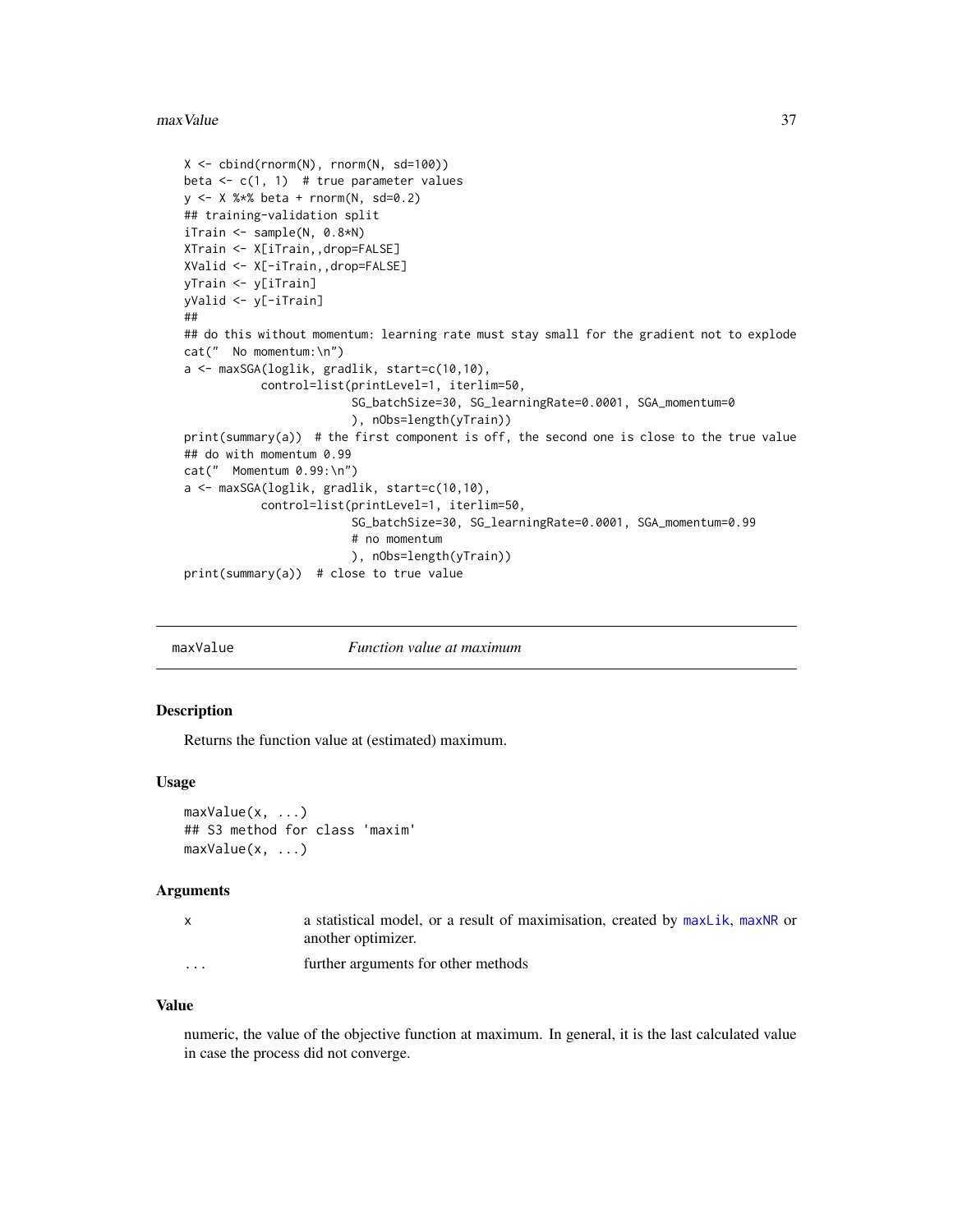<span id="page-37-0"></span>38 nIter and the contract of the contract of the contract of the contract of the contract of the contract of the contract of the contract of the contract of the contract of the contract of the contract of the contract of t

### Author(s)

Ott Toomet

### See Also

[maxLik](#page-23-1), [maxNR](#page-25-2)

### Examples

```
## Estimate the exponential distribution parameter:
t < - rexp(100, 2)
loglik <- function(theta) sum(log(theta) - theta*t)
## Estimate with numeric gradient and numeric Hessian
a <- maxNR(loglik, start=1)
maxValue(a)
```
<span id="page-37-1"></span>nIter *Return number of iterations for iterative models*

### Description

Returns the number of iterations for iterative models. The default method assumes presence of a component iterations in x.

#### Usage

```
nIter(x, \ldots)## Default S3 method:
nIter(x, \ldots)
```
### Arguments

|         | a statistical model, or a result of maximisation, created by maxLik, maxNR or |
|---------|-------------------------------------------------------------------------------|
|         | another optimizer.                                                            |
| $\cdot$ | further arguments for methods                                                 |

### Details

This is a generic function. The default method returns the component x\$iterations.

### Value

numeric, number of iterations. Note that 'iteration' may mean different things for different optimizers.

### Author(s)

Ott Toomet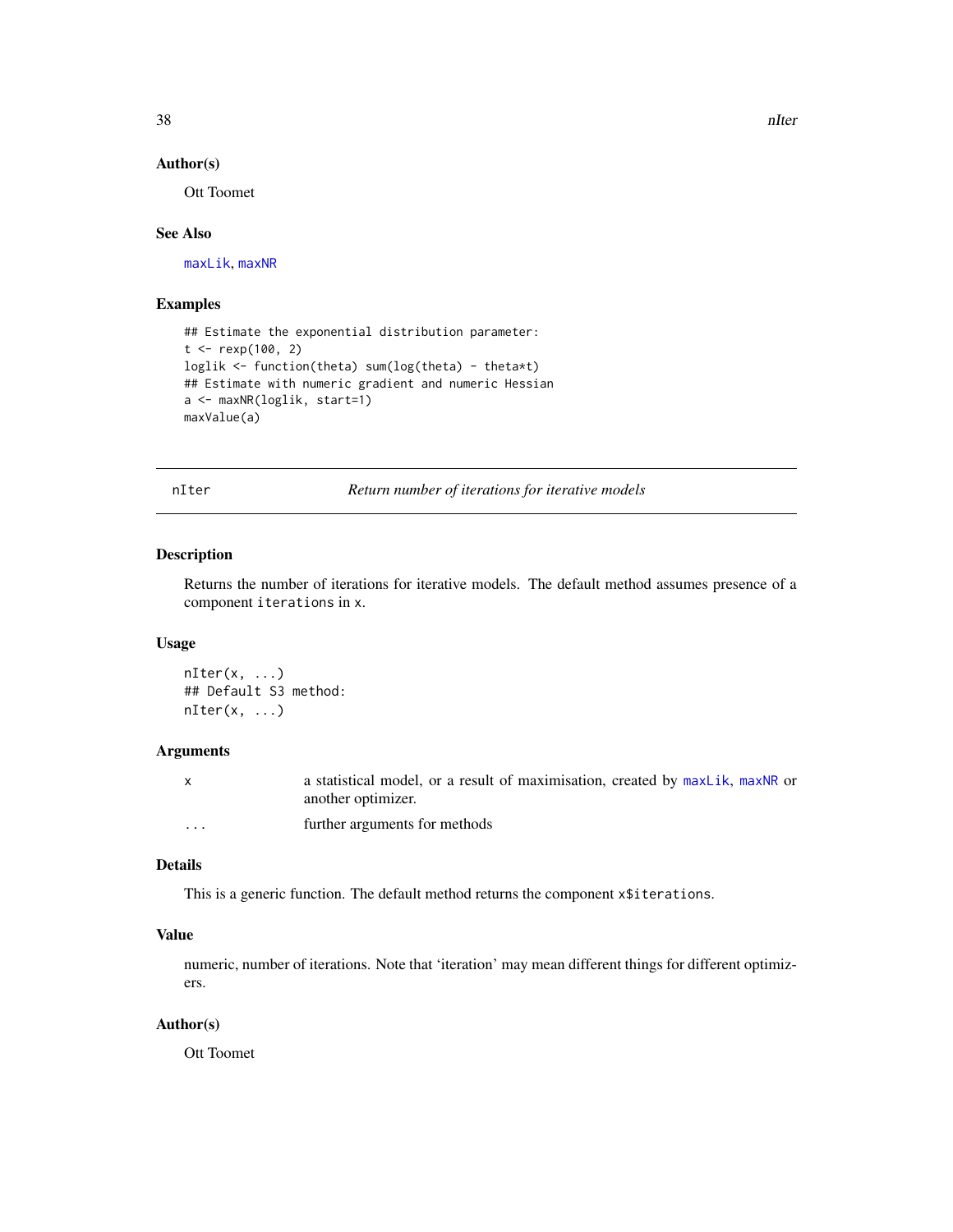### <span id="page-38-0"></span>nObs.maxLik 39

### See Also

[maxLik](#page-23-1), [maxNR](#page-25-2)

### Examples

```
## Estimate the exponential distribution parameter:
t < - rexp(100, 2)
loglik <- function(theta) sum(log(theta) - theta*t)
## Estimate with numeric gradient and numeric Hessian
a <- maxNR(loglik, start=1)
nIter(a)
```
nObs.maxLik *Number of Observations*

### Description

Returns the number of observations for statistical models, estimated by Maximum Likelihood using [maxLik](#page-23-1).

### Usage

## S3 method for class 'maxLik' nObs(x, ...)

### Arguments

|         | a statistical model estimated by Maximum Likelihood using maxLik. |
|---------|-------------------------------------------------------------------|
| $\cdot$ | further arguments (currently ignored).                            |

### Details

The nObs method for "maxLik" objects can return the number of observations only if log-likelihood function (or the gradient) returns values by individual observation.

### Value

numeric, number of observations

### Author(s)

Arne Henningsen, Ott Toomet

### See Also

[nObs](#page-0-0), [maxLik](#page-23-1), [nParam](#page-0-0).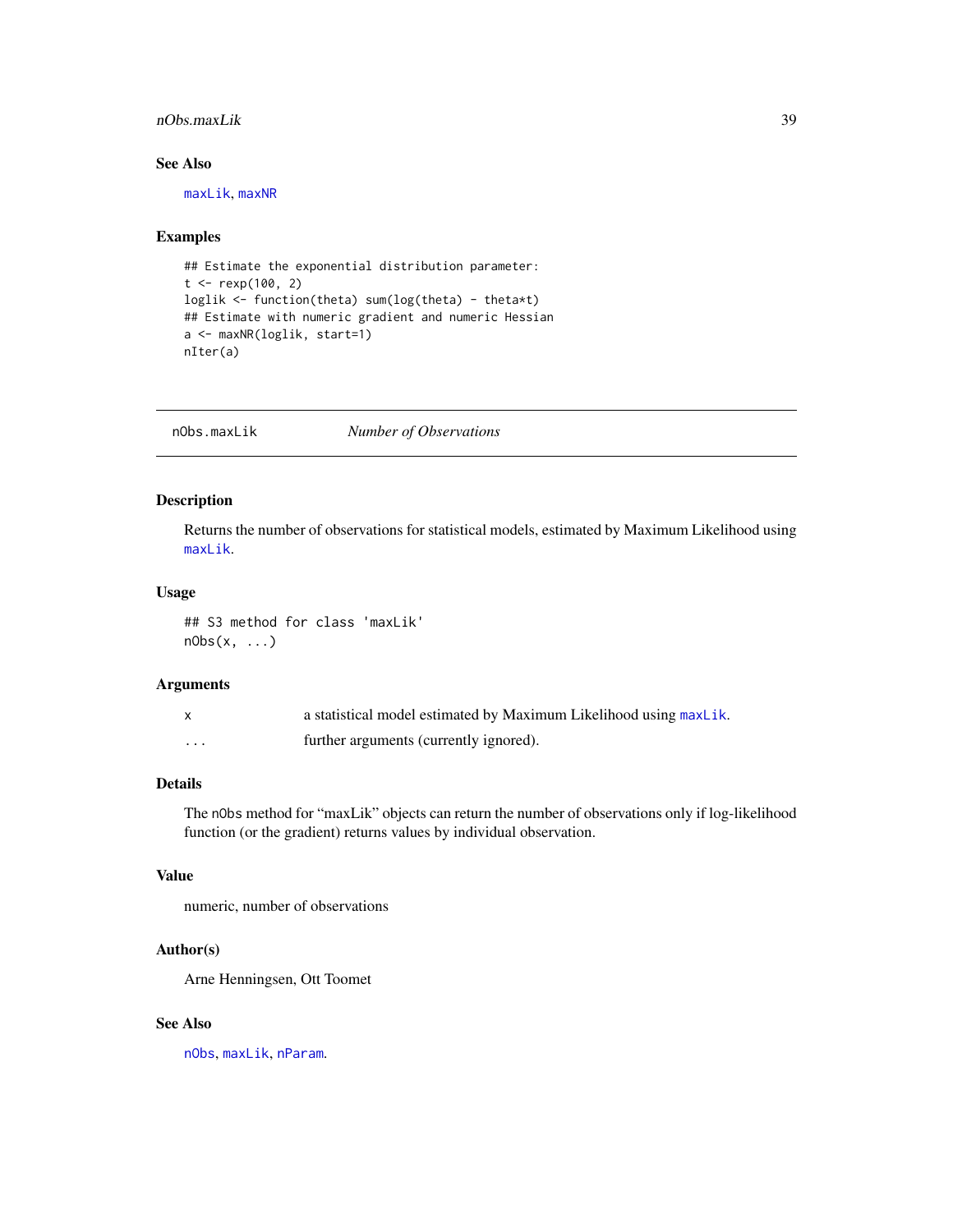### Examples

```
## fit a normal distribution by ML
# generate a variable from normally distributed random numbers
x \le - rnorm( 100, 1, 2)
# log likelihood function (for individual observations)
llf <- function( param ) {
   return( dnorm( x, mean = param[ 1 ], sd = param[ 2 ], log = TRUE ) )
}
## ML method
ml \le maxLik( llf, start = c( mu = 0, sigma = 1 ) )
# return number of onservations
nObs( ml )
```
nParam.maxim *Number of model parameters*

### Description

This function returns the number of model parameters.

### Usage

## S3 method for class 'maxim' nParam(x, free=FALSE, ...)

#### Arguments

| X        | a model returned by a maximisation method from the <b>maxLik</b> package.                            |
|----------|------------------------------------------------------------------------------------------------------|
| free     | logical, whether to report only the free parameters or the total number of param-<br>eters (default) |
| $\cdots$ | other arguments for methods                                                                          |

### Details

Free parameters are the parameters with no equality restrictions. Some parameters may be jointly restricted (e.g. sum of two probabilities equals unity). In this case the total number of parameters may depend on the normalization.

### Value

Number of parameters in the model

### Author(s)

Ott Toomet

<span id="page-39-0"></span>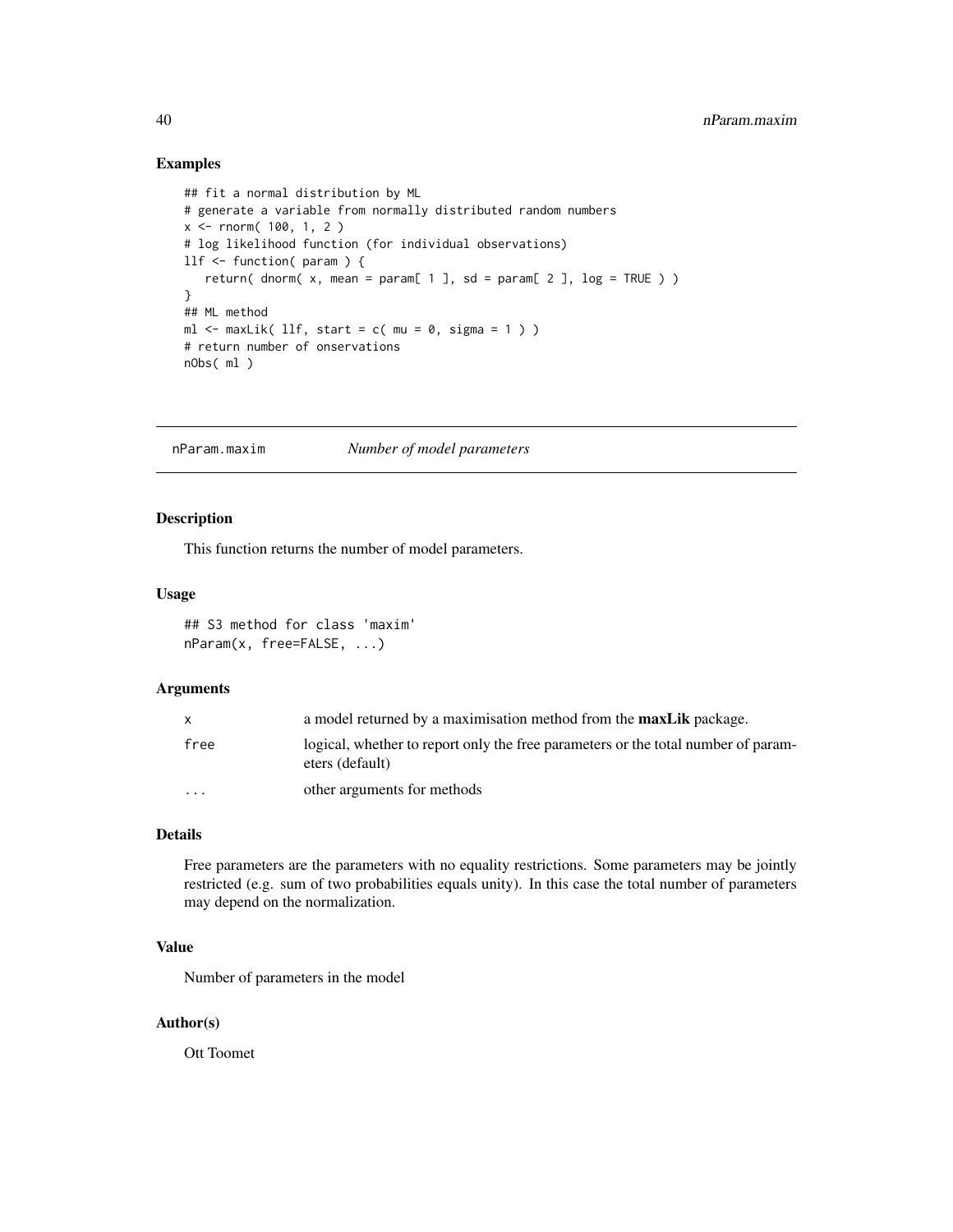### <span id="page-40-0"></span>numericGradient 41

### See Also

[nObs](#page-0-0) for number of observations

### Examples

```
## fit a normal distribution by ML
# generate a variable from normally distributed random numbers
x <- rnorm( 100, 1, 2 )
# log likelihood function (for individual observations)
llf <- function( param ) {
   return( dnorm(x, mean = param[ 1 ], sd = param[ 2 ], log = TRUE ) )
}
## ML method
ml \le maxLik( llf, start = c( mu = 0, sigma = 1 ) )
# return number of parameters
nParam( ml )
```

```
numericGradient Functions to Calculate Numeric Derivatives
```
### Description

Calculate (central) numeric gradient and Hessian, including of vector-valued functions.

#### Usage

```
numericGradient(f, t0, eps=1e-06, fixed, ...)
numericHessian(f, grad=NULL, t0, eps=1e-06, fixed, ...)
numericNHessian(f, t0, eps=1e-6, fixed, ...)
```
### Arguments

| $\mathsf{f}$ | function to be differentiated. The first argument must be the parameter vector<br>with respect to which it is differentiated. For numeric gradient, f may return a<br>(numeric) vector, for Hessian it should return a numeric scalar |
|--------------|---------------------------------------------------------------------------------------------------------------------------------------------------------------------------------------------------------------------------------------|
| grad         | function, gradient of f                                                                                                                                                                                                               |
| t0           | vector, the parameter values                                                                                                                                                                                                          |
| eps          | numeric, the step for numeric differentiation                                                                                                                                                                                         |
| fixed        | logical index vector, fixed parameters. Derivative is calculated only with re-<br>spect to the parameters for which fixed == FALSE, NA is returned for the fixed<br>parameters. If missing, all parameters are treated as active.     |
|              | furter arguments for f                                                                                                                                                                                                                |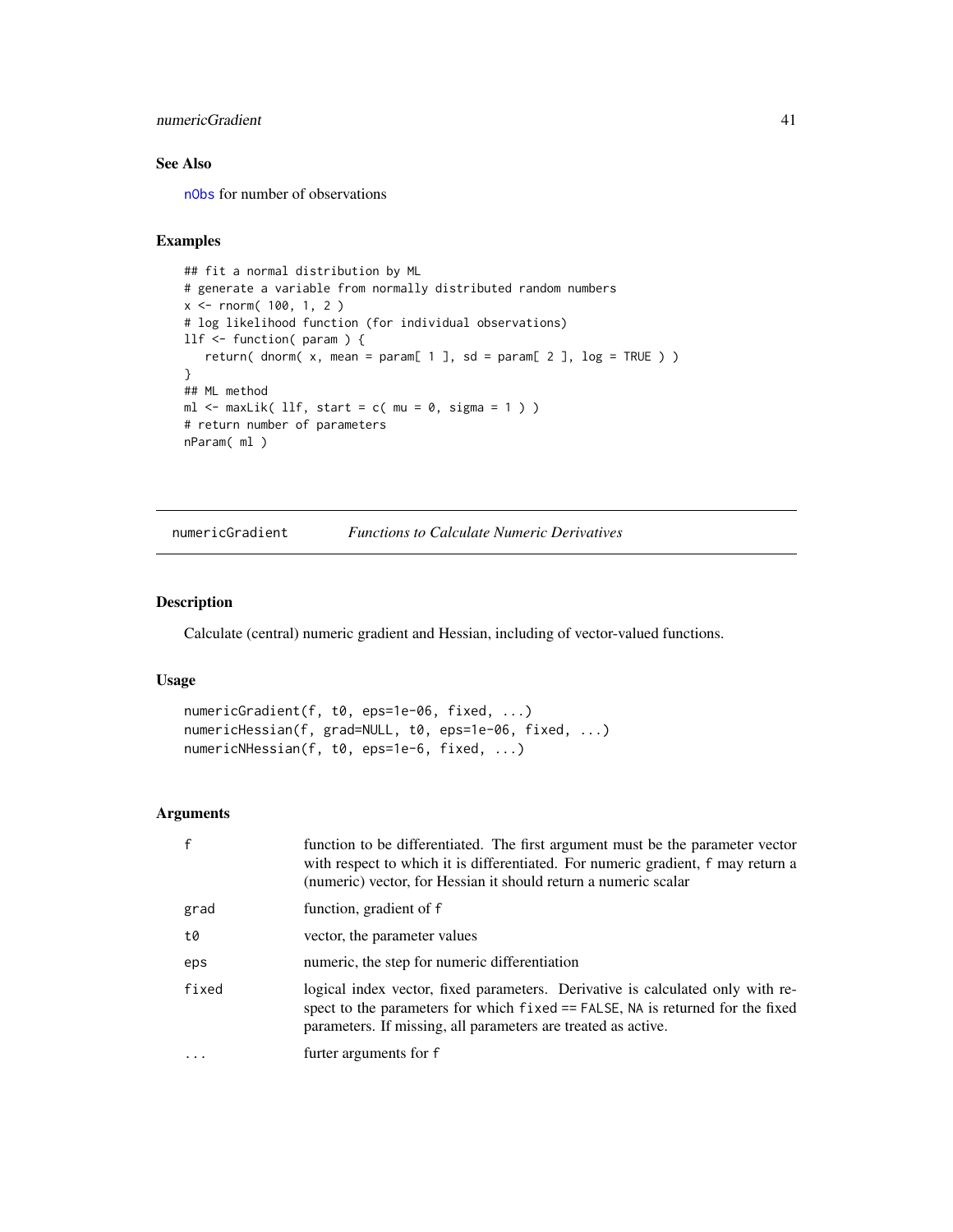### Details

numericGradient numerically differentiates a (vector valued) function with respect to it's (vector valued) argument. If the functions value is a  $N_{val} \times 1$  vector and the argument is  $N_{par} \times 1$  vector, the resulting gradient is a  $N_{val} \times N_{par}$  matrix.

numericHessian checks whether a gradient function is present. If yes, it calculates the gradient of the gradient, if not, it calculates the full numeric Hessian (numericNHessian).

### Value

Matrix. For numericGradient, the number of rows is equal to the length of the function value vector, and the number of columns is equal to the length of the parameter vector.

For the numericHessian, both numer of rows and columns is equal to the length of the parameter vector.

#### Warning

Be careful when using numerical differentiation in optimization routines. Although quite precise in simple cases, they may work very poorly in more complicated conditions.

#### Author(s)

Ott Toomet

#### See Also

[compareDerivatives](#page-6-1), [deriv](#page-0-0)

```
# A simple example with Gaussian bell surface
f0 \le - function(t0) exp(-f0[1]^2 - t0[2]^2)
numericGradient(f0, c(1,2))
numericHessian(f0, t0=c(1,2))
```

```
# An example with the analytic gradient
gradf0 <- function(t0) -2*t0*f0(t0)
numericHessian(f0, gradf0, t0=c(1,2))
# The results should be similar as in the previous case
```

```
# The central numeric derivatives are often quite precise
compareDerivatives(f0, gradf0, t0=1:2)
# The difference is around 1e-10
```
<span id="page-41-0"></span>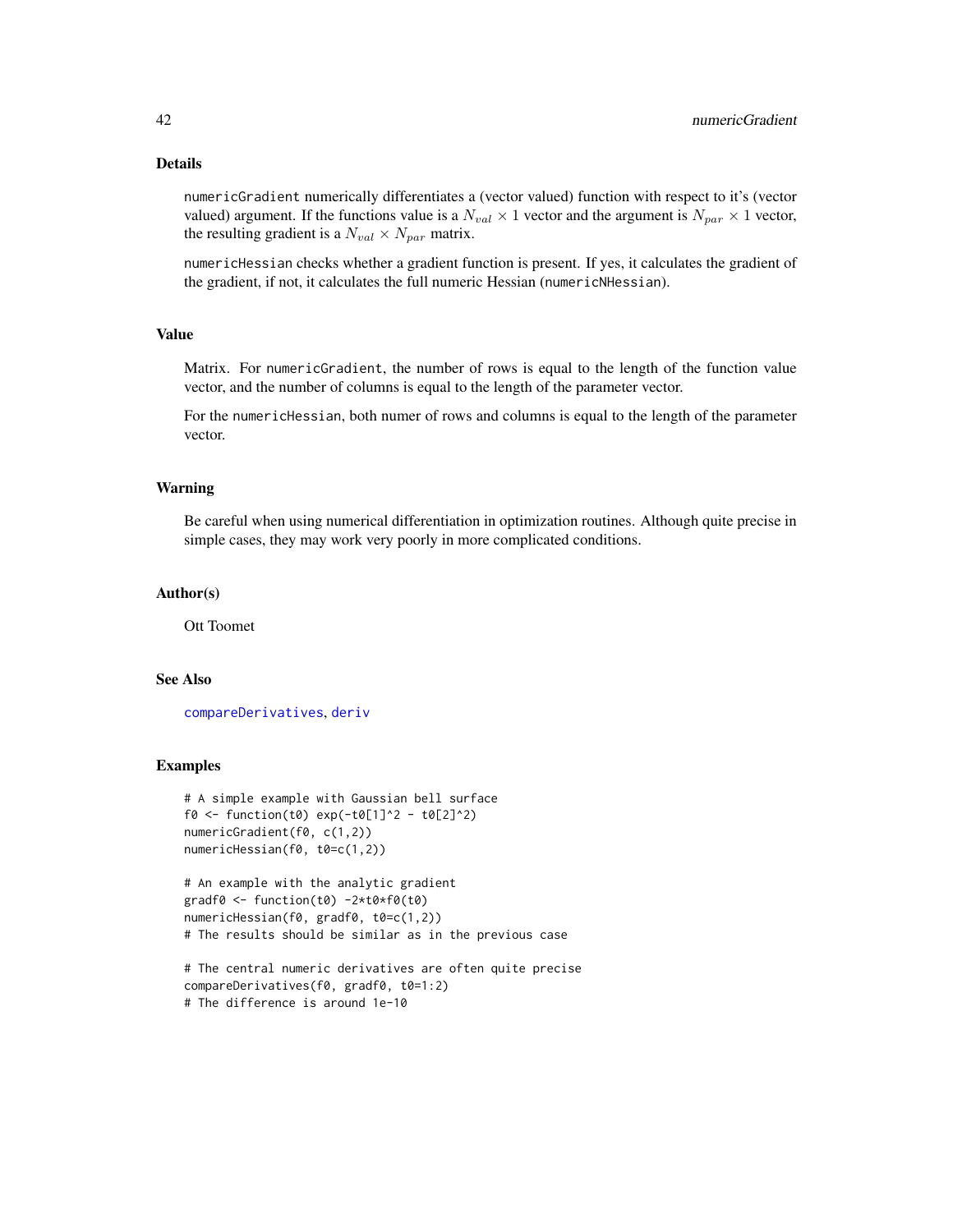<span id="page-42-0"></span>

#### Description

This function returns the optimization objective function from a 'maxim' object.

### Usage

```
objectiveFn(x, ...)
## S3 method for class 'maxim'
objectiveFn(x, ...)
```
### Arguments

|          | an optimization result, inheriting from class 'maxim' |
|----------|-------------------------------------------------------|
| $\cdots$ | other arguments for methods                           |

### Value

function, the function that was optimized. It can be directly called, given that all necessary variables are accessible from the current environment.

### Author(s)

Ott Toomet

### Examples

```
hatf <- function(theta) exp(- theta %*% theta)
res <- maxNR(hatf, start=c(0,0))
print(summary(res))
print(objectiveFn(res))
print(objectiveFn(res)(2)) # 0.01832
```
<span id="page-42-1"></span>returnCode *Success or failure of the optimization*

#### <span id="page-42-2"></span>Description

These function extract success or failure information from optimization objects. The returnCode gives a numeric code, and returnMessage a brief description about the success or failure of the optimization, and point to the problems occured (see documentation for the corresponding functions).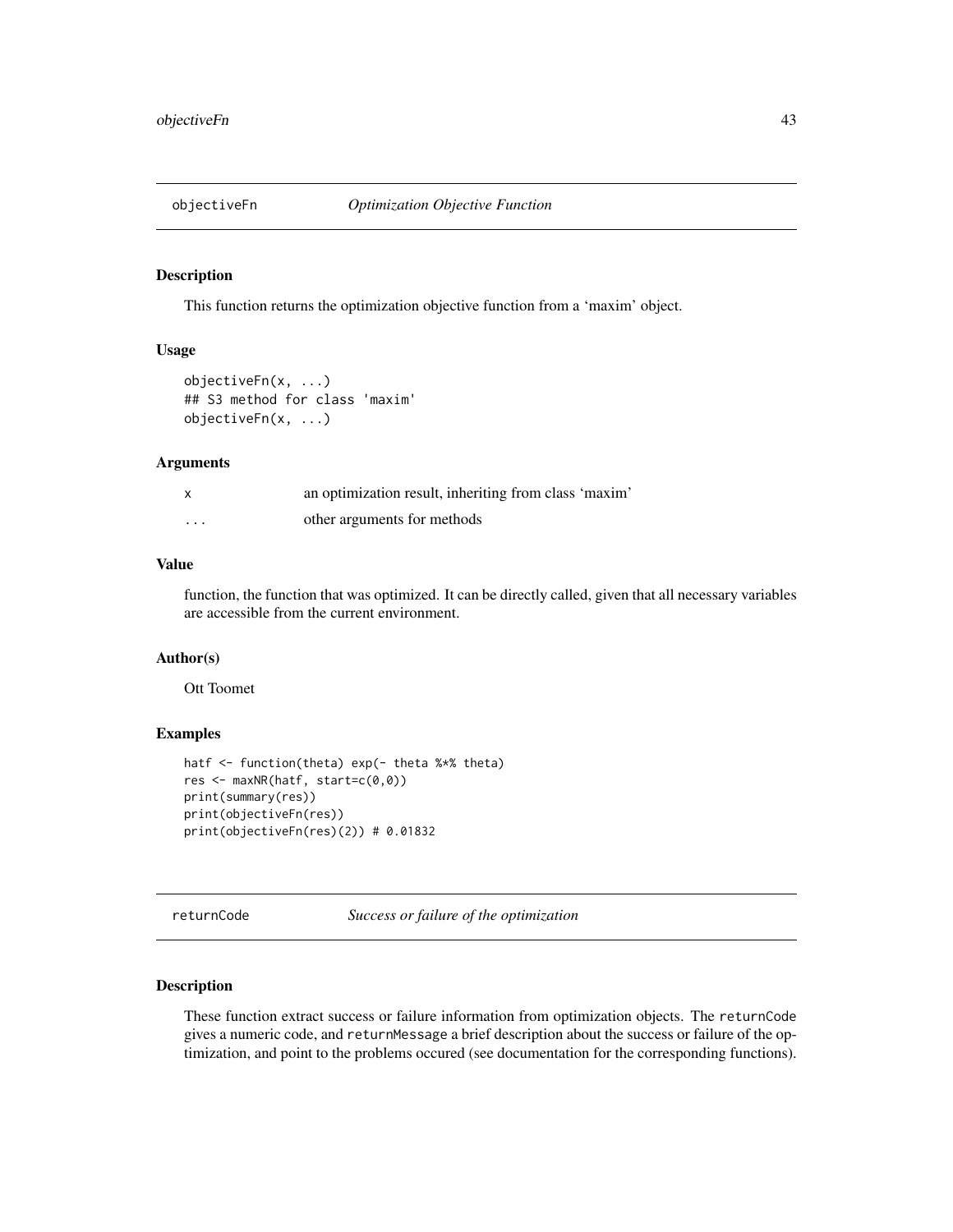### <span id="page-43-0"></span>Usage

```
returnCode(x, ...)
## Default S3 method:
returnCode(x, ...)
## S3 method for class 'maxLik'
returnCode(x, ...)
returnMessage(x, ...)
## S3 method for class 'maxim'
returnMessage(x, ...)
## S3 method for class 'maxLik'
returnMessage(x, ...)
```
### Arguments

|                         | object, usually an optimization result |
|-------------------------|----------------------------------------|
| $\cdot$ $\cdot$ $\cdot$ | further arguments for other methods    |

### Details

returnMessage and returnCode are a generic functions, with methods for various optimisation algorithms. The message should either describe the convergence (stopping condition), or the problem.

The known codes and the related messages are:

- 1 gradient close to zero (normal convergence).
- 2 successive function values within tolerance limit (normal convergence).
- 3 last step could not find higher value (probably not converged). This is related to line search step getting too small, usually because hitting the boundary of the parameter space. It may also be related to attempts to move to a wrong direction because of numerical errors. In some cases it can be helped by changing steptol.
- 4 iteration limit exceeded.
- 5 Infinite value.
- 6 Infinite gradient.
- 7 Infinite Hessian.
- 8Successive function values withing relative tolerance limit (normal convergence).
- 9 (BFGS) Hessian approximation cannot be improved because of gradient did not change. May be related to numerical approximation problems or wrong analytic gradient.
- 10 Lost patience: the optimizer has hit an inferior value too many times (see [maxSGA](#page-31-1) for more information)
- 100 Initial value out of range.

#### Value

Integer for returnCode, character for returnMessage. Different optimization routines may define it in a different way.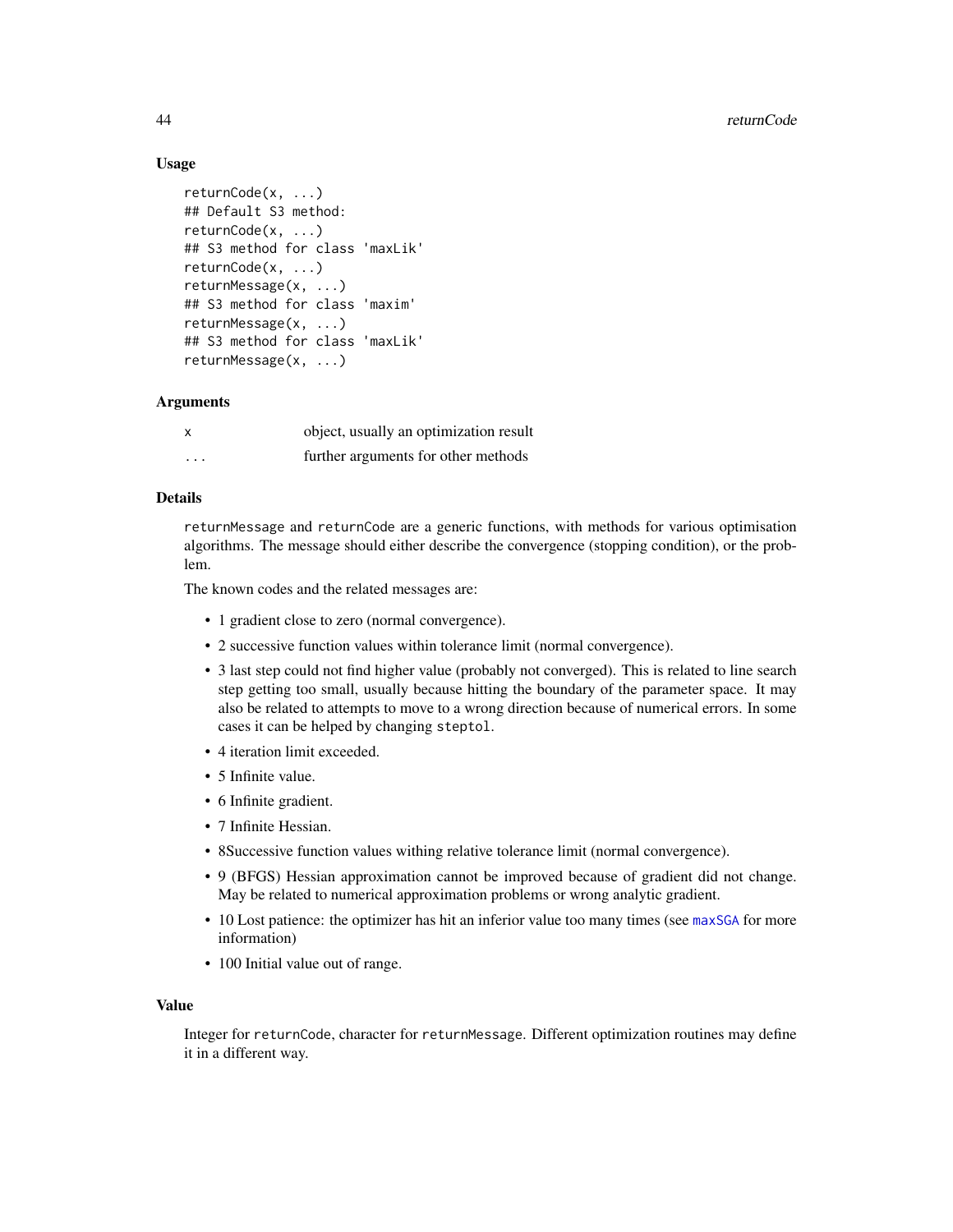#### <span id="page-44-0"></span>storedValues **45**

### Author(s)

Ott Toomet

### See Also

[maxNR](#page-25-2), [maxBFGS](#page-15-1)

### Examples

```
## maximise the exponential bell
f1 \leftarrow function(x) exp(-x^2)
a <- maxNR(f1, start=2)
returnCode(a) # should be success (1 or 2)
returnMessage(a)
## Now try to maximise log() function
a <- maxNR(log, start=2)
returnCode(a) # should give a failure (4)
returnMessage(a)
```
<span id="page-44-2"></span>storedValues *Return the stored values of optimization*

### <span id="page-44-1"></span>Description

Retrieve the objective function value for each iteration if stored during the optimization.

### Usage

```
storedValues(x, ...)
## S3 method for class 'maxim'
storedValues(x, ...)
storedParameters(x, ...)
## S3 method for class 'maxim'
storedParameters(x, ...)
```
#### Arguments

|         | a result of maximization, created by maxLik, maxSGA or another optimizer. |
|---------|---------------------------------------------------------------------------|
| $\cdot$ | further arguments for other methods                                       |

### Details

These is a generic method. If asked by control parameter storeValues=TRUE or storeParameters=TRUE, certain optimization methods store the objective function value and the parameter value at each epoch. These methods retrieves the stored values.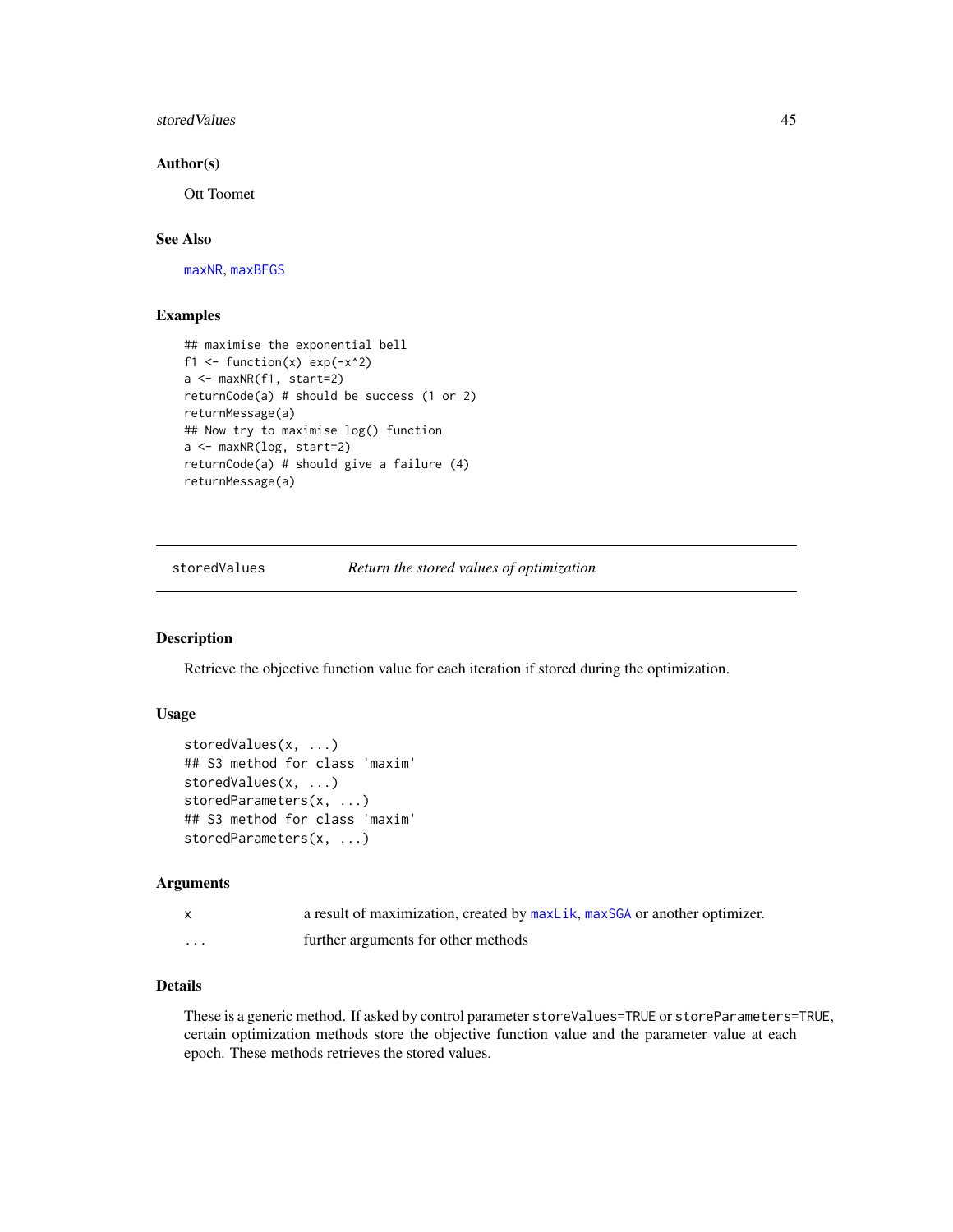### <span id="page-45-0"></span>Value

- storedValues: a numeric vector, one value for each iteration
- storedParameters: a numeric matrix with rows corresponding to the iterations and columns to the parameter components.

In both cases, the first value stored corresponds to the initial parameter.

#### Author(s)

Ott Toomet

### See Also

[maxSGA](#page-31-1), [maxControl](#page-19-2)

### Examples

```
## Estimate the exponential distribution parameter
t <- rexp(100, 2)
loglik <- function(theta, index) sum(log(theta) - theta*t[index])
## Estimate with numeric gradient and numeric Hessian
a <- maxSGA(loglik, start=1,
            control=list(storeValues=TRUE, storeParameters=TRUE, iterlim=10),
            nObs=100)
storedValues(a)
storedParameters(a)
```
summary.maxim *Summary method for maximization*

#### Description

Summarizes the maximization results

#### Usage

```
## S3 method for class 'maxim'
summary( object, hessian=FALSE, unsucc.step=FALSE, ... )
## S3 method for class 'summary.maxim'
print(x,
                              max.rows=getOption("max.rows", 20),
                              max.cols=getOption("max.cols", 7),
                              ... )
```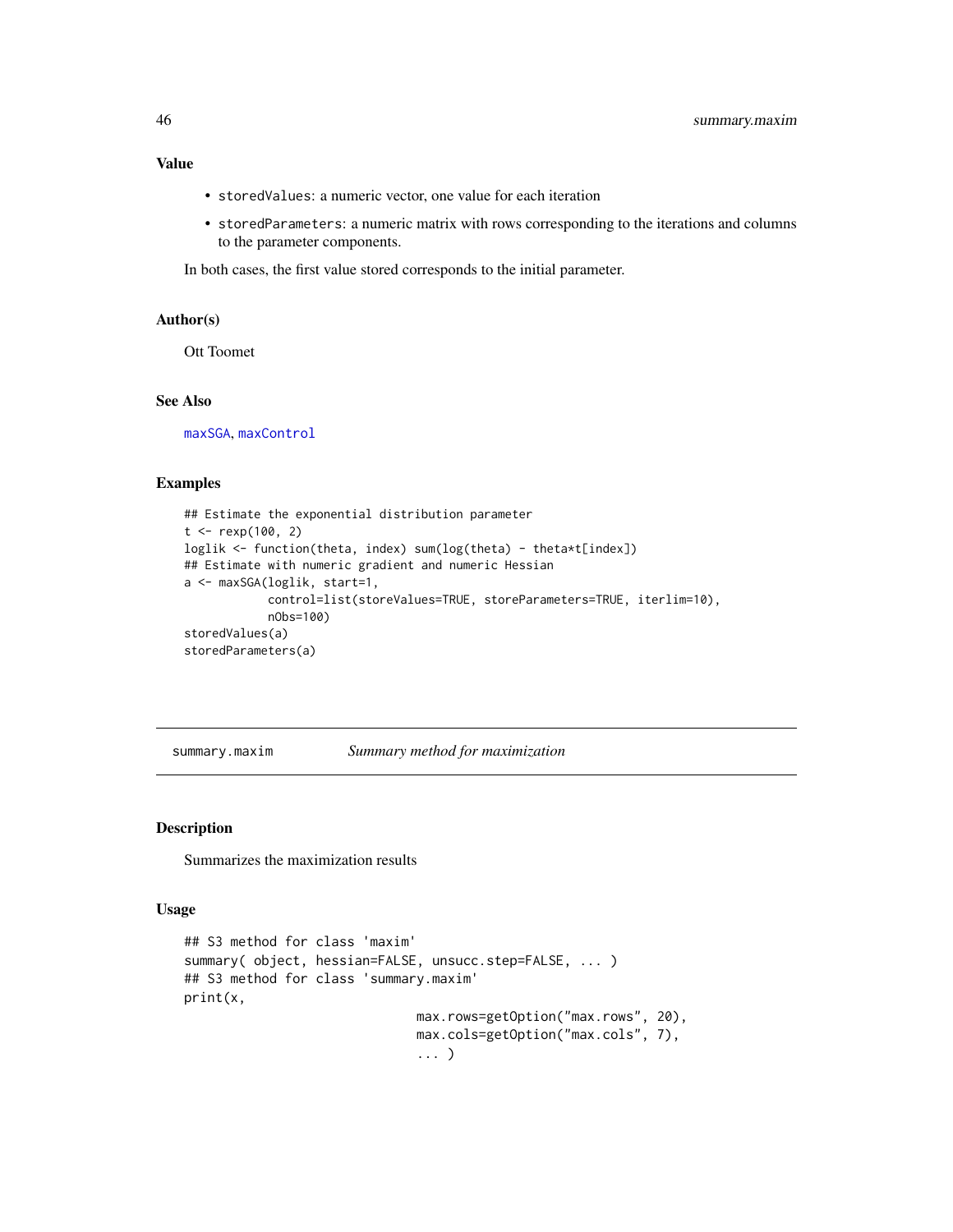### <span id="page-46-0"></span>summary.maxim 47

### Arguments

| object      | optimization result, object of class maxim. See maxNR.                                                                                                                                             |
|-------------|----------------------------------------------------------------------------------------------------------------------------------------------------------------------------------------------------|
| hessian     | logical, whether to display Hessian matrix.                                                                                                                                                        |
| unsucc.step | logical, whether to describe last unsuccesful step if $code == 3$                                                                                                                                  |
| x           | object of class summary maxim, summary of maximization result.                                                                                                                                     |
| max.rows    | maximum number of rows to be printed. This applies to the resulting coefficients<br>(as those are printed as a matrix where the other column is the gradient), and to<br>the Hessian if requested. |
| max.cols    | maximum number of columns to be printed. Only Hessian output, if requested,<br>uses this argument.                                                                                                 |
| $\ddots$    | currently not used.                                                                                                                                                                                |

### Value

Object of class summary.maxim, intended to print with corresponding print method. There are following components:

| type        | type of maximization.                                                                            |  |
|-------------|--------------------------------------------------------------------------------------------------|--|
| iterations  | number of iterations.                                                                            |  |
| code        | exit code (see returnCode.)                                                                      |  |
| message     | a brief message, explaining the outcome (see returnMessage).                                     |  |
| unsucc.step | description of last unsuccessful step, only if requested and code $== 3$                         |  |
| maximum     | function value at maximum                                                                        |  |
| estimate    | matrix with following columns:                                                                   |  |
|             | <b>results</b> coefficient estimates at maximum<br><b>gradient</b> estimated gradient at maximum |  |
| constraints | information about the constrained optimization. NULL if unconstrained maxi-<br>mization.         |  |
| hessian     | estimated hessian at maximum (if requested)                                                      |  |

### Author(s)

Ott Toomet

### See Also

[maxNR](#page-25-2), [returnCode](#page-42-1), [returnMessage](#page-42-2)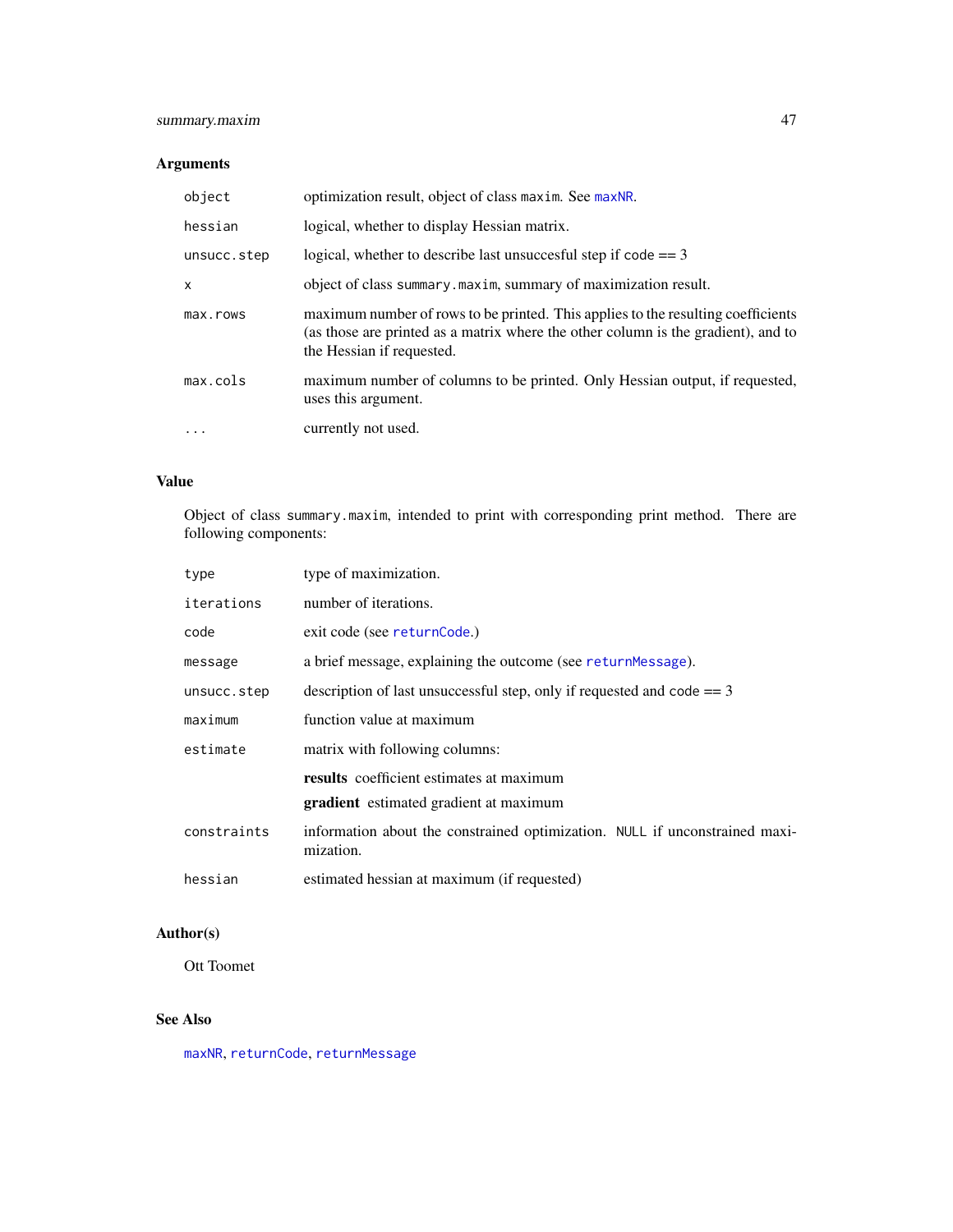### Examples

```
## minimize a 2D quadratic function:
f \leftarrow function(b) {
 x \le b[1]; y \le b[2];val \langle x - 2 \rangle^2 + (y - 3)^2attr(val, "gradient") \le c(2*x - 4, 2*y - 6)attr(val, "hessian") \leq matrix(c(2, 0, 0, 2), 2, 2)val
}
## Note that NR finds the minimum of a quadratic function with a single
## iteration. Use c(0,0) as initial value.
result1 \leftarrow maxNR( f, start = c(0,0) )summary( result1)
## Now use c(1000000, -777777) as initial value and ask for hessian
result2 <- maxNR( f, start = c( 1000000, -777777))
summary( result2 )
```
<span id="page-47-1"></span>summary.maxLik *summary the Maximum-Likelihood estimation*

### Description

Summary the Maximum-Likelihood estimation including standard errors and t-values.

### Usage

```
## S3 method for class 'maxLik'
summary(object, eigentol=1e-12, ... )
## S3 method for class 'summary.maxLik'
coef(object, ...)
```
### Arguments

| object     | object of class 'maxLik', or 'summary.maxLik', usually a result from Maximum-<br>Likelihood estimation.                                                                                        |
|------------|------------------------------------------------------------------------------------------------------------------------------------------------------------------------------------------------|
| eigentol   | The standard errors are only calculated if the ratio of the smallest and largest<br>eigenvalue of the Hessian matrix is less than "eigentol". Otherwise the Hessian<br>is treated as singular. |
| $\ddots$ . | currently not used.                                                                                                                                                                            |

#### Value

An object of class 'summary.maxLik' with following components:

type type of maximization.

iterations number of iterations.

code code of success.

<span id="page-47-0"></span>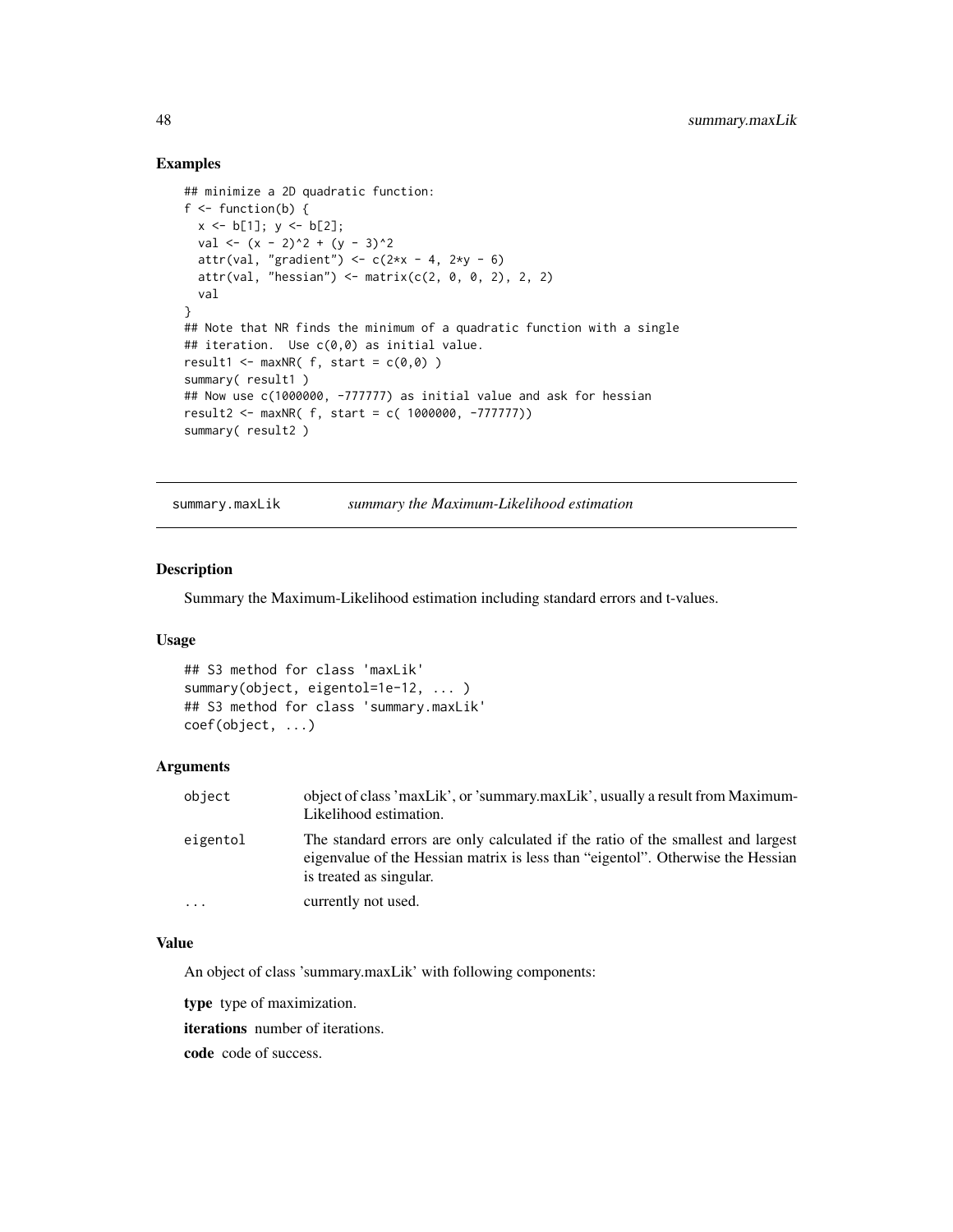<span id="page-48-0"></span>message a short message describing the code.

- loglik the loglik value in the maximum.
- estimate numeric matrix, the first column contains the parameter estimates, the second the standard errors, third t-values and fourth corresponding probabilities.
- fixed logical vector, which parameters are treated as constants.

NActivePar number of free parameters.

constraints information about the constrained optimization. Passed directly further from maximobject. NULL if unconstrained maximization.

#### Author(s)

Ott Toomet, Arne Henningsen

### See Also

[maxLik](#page-23-1)

### Examples

```
## ML estimation of exponential distribution:
t < - rexp(100, 2)
loglik <- function(theta) log(theta) - theta*t
gradlik <- function(theta) 1/theta - t
hesslik <- function(theta) -100/theta^2
## Estimate with numeric gradient and hessian
a <- maxLik(loglik, start=1, control=list(printLevel=2))
summary(a)
## Estimate with analytic gradient and hessian
a <- maxLik(loglik, gradlik, hesslik, start=1, control=list(printLevel=2))
summary(a)
```
<span id="page-48-1"></span>sumt *Equality-constrained optimization*

#### Description

Sequentially Unconstrained Maximization Technique (SUMT) based optimization for linear equality constraints.

This implementation is primarily intended to be called from other maximization routines, such as [maxNR](#page-25-2).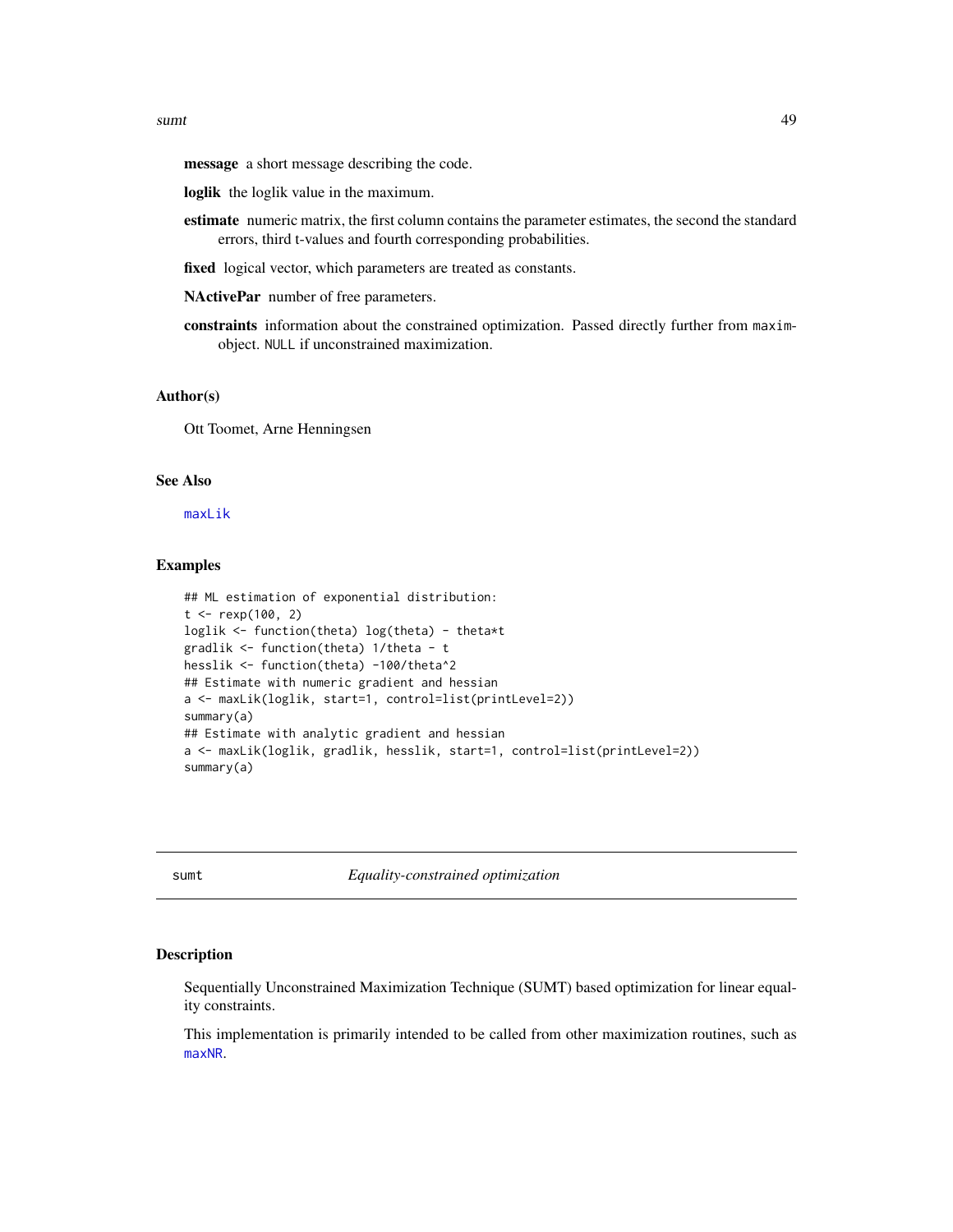50 sumt

## Usage

```
sumt(fn, grad=NULL, hess=NULL,
start,
maxRoutine, constraints,
SUMTTol = sqrt(.Machine$double.eps),
SUMTPenaltyTol = sqrt(.Machine$double.eps),
SUMTQ = 10,
SUMTRho0 = NULL,
printLevel=print.level, print.level = 0, SUMTMaxIter = 100, ...)
```
### Arguments

| fn             | function of a (single) vector parameter. The function may have more arguments<br>(passed by $\dots$ ), but those are not treated as the parameter.                                                                                                            |
|----------------|---------------------------------------------------------------------------------------------------------------------------------------------------------------------------------------------------------------------------------------------------------------|
| grad           | gradient function of fn. NULL if missing                                                                                                                                                                                                                      |
| hess           | function, Hessian of the fn. NULL if missing                                                                                                                                                                                                                  |
| start          | numeric, initial value of the parameter                                                                                                                                                                                                                       |
| maxRoutine     | maximization algorithm, such as maxNR                                                                                                                                                                                                                         |
| constraints    | list, information for constrained maximization. Currently two components are<br>supported: eqA and eqB for linear equality constraints: $A\beta + B = 0$ . The user<br>must ensure that the matrices A and B are conformable.                                 |
| <b>SUMTTol</b> | stopping condition. If the estimates at successive outer iterations are close<br>enough, i.e. maximum of the absolute value over the component difference is<br>smaller than SUMTTol, the algorithm stops.                                                    |
|                | Note this does not necessarily mean that the constraints are satisfied. If the<br>penalty function is too "weak", SUMT may repeatedly find the same optimum.<br>In that case a warning is issued. The user may set SUMTTol to a lower value,<br>e.g. to zero. |
| SUMTPenaltyTol | stopping condition. If the barrier value (also called penalty) $(A\beta+B)'(A\beta+B)$<br>is less than SUMTTo1, the algorithm stops                                                                                                                           |
| <b>SUMTQ</b>   | a double greater than one, controlling the growth of the rho as described in<br>Details. Defaults to 10.                                                                                                                                                      |
| SUMTRho0       | Initial value for rho. If not specified, a (possibly) suitable value is selected. See<br>Details.                                                                                                                                                             |
|                | One should consider supplying SUMTRho0 in case where the unconstrained prob-<br>lem does not have a maximum, or the maximum is too far from the constrained<br>value. Otherwise the authomatically selected value may not lead to convergence.                |
| printLevel     | Integer, debugging information. Larger number prints more details.                                                                                                                                                                                            |
| print.level    | same as 'printLevel', for backward compatibility                                                                                                                                                                                                              |
| SUMTMaxIter    | <b>Maximum SUMT</b> iterations                                                                                                                                                                                                                                |
| $\cdots$       | Other arguments to maxRoutine and fn.                                                                                                                                                                                                                         |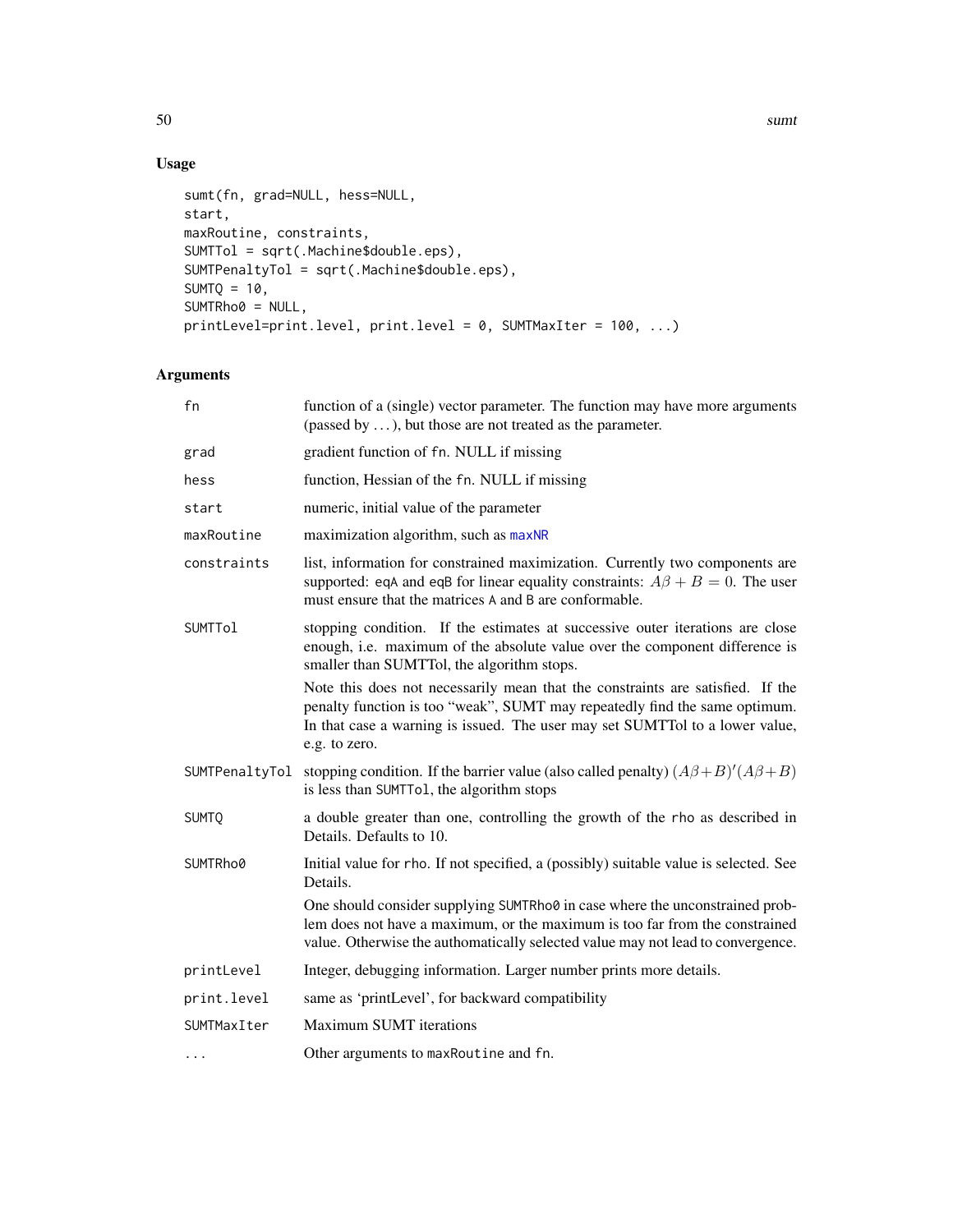<span id="page-50-0"></span>sumt 51

### Details

The Sequential Unconstrained Minimization Technique is a heuristic for constrained optimization. To minimize a function  $f$  subject to constraints, it uses a non-negative penalty function  $P$ , such that  $P(x)$  is zero iff x satisfies the constraints. One iteratively minimizes  $f(x) + \rho_k P(x)$ , where the  $\varrho$ values are increased according to the rule  $\varrho_{k+1} = q \varrho_k$  for some constant  $q > 1$ , until convergence is achieved in the sense that the barrier value  $P(x)P(x)$  is close to zero. Note that there is no guarantee that the global constrained optimum is found. Standard practice recommends to use the best solution found in "sufficiently many" replications.

Any of the maximization algorithms in the **maxLik**, such as [maxNR](#page-25-2), can be used for the unconstrained step.

Analytic gradient and hessian are used if provided.

### Value

Object of class 'maxim'. In addition, a component

constraints A list, describing the constrained optimization. Includes the following components: type type of constrained optimization barrier.value value of the penalty function at maximum code code for the stopping condition message a short message, describing the stopping condition outer.iterations number of iterations in the SUMT step

### Note

In case of equality constraints, it may be more efficient to enclose the function in a wrapper function. The wrapper calculates full set of parameters based on a smaller set of parameters, and the constraints.

### Author(s)

Ott Toomet, Arne Henningsen

#### See Also

[sumt](#page-48-1) in package clue.

```
## We maximize exp(-x^2 - y^2) where x+y = 1hatf <- function(theta) {
   x \leftarrow \text{theta}[1]y \leftarrow \text{theta}[2]exp(-(x^2 + y^2))## Note: you may prefer exp(- theta %*% theta) instead
}
## use constraints: x + y = 1A \leftarrow matrix(c(1, 1), 1, 2)
```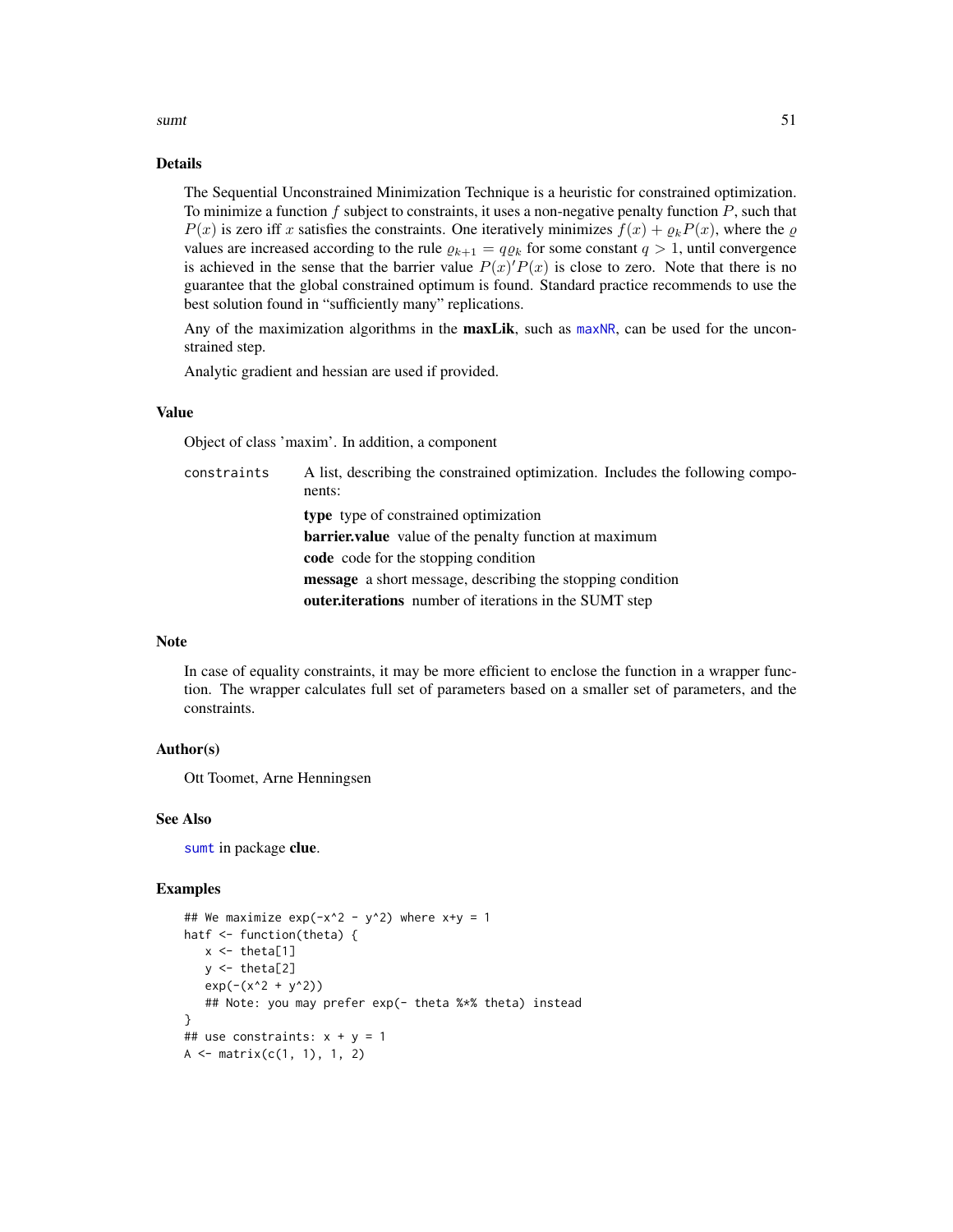```
B < - -1res <- sumt(hatf, start=c(0,0), maxRoutine=maxNR,
            constraints=list(eqA=A, eqB=B))
print(summary(res))
```
### <span id="page-51-1"></span>vcov.maxLik *Variance Covariance Matrix of maxLik objects*

### Description

Extract variance-covariance matrices from [maxLik](#page-23-1) objects.

### Usage

```
## S3 method for class 'maxLik'
vcov( object, eigentol=1e-12, ... )
```
### Arguments

| object   | a 'maxLik' object.                                                                                 |
|----------|----------------------------------------------------------------------------------------------------|
| eigentol | eigenvalue tolerance, controlling when the Hessian matrix is treated as numeri-<br>cally singular. |
| $\cdots$ | further arguments (currently ignored).                                                             |

### Details

The standard errors are only calculated if the ratio of the smallest and largest eigenvalue of the Hessian matrix is less than "eigentol". Otherwise the Hessian is treated as singular.

### Value

the estimated variance covariance matrix of the coefficients. In case of the estimated Hessian is singular, it's values are Inf. The values corresponding to fixed parameters are zero.

### Author(s)

Arne Henningsen, Ott Toomet

### See Also

[vcov](#page-0-0), [maxLik](#page-23-1).

<span id="page-51-0"></span>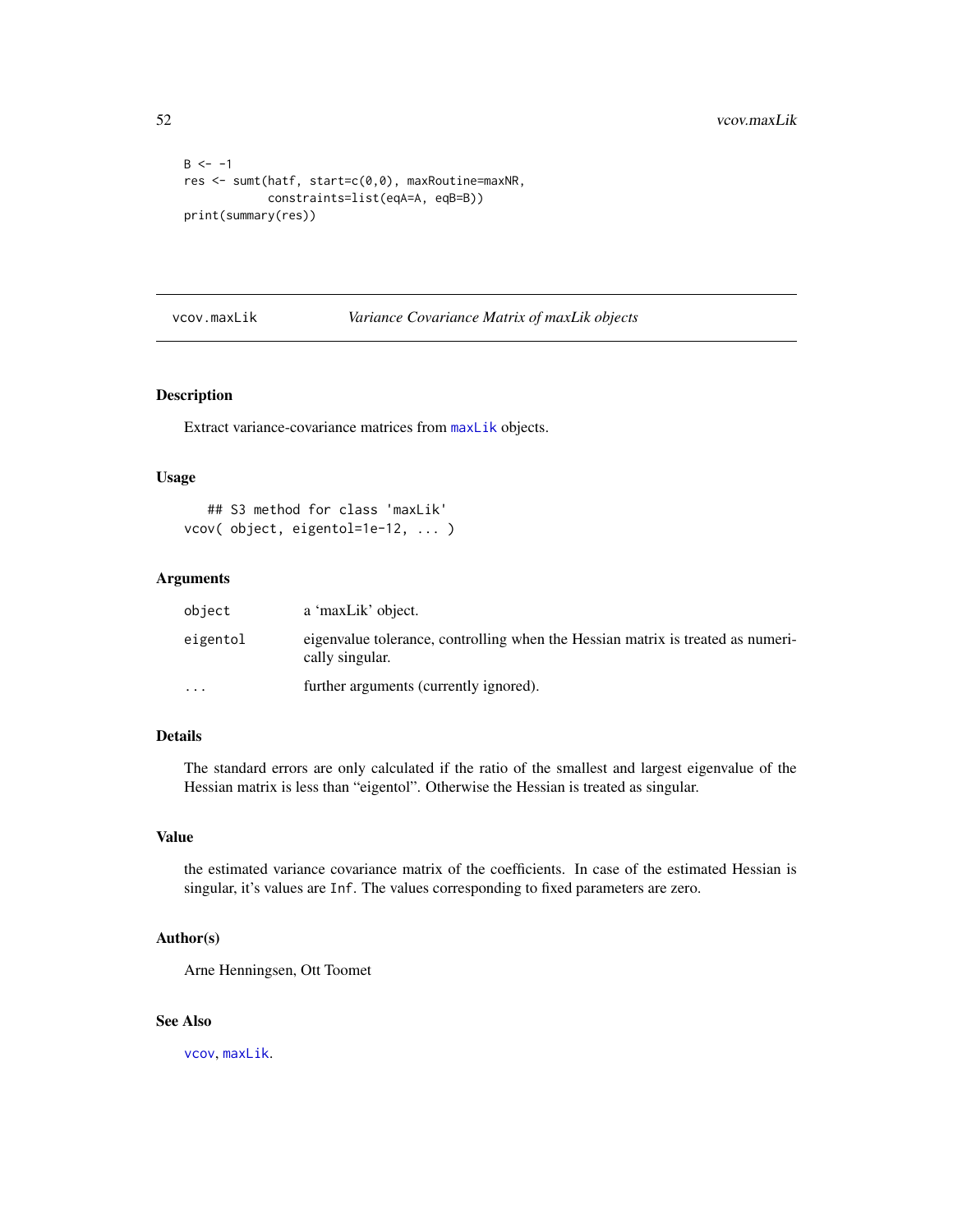### vcov.maxLik 53

```
## ML estimation of exponential random variables
t < - rexp(100, 2)
loglik <- function(theta) log(theta) - theta*t
gradlik <- function(theta) 1/theta - t
hesslik <- function(theta) -100/theta^2
## Estimate with numeric gradient and hessian
a <- maxLik(loglik, start=1, control=list(printLevel=2))
vcov(a)
## Estimate with analytic gradient and hessian
a <- maxLik(loglik, gradlik, hesslik, start=1)
vcov(a)
```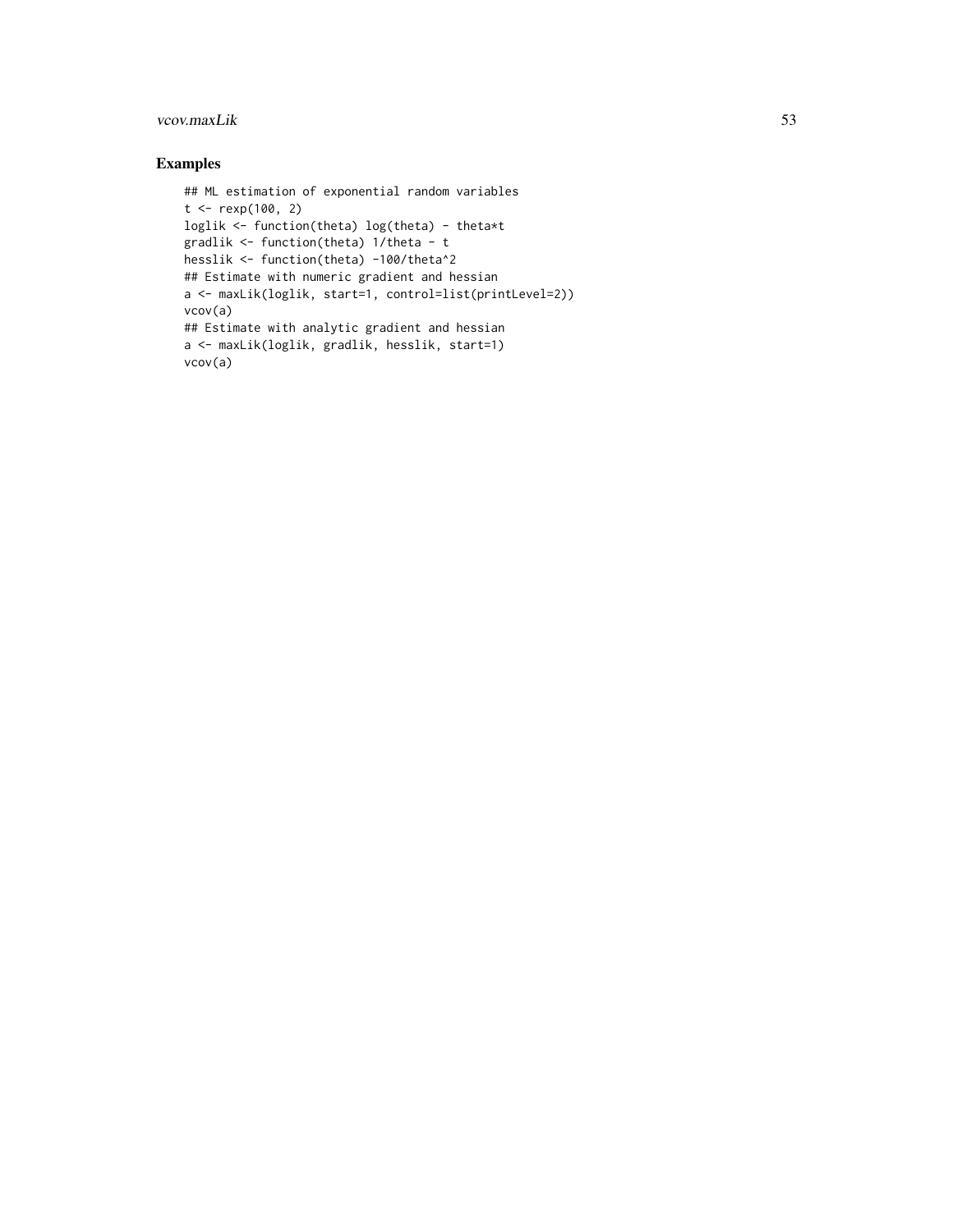# <span id="page-53-0"></span>Index

∗ debugging condiNumber, [9](#page-8-0) ∗ math compareDerivatives, [7](#page-6-0) condiNumber, [9](#page-8-0) numericGradient, [41](#page-40-0) ∗ methods activePar, [4](#page-3-0) AIC.maxLik, [5](#page-4-0) bread.maxLik, [6](#page-5-0) gradient, [12](#page-11-0) hessian, [14](#page-13-0) logLik.maxLik, [15](#page-14-0) maximType, [23](#page-22-0) maxValue, [37](#page-36-0) nIter, [38](#page-37-0) nObs.maxLik, [39](#page-38-0) nParam.maxim, [40](#page-39-0) objectiveFn, [43](#page-42-0) returnCode, [43](#page-42-0) storedValues, [45](#page-44-0) summary.maxim, [46](#page-45-0) vcov.maxLik, [52](#page-51-0) ∗ models summary.maxLik, [48](#page-47-0) ∗ optimize activePar, [4](#page-3-0) fnSubset, [11](#page-10-0) hessian, [14](#page-13-0) maxBFGS, [16](#page-15-0) maximType, [23](#page-22-0) maxLik, [24](#page-23-0) maxNR, [26](#page-25-0) maxSGA, [32](#page-31-0) objectiveFn, [43](#page-42-0) sumt, [49](#page-48-0) ∗ print summary.maxim, [46](#page-45-0) ∗ utilities

compareDerivatives, [7](#page-6-0) condiNumber, [9](#page-8-0) fnSubset, [11](#page-10-0) MaxControl-class, [20](#page-19-0) numericGradient, [41](#page-40-0) returnCode, [43](#page-42-0) activePar, [4,](#page-3-0) *[14](#page-13-0)*, *[35](#page-34-0)* AIC, *[25](#page-24-0)* AIC.maxLik, [5](#page-4-0) bread, *[6,](#page-5-0) [7](#page-6-0)* bread.maxLik, [6](#page-5-0) coef, *[3](#page-2-0)*, *[25](#page-24-0)*, *[29](#page-28-0)*, *[35](#page-34-0)* coef.maxim *(*AIC.maxLik*)*, [5](#page-4-0) coef.maxLik *(*AIC.maxLik*)*, [5](#page-4-0) coef.summary.maxLik *(*summary.maxLik*)*, [48](#page-47-0) compareDerivatives, *[3](#page-2-0)*, [7,](#page-6-0) *[30](#page-29-0)*, *[42](#page-41-0)* condiNumber, *[3](#page-2-0)*, [9,](#page-8-0) *[14](#page-13-0)* constrOptim2, *[18](#page-17-0)*, *[27](#page-26-0)*, *[33](#page-32-0)* deriv, *[9](#page-8-0)*, *[42](#page-41-0)* dlmMLE, *[12](#page-11-0)* estfun, *[12,](#page-11-0) [13](#page-12-0)* estfun.maxLik *(*gradient*)*, [12](#page-11-0) fnSubset, [11](#page-10-0) gradient, [12,](#page-11-0) *[35](#page-34-0)* hessian, *[13](#page-12-0)*, [14,](#page-13-0) *[35](#page-34-0)* kappa, *[10](#page-9-0)* logLik, *[25](#page-24-0)* logLik.maxLik, [15](#page-14-0) logLik.summary.maxLik *(*logLik.maxLik*)*, [15](#page-14-0) maxAdam *(*maxSGA*)*, [32](#page-31-0)